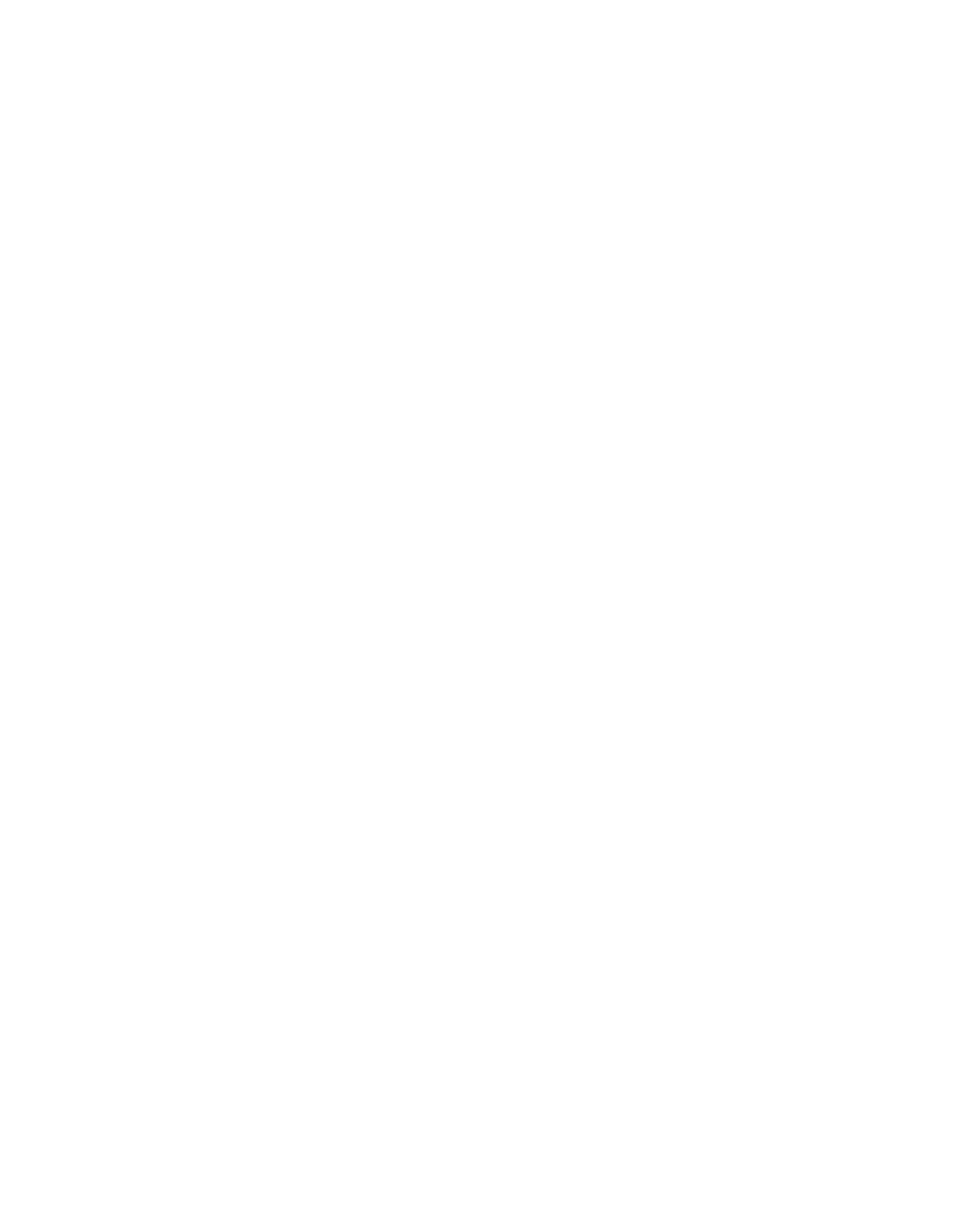# **TABLE OF CONTENTS**

| ARTICLE II. AUTHORITY, ADMINISTRATION, EFFECTIVE DATE REPEAL OF |                                                               |  |  |  |
|-----------------------------------------------------------------|---------------------------------------------------------------|--|--|--|
|                                                                 |                                                               |  |  |  |
|                                                                 |                                                               |  |  |  |
|                                                                 |                                                               |  |  |  |
| 2.3                                                             |                                                               |  |  |  |
| 2.4                                                             |                                                               |  |  |  |
| 2.5                                                             |                                                               |  |  |  |
| 2.6                                                             |                                                               |  |  |  |
|                                                                 |                                                               |  |  |  |
|                                                                 |                                                               |  |  |  |
| 4.1                                                             |                                                               |  |  |  |
| 4.2                                                             |                                                               |  |  |  |
| 4.3                                                             |                                                               |  |  |  |
|                                                                 | ARTICLE V. PREAPPLICATION FOR MINOR AND MAJOR SUBDIVISIONS  5 |  |  |  |
| 5.1                                                             |                                                               |  |  |  |
| 5.2                                                             |                                                               |  |  |  |
| 5.3                                                             |                                                               |  |  |  |
|                                                                 |                                                               |  |  |  |
| 6.1                                                             |                                                               |  |  |  |
| 6.2                                                             |                                                               |  |  |  |
| 6.3                                                             |                                                               |  |  |  |
|                                                                 | ARTICLE VII. PRELIMINARY PLAN FOR MAJOR SUBDIVISION  10       |  |  |  |
| 7.1                                                             |                                                               |  |  |  |
| 7.2                                                             |                                                               |  |  |  |
|                                                                 |                                                               |  |  |  |
| 8.1                                                             |                                                               |  |  |  |
| 8.2                                                             |                                                               |  |  |  |
| 8.3                                                             |                                                               |  |  |  |
|                                                                 |                                                               |  |  |  |
| 9.1                                                             |                                                               |  |  |  |
| 9.2                                                             |                                                               |  |  |  |
|                                                                 |                                                               |  |  |  |
| 10.1                                                            |                                                               |  |  |  |
| 10.2                                                            |                                                               |  |  |  |
| 10.3                                                            |                                                               |  |  |  |
| 10.4                                                            |                                                               |  |  |  |
| 10.5                                                            |                                                               |  |  |  |
| 10.6                                                            |                                                               |  |  |  |
| 10.7                                                            |                                                               |  |  |  |
| 10.8                                                            |                                                               |  |  |  |
| 10.9                                                            |                                                               |  |  |  |
| 10.10                                                           |                                                               |  |  |  |
| 10.11                                                           |                                                               |  |  |  |
| 10.12                                                           |                                                               |  |  |  |
| 10.13                                                           |                                                               |  |  |  |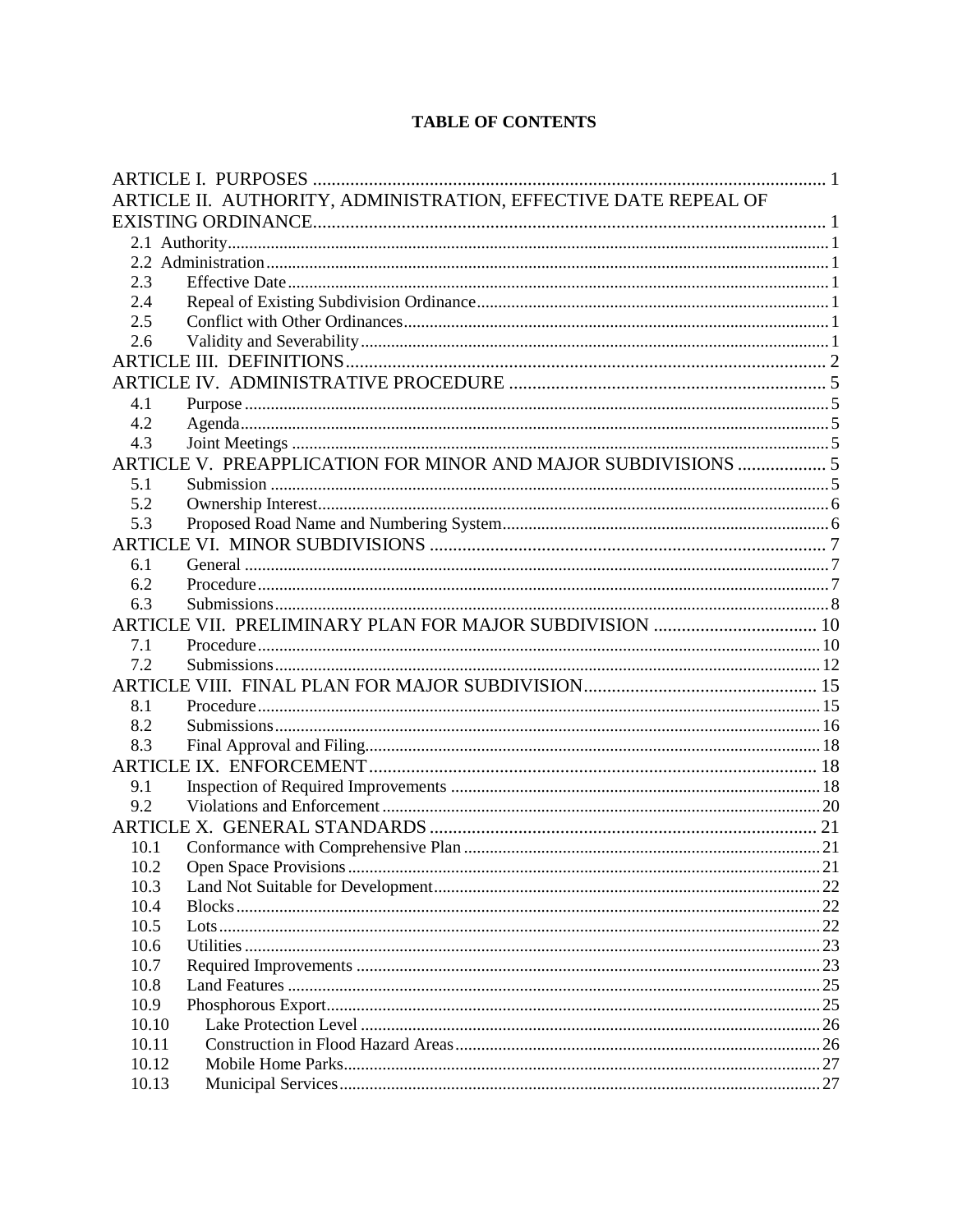| 10.14 |                                                               |  |
|-------|---------------------------------------------------------------|--|
| 10.15 |                                                               |  |
| 10.16 |                                                               |  |
| 10.17 |                                                               |  |
| 10.18 |                                                               |  |
| 10.19 |                                                               |  |
| 10.20 |                                                               |  |
| 10.21 |                                                               |  |
|       | ARTICLE XI. STREET AND STORM DRAINAGE DESIGN AND CONSTRUCTION |  |
|       |                                                               |  |
| 11.1  |                                                               |  |
| 11.2  |                                                               |  |
| 11.3  |                                                               |  |
| 11.4  |                                                               |  |
|       |                                                               |  |
| 12.1  |                                                               |  |
| 12.2  |                                                               |  |
| 12.3  |                                                               |  |
| 12.4  |                                                               |  |
| 12.5  |                                                               |  |
| 12.6  |                                                               |  |
| 12.7  |                                                               |  |
| 12.8  |                                                               |  |
| 12.9  |                                                               |  |
| 12.10 |                                                               |  |
| 12.11 |                                                               |  |
| 12.12 |                                                               |  |
|       |                                                               |  |
| 13.1  |                                                               |  |
| 13.2  |                                                               |  |
| 13.3  |                                                               |  |
|       |                                                               |  |
| 14.1  |                                                               |  |
|       |                                                               |  |
| 14.3  |                                                               |  |
|       |                                                               |  |
|       |                                                               |  |
|       |                                                               |  |
| 16.1  |                                                               |  |
| 16.2  |                                                               |  |
|       |                                                               |  |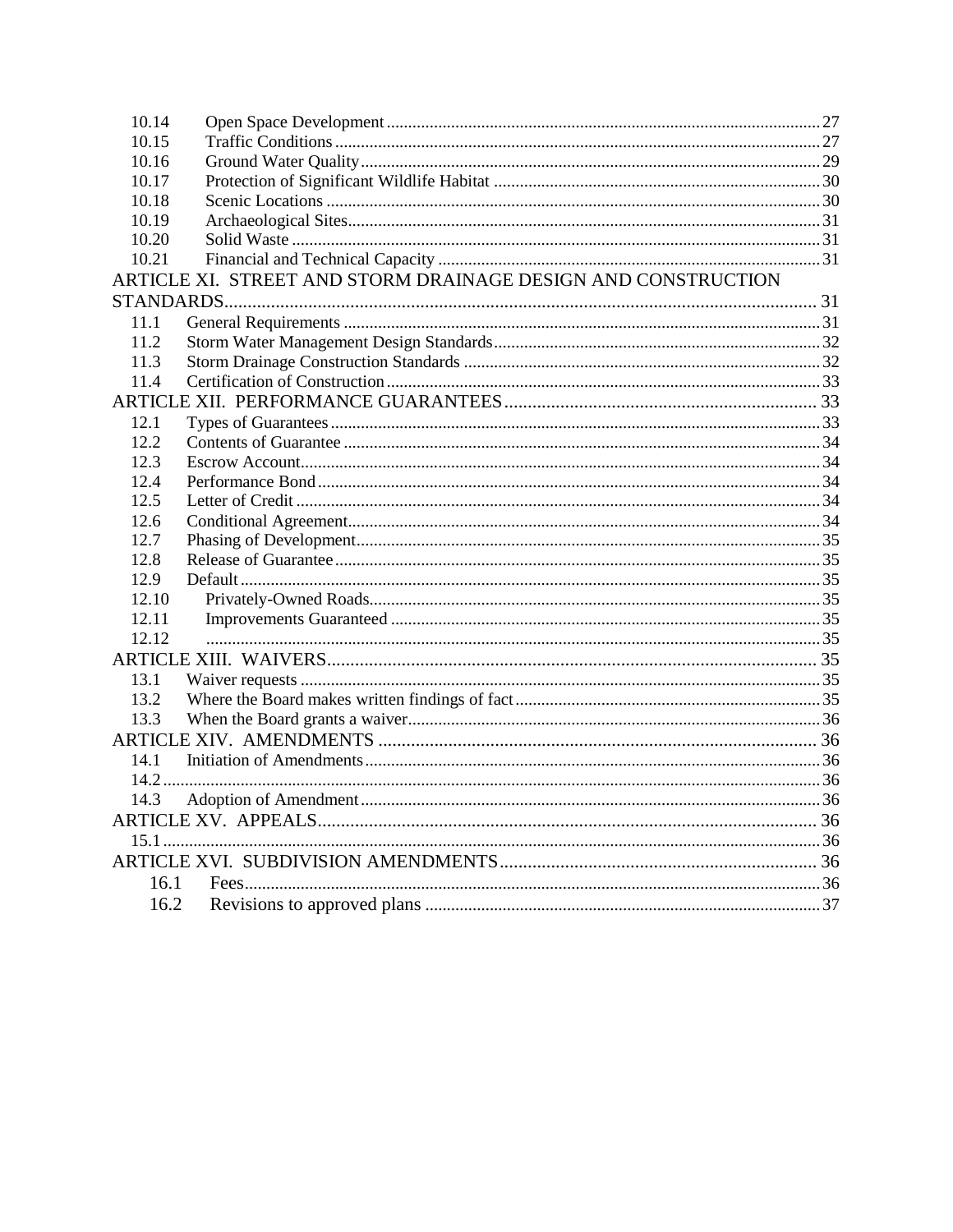#### **ARTICLE I. PURPOSES**

The purposes of this Ordinance are to assure the comfort, convenience, safety, health and welfare of the people of the Town of Turner, to protect the environment and to promote the development of an economically sound and stable community. To this end, in approving subdivisions within the Town of Turner, Maine, the Planning Board shall consider the following criteria and before granting approval shall make findings of fact that the provisions of this Ordinance have been met and that the proposed subdivision will meet the requirements established by State Subdivision Law.

#### **ARTICLE II. AUTHORITY, ADMINISTRATION, EFFECTIVE DATE REPEAL OF EXISTING ORDINANCE**

## **2.1 Authority**

- A. This Ordinance is adopted pursuant to Home Rule Powers as provided for in Article VIII-A of the Maine Constitution and Title 30-A, M.R.S.A. Section 3001.
- B. These standards shall be known and may be cited as "Subdivision Ordinance of the Town of Turner, Maine."

#### **2.2 Administration**

- A. The Planning Board of the Town of Turner, hereinafter called the Board, shall administer these standards.
- B. The provisions of these standards shall pertain to all land proposed for subdivision, as defined by this Ordinance within the Town of Turner.

# **2.3 Effective Date**

The effective date of this Ordinance is July 8, 1988, which was the date of preparation of the Final Draft. The ultimate enactment authority rests with a majority vote of a town meeting.

#### **2.4 Repeal of Existing Subdivision Ordinance**

Adoption of this Ordinance shall repeal any and all previous subdivision ordinances. This shall not prevent the enforcement of repealed ordinances or regulations with respect to the time periods in which they were in effect.

#### **2.5 Conflict with Other Ordinances**

A. This Ordinance shall not be construed to repeal any existing bylaws or ordinances, other than those specifically identified, or to impair the provisions of private restrictions placed upon property, provided, however, that where this Ordinance imposes greater restrictions, its provisions shall control.

#### **2.6 Validity and Severability**

A. Should any section or provision of this Ordinance be declared by any court to be invalid, such decision shall not invalidate any other section or provision.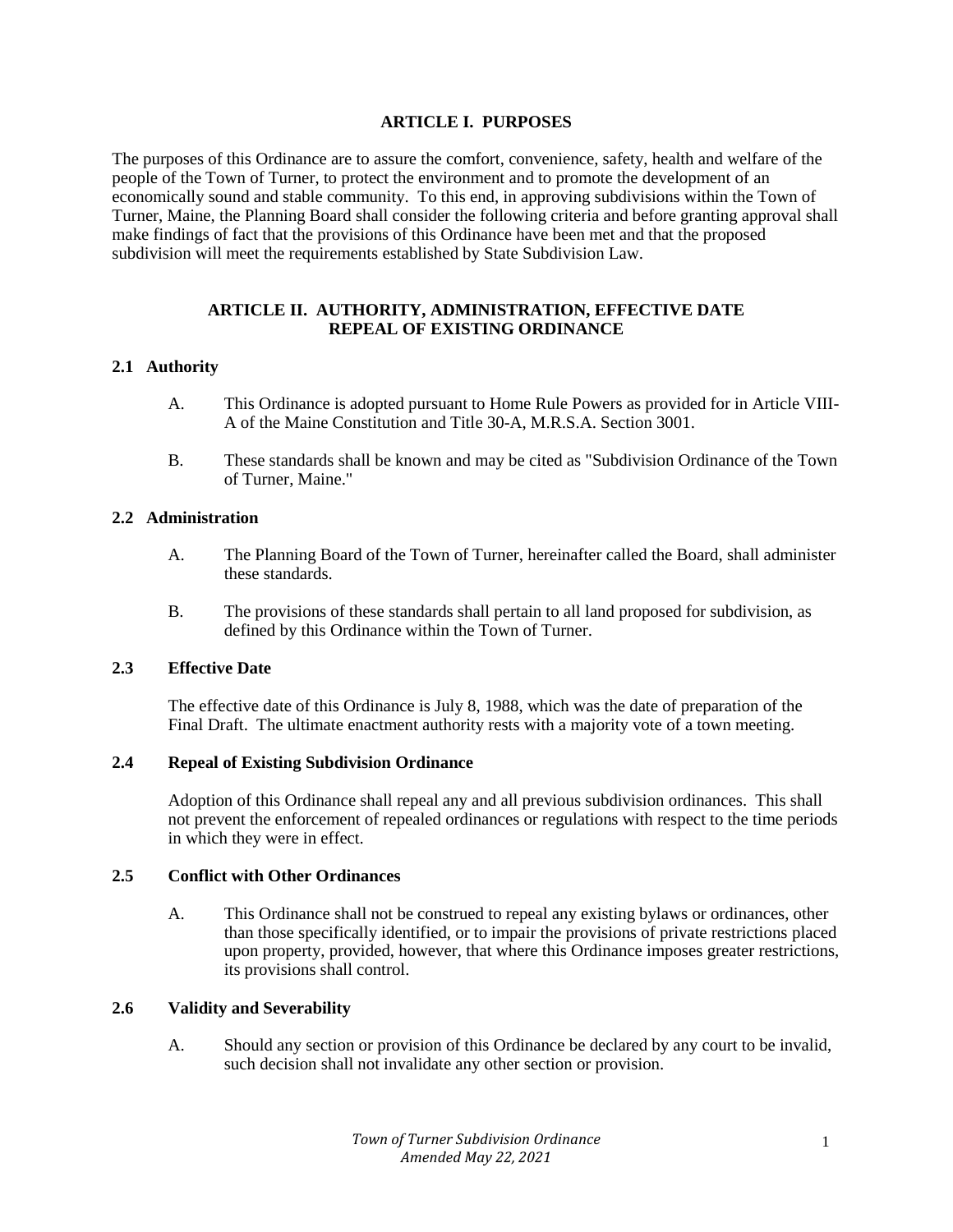## **ARTICLE III. DEFINITIONS**

In general, words and terms used in this Ordinance shall have their customary dictionary meanings. More specifically, certain words and terms used herein are defined as follows:

**Complete Application:** An application shall be considered complete upon submission of the required fee and all information required by this Ordinance, or by a vote by the Board to waive the submission of required information. The Board shall issue a receipt to the applicant upon its determination that an application is.

**Creative Design Subdivision:** A subdivision layout that considers the natural and cultural features of the parcel to be developed and the intent of the Town of Turner Comprehensive Plan. Design elements may include but not be limited to set aside of open space, conservation easements, building envelopes, and setbacks.

**Developed Area:** Any area on which a site improvement or change is made, including buildings, landscaping, parking areas, and streets.

**Farmland:** "Farmland" means a parcel consisting of 5 or more acres of land that is:

- a. Classified as prime farmland, unique farmland or farmland of statewide or local importance by the Natural Resources Conservation Service within the United States Department of Agriculture; or
- b. Used for the production of agricultural products as defined in Title 7, section 152, subsection 2. ("Agricultural products" means those plants and animals and their products that are useful to humans and includes, but is not limited to, forages and sod crops, grains and feed crops, dairy and dairy products, poultry and poultry products, bees and bees' products, livestock and livestock products and fruits, berries, vegetables, flowers, seeds, grasses and other similar products, or any other plant, animal or plant or animal products that supply humans with food, feed, fiber or fur. "Agricultural products" does not include trees grown and harvested for forest products.)

**Final Plan:** The final drawings on which the applicant's plan of subdivision is presented to the Board for approval and which, if approved, shall be recorded at the Registry of Deeds.

**Fresh Water Wetland:** Means fresh water swamps, marshes, bogs and similar areas which are:

- a. Inundated or saturated by surface or ground water at a frequency and for a duration sufficient to support, and which under normal circumstances do support, a prevalence of wetland vegetation typically adapted for life in saturated soils; and
- b. Not considered part of great pond, river, stream or brook.

These areas may contain small stream channels or inclusions of land that do not conform to the criteria.

**High Intensity Soil Survey:** A soil survey conducted by a Certified Soil Scientist, meeting the standards of the National Cooperative Soil Survey, which identifies soil types down to 1/10 acre or less at a scale equivalent to subdivision plan submitted. The mapping units shall be the soil series. Single soil test pits and their evaluation shall not be considered to constitute high intensity soil surveys.

**Infrastructure Improvements:** Roads, drainage and stormwater systems, common water and sewer systems whether public or private.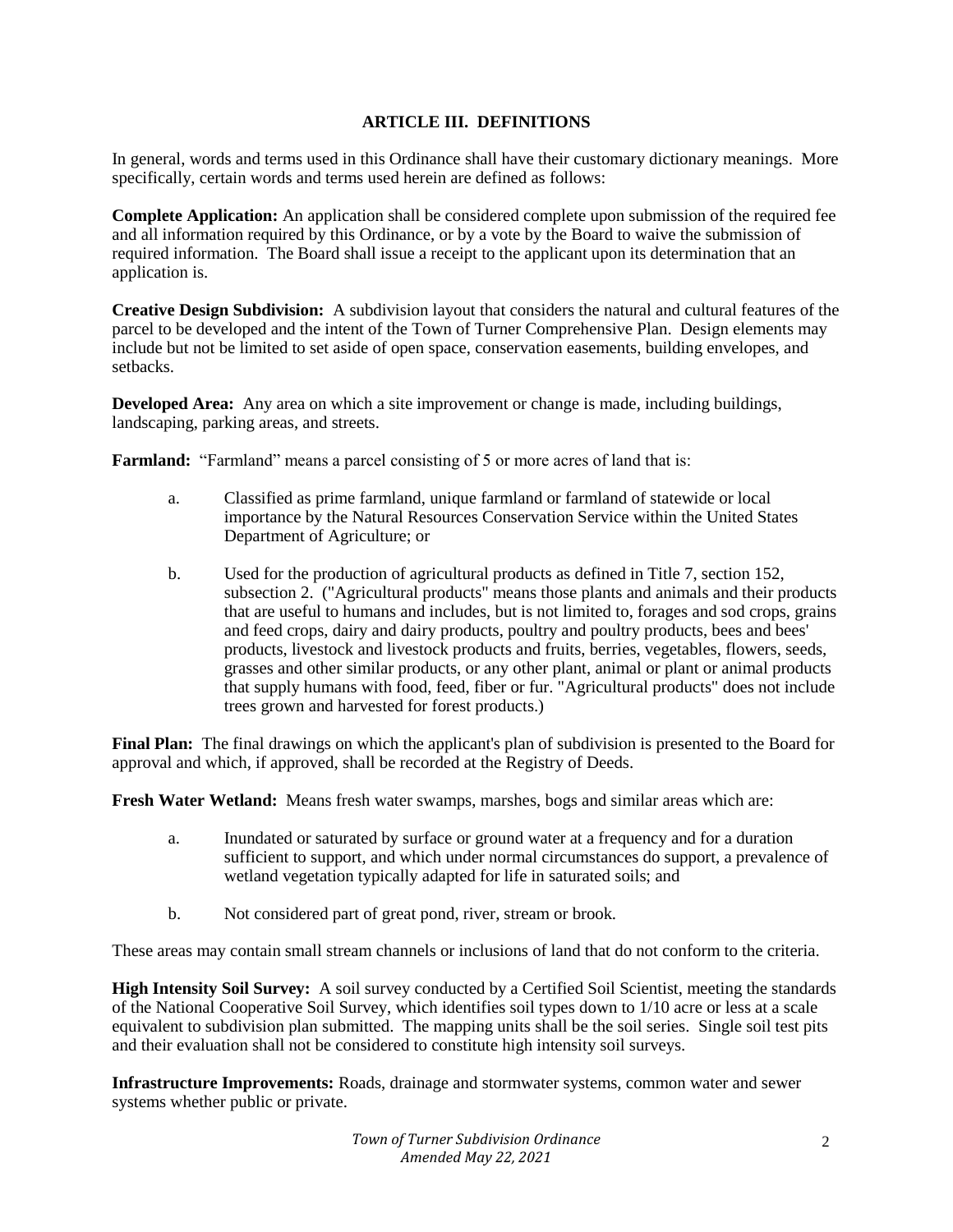**Liquidation Harvesting**: Has the same meaning as in Title 12, section 8868, subsection 6 and "parcel" means a contiguous area within one municipality, township or plantation owned by one person or a group of persons in common or joint ownership.

Low Impact Development. "Low impact development" or "green infrastructure" means site planning and design strategies intended to replace or replicate predevelopment hydrology through the use of source control and relatively small-scale measures integrated throughout a site to disconnect impervious surfaces and enhance filtration, treatment, and management of stormwater runoff as close to its source as possible. Low impact development strategies may be either nonstructural or structural, except that low impact development strategies utilizing structural stormwater management techniques shall be limited to an impervious contributing drainage area equal to or less than 1 acre. Low impact development strategies include, but are not limited to: bioretention filters, grass swales and channels, vegetated filter strips, permeable pavements, rain gardens and vegetated rooftops.

**Manufactured Housing:** Means a structural unit or units designated for occupancy and constructed in a manufacturing facility and transported, by the use of its own chassis or an independent chassis, to a building site. The term includes any type of building which is constructed at a manufacturing facility and transported to a building site where it is used for housing and may be purchased or sold by a dealer in the interim. For purposes of this section, two types of manufactured housing are included. Those two types are:

- 1. Those units constructed after June 15, 1976, commonly called "newer mobile homes," which the manufacturer certifies are constructed in compliance with the United States Department of Housing and Urban Development standards, meaning structures transportable in one or more sections, which in the traveling mode are 14 body feet or more in width and are 750 or more sq.ft., and which are built on a permanent chassis and designed to be used as dwellings, with or without permanent foundations, when connected to the required utilities including the plumbing, heating, air conditioning or electrical systems contained in the unit;
	- a. This term also includes any structure which meets all the requirements of this subparagraph, except the size requirements and with respect to which the manufacturer voluntarily files a certification required by the Secretary of the United States Department of Housing and Urban Development and complies with the standards established under the National Manufactured Housing Construction and Safety Standards Act of 1974, United States Code, Title 42, Section 5401, et.seq.; and
- 2. Those units commonly called "modular homes" which the manufacturer certifies are constructed in compliance with Title 10, Chapter 957, and rules adopted under that chapter, meaning structures, transportable in one or more sections, which are not constructed on a permanent chassis and are designed to be used as dwellings on foundations when connected to required utilities, including the plumbing, heating, air conditioning or electrical systems contained in the unit.

**Mobile Home Park:** A parcel of land under unified ownership approved by the Town of Turner's Planning Board pursuant to the Town of Turner's Subdivision Ordinance for the placement of three (3) or more manufactured homes.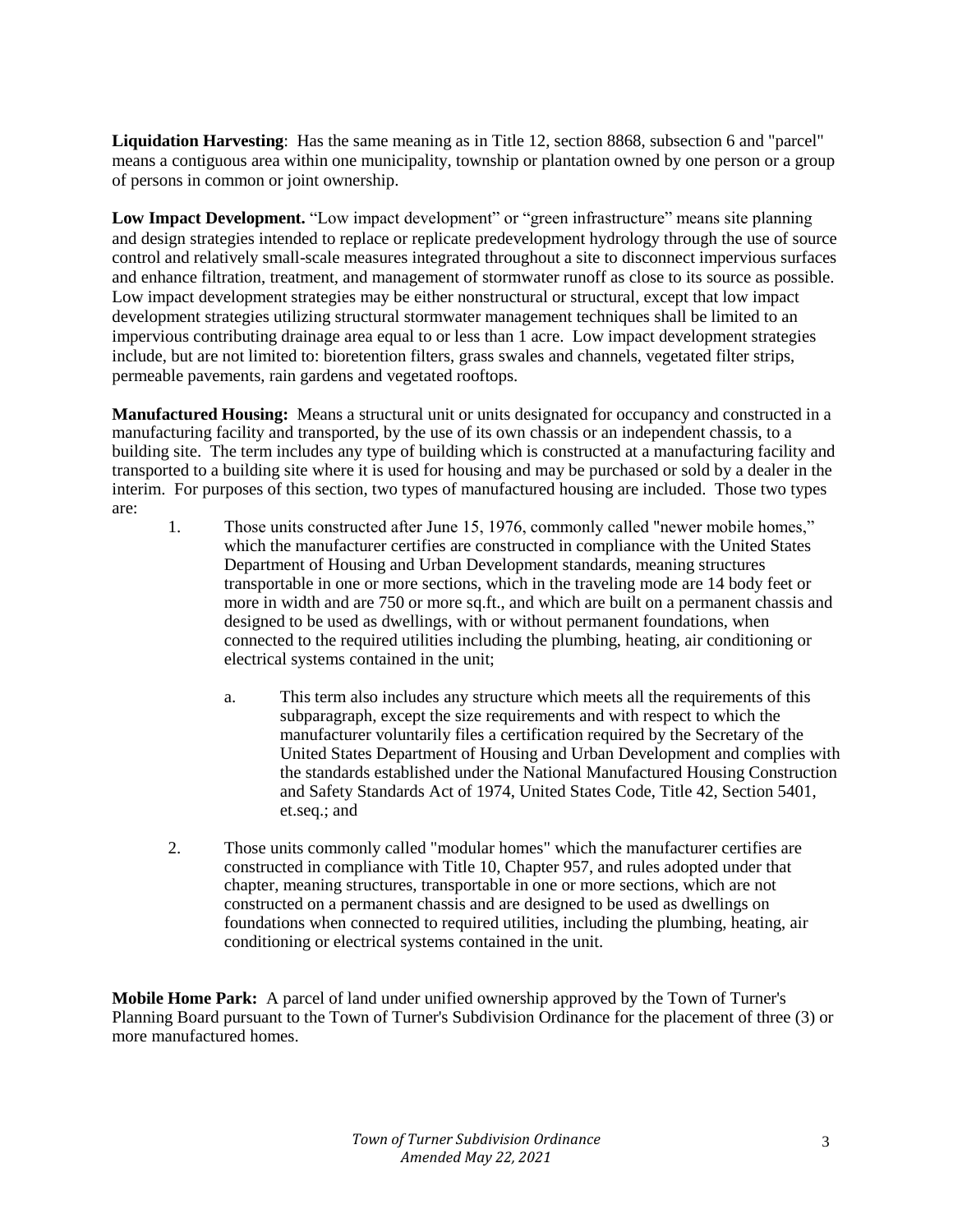**Mobile Home Park Lot:** Mobile home park lot means the area of land on which an individual home is situated within a mobile home park and which is reserved for use by the occupants of that home. A municipality shall require a lot to be designated on a mobile home park plan.

**100 Year Flood:** The flood having a one percent chance of being equaled or exceeded in any given year.

**Open Space Development:** A subdivision in which the lot sizes are reduced below those normally required which in return for the provision of permanent open space owned in common by lot/unit owners, the Town, or a land conservation organization.

**Person:** Includes a firm, association, organization, partnership, trust, company, or corporation, as well as an individual.

**Preliminary Subdivision Plan:** The preliminary drawings indicating the proposed layout of the subdivision to be submitted to the Board for its consideration.

**Recording Plan:** Recording Plan: A copy of the Final Plan which is recorded at the Registry of Deeds**.**

**Resubdivision:** The division of an existing subdivision or any change in the plan for an approved subdivision which effects the lot lines, including land transactions by the subdivider not indicated on the approved plan.

**Solar Collector:** A device, or combination of devices, structure, or part of a device or structure that transforms direct solar energy into thermal, chemical, or electrical energy and that contributes to a building's energy supply.

**Solar Energy System:** A complete design or assembly consisting of a solar energy collector, an energy storage facility (when used), and components for the distribution of transformed energy.

**Stream, River or Brook:** River, stream or brook means a channel between defined banks. A channel is created by the action of surface water and has two (2) or more of the following characteristics.

- A. It is depicted as a solid or broken blue line on the most recent edition of the U.S. Geological Survey 7.5-minute series topography map or if that is not available, a 15 minute series topography map.
- B. It contains or is known to contain flowing water continuously for a period of at least 3 months of the year in most years.
- C. The channel bed is primarily composed of material such as sand and gravel, parent material or bedrock that has been deposited or scoured by water.
- D. The channel contains aquatic animals such as fish, aquatic insects or mollusks in the water or, if no surface water is present in the stream bed.
- E. The channel bed contains aquatic vegetation and is essentially devoid of upland vegetation.

River, stream or brook does not mean a ditch or other drainage way constructed and maintained solely for the purpose of draining storm water or a grassy swale.

**Subdivision:** The division of a tract or parcel of land into three or more lots as defined by Title 30-A M.R.S.A. Section 4401. In addition shall include developments where there are three or more units involved such as mobile home parks, multiple family housing, apartment houses, multiple housing units, and condominiums.

**Subdivision, Major:** Any subdivision containing more than four lots or dwelling units, or any subdivision containing a proposed street.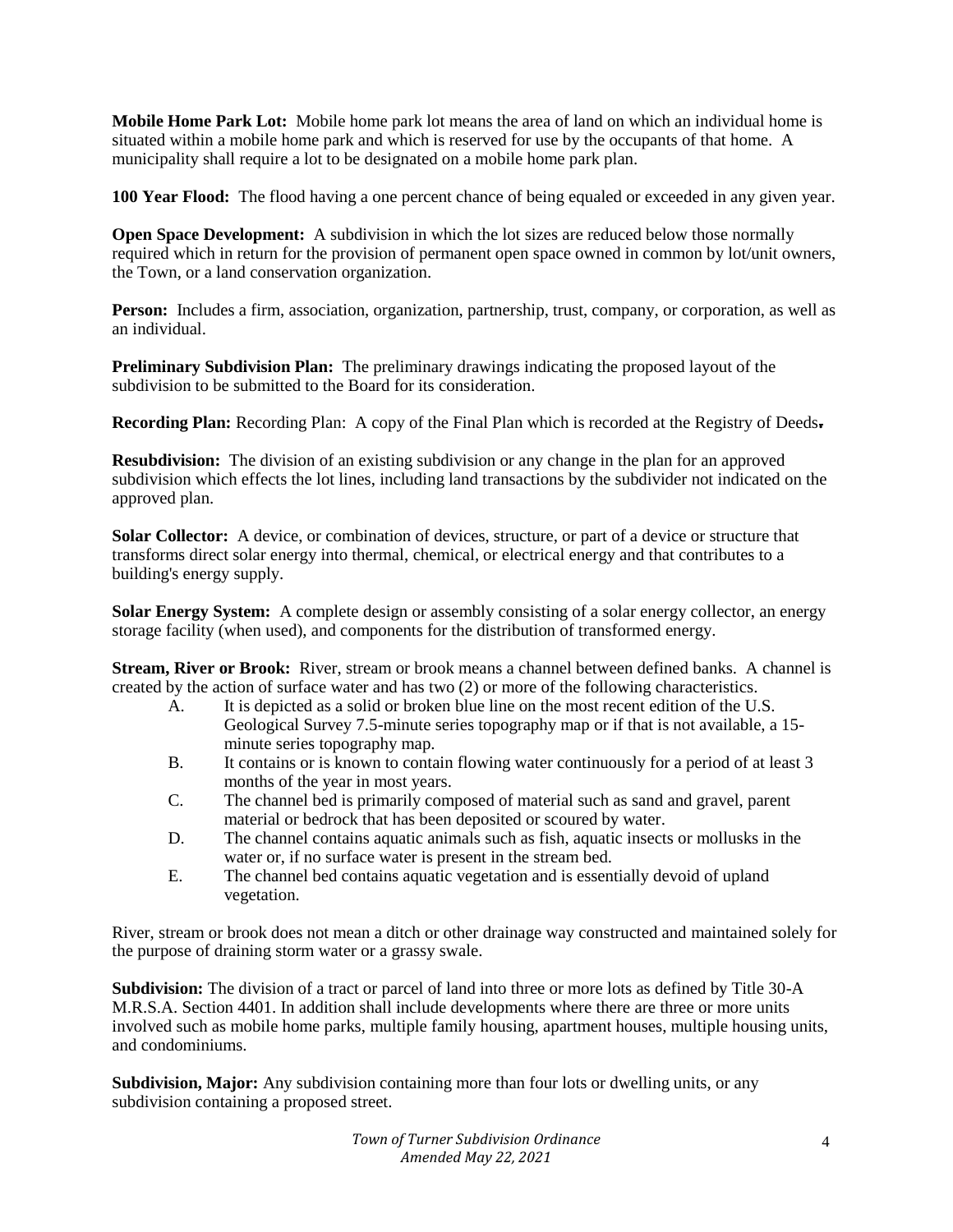**Subdivision, Minor:** Any subdivision containing not more than four lots or dwelling units, and in which no street is proposed to be constructed.

**Substantial Construction**: Completing of at least 30% of the required infrastructure improvements measured as a percentage of total estimated cost of improvements.

**Tract, or Parcel, of Land:** All contiguous land in the same ownership, whether or not the land is separated at any point by: an intermittent or non-navigable stream, provided that lands on the opposite sides of a public or private road are considered each a separate tract or parcel of land unless the road was established by the owner of land on both sides of the road after September 22, 19971.

#### **ARTICLE IV. ADMINISTRATIVE PROCEDURE**

- **4.1 Purpose**. The purpose of this Article is to establish an orderly, equitable and expeditious procedure for reviewing subdivisions.
- **4.2** Agenda. In order to avoid unnecessary delays in processing applications for subdivision review, the Board shall prepare an agenda for each regularly scheduled meeting. Applicants shall request to be placed on the Board's agenda at least twenty eight (28) days in advance of a regularly scheduled meeting by contacting the Chair or the Planner**.** Applicants who attend a meeting but who are not on the Board's agenda may be heard but only after all agenda items have been completed, and then only if a majority of the Board so votes. Every application shall be accompanied by the written certificate of the Town's Code Enforcement Officer that the applicant is not in violation of any Town Ordinance regulating land use. No application shall be considered complete, nor shall any application be in order for review or approval unless accompanied by this written certificate. The Board shall not waive this requirement.
- **4.3 Joint Meetings.** If any portion of the proposed subdivision crosses the boundary of an adjacent municipality, the Planning Board shall meet jointly with that municipality's planning board to discuss the application.

## **ARTICLE V. PREAPPLICATION FOR MINOR AND MAJOR SUBDIVISIONS**

## **5.1 Submission.**

- A. The Preapplication Sketch Plan shall show, in simple sketch form, the proposed layout of streets, lots, and other features in relation to existing conditions. The Sketch Plan, which may be a freehand pencilled sketch, should be supplemented with general information to describe or outline the existing conditions of the site and the proposed development. It is recommended that the sketch plan be superimposed on or accompanied by a copy of the Assessor's Map(s) on which the land is located. The Sketch Plan shall be accompanied by
	- 1. A copy of a portion of the U.S.G.S. topographic map of the area showing the outline of the proposed subdivision, unless the proposed subdivision is less than ten acres in size.
	- 2. A statement concerning timber harvesting resulting in any violation of the Liquidation Harvesting Rule.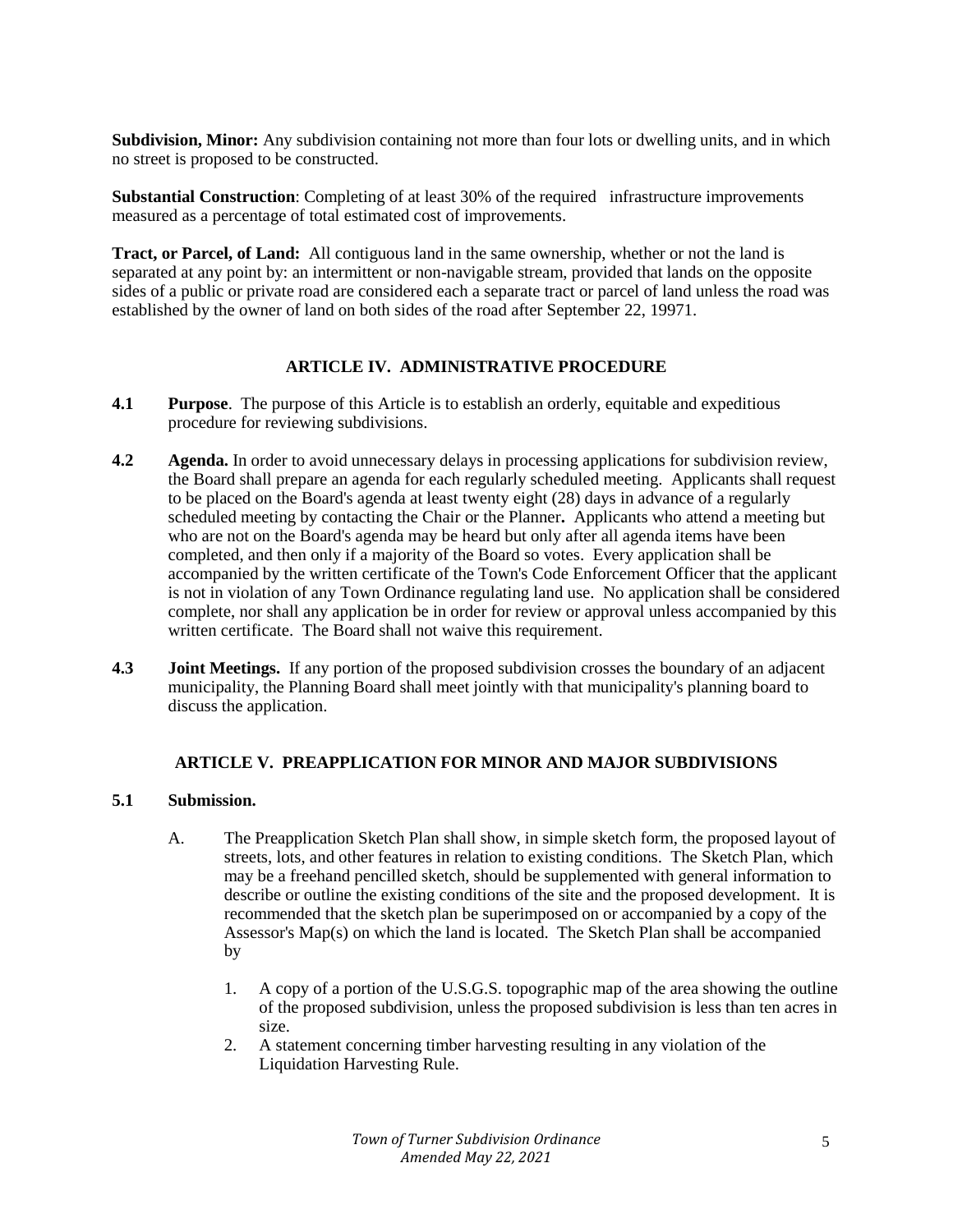- B. When the proposed subdivision will encompass twenty (20) or more acres and five or more lots and is located in the Rural I or Rural II District as defined in the Town of Turner Zoning Ordinance, the applicant shall submit sketch plans of both a traditional subdivision layout and open space or creative design subdivision layout.
- C. The sketch plan for an open space or creative design subdivision will show how the following applicable provisions will be incorporated in subdivision design.
	- 1. The policy of the Town of Turner to encourage use of prime agricultural land for farming;
	- 2. The policy of the Town of Turner to use residential development techniques that conserve land, significant natural areas and reduce construction costs;
	- 3. The policy of the Town of Turner that development that takes place in forested areas to conserve forest lands and resource values;
	- 4. The policy of the Town of Turner to minimize impacts of development upon recognized historic buildings and natural sites/areas;
	- 5. The policy of the Town of Turner to minimize the loss of the values of significant scenic areas and sites from encroaching development;
	- 6. The parcel's unique features that may include but not be limited to agricultural land, forest land, fields, ridges, stone walls, tree lines, streams, wetlands, wildlife habitat, and scenic views and how such features will be conserved and integrated into the subdivision design.
- **5.2 Ownership Interest.** The developer will furnish written evidence showing his interest (option, contract for sale, etc.) in the property to be subdivided to the Planning Board.
- **5.3 Proposed Road Name and Numbering System.** The developer shall submit to the Board the name proposed for any new public or privately owned road and a numbering system that complies with Section 5 of the Turner Addressing Ordinance.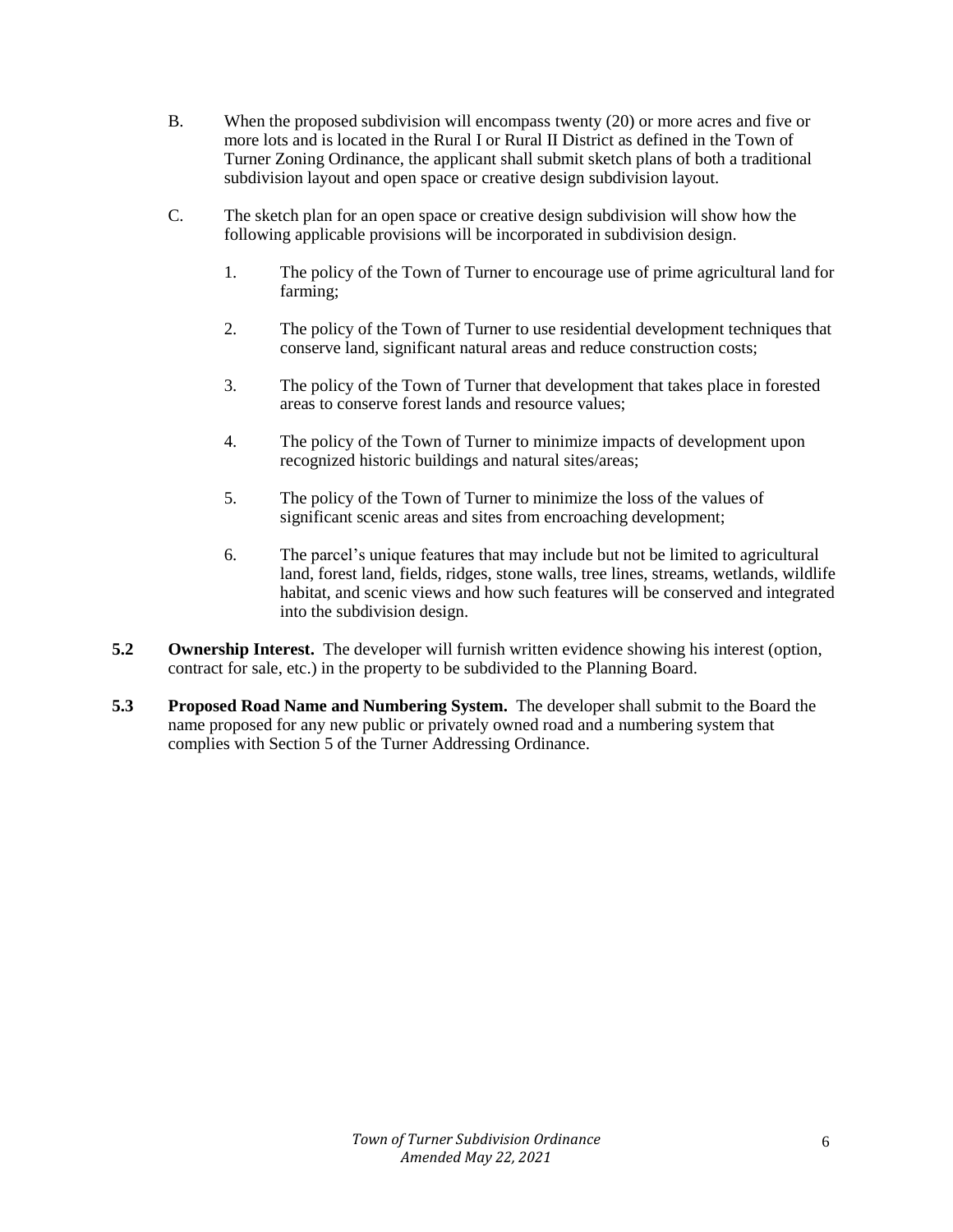#### **ARTICLE VI. MINOR SUBDIVISIONS**

**6.1 General.** In any case in which, because of the complexity of the subdivision proposal or circumstances indicating that some aspect of the proposal is likely to present a substantial risk to public health, safety, or welfare, the Planning Board may require the applicant to submit any of the additional information which would be required for a major subdivision where necessary to assure that a hazardous condition will not be present.

## **6.2 Procedure.**

- A. Within six months after receipt of the sketch plan by the Board the sub divider shall submit an application for approval of a Final Plan at least twenty-eight (28) days prior to a scheduled meeting of the Board. Failure to do so shall require resubmission of the Sketch Plan to the Board. The Final Plan shall approximate the layout shown on the Sketch Plan, plus any recommendations made by the Board. The Board shall provide the sub divider with a dated receipt of a Final Plan application at the Board Meeting where the Final Plan application is first presented and heard by the Board. Every application shall be accompanied by the written certificate of the Town's Code Enforcement Officer that the applicant is not in violation of any Town Ordinance regulating land use. No application shall be considered complete, nor shall any application be in order for review or approval, unless accompanied by this written certificate.
- B. All applications for Final Plan approval for a minor Subdivision shall be accompanied by an application fee of \$100 per lot, dwelling unit, payable by check to the Town of Turner. There shall be an additional payment of \$150.00 for each lot or dwelling unit .This portion of the application fee shall be known as the Planning Board Review Escrow Account, a dedicated account. The monies shall be made by check payable to the Town of Turner, Maine. These funds or portion thereof may, from time to time, be used by the Planning Board, for purposes to be determined by the Planning Board in order to make payments for reasonable costs, expenses and services incurred by or contracted for by the Town through the Planning Board at its discretion which relates directly to the review of the subdivision application. Such services may include, but need not be limited to, consulting engineering fees, architectural fees, land uses planner fees and attorney fees. All fees must relate to the review of the application pursuant to the review criteria of the Town of Turner ordinances and the laws of the State of Maine. If the balance in the applicant's portion of the Planning Board Review Escrow Account shall be drawn down by 75%, the Board shall require that an additional \$50.00 per lot or dwelling unit or unit contained in a commercial or business complex be deposited by the applicant. The Board shall continue to notify the applicant and require an additional \$50.00 per lot or unit be deposited as necessary whenever the balance of the account is drawn down to 75% of the original deposit. The Town at the request of the Planning Board shall refund all the remaining monies in the account upon the payment of all costs and services related to the Planning Board review. Such payment of remaining monies shall be made no later than 30 days after the approval of the application, denial of application, or approval with condition of application. Such refund shall be accompanied by final accounting of expenditures from the fund. The monies in such fund shall not be used by the Planning Board for any enforcement purposes.
- C. Upon receipt of an application for approval of a Minor Subdivision, the Planning Board shall notify in writing all owners of abutting property to the proposed subdivision.
- D. The subdivider, or his duly authorized representative, shall attend the meeting of the Board to discuss the Final Plan.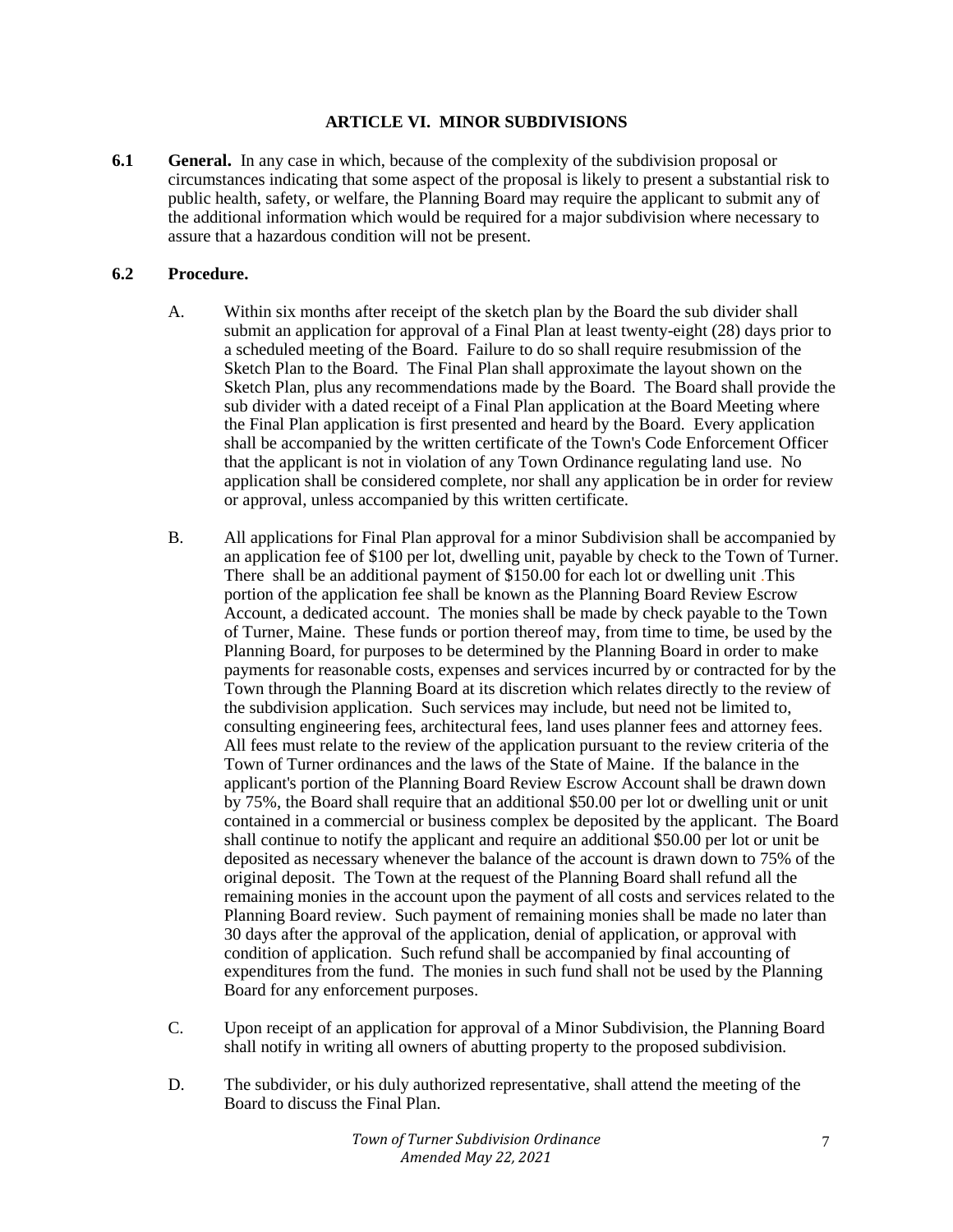- E. At the first meeting held, the Board shall notify the applicant whether or not the application is complete, and what, if any, additional submissions are required for a complete application.
- F. The Board shall hold a public hearing on each application at the first meeting the application is presented, and shall publish notice of the date, time, and place of the hearing in a newspaper of general circulation in the municipality at least two times, the date of the first publication to be at least seven (7) days prior to the hearing. Notice of the public hearing shall be mailed to all abutters of the proposed subdivision seven (7) days prior to the hearing by the Town of Turner Planning Board.
- G. Within thirty days of receipt of a complete application, or within another time limit as may be otherwise mutually agreed to by the Board and the sub divider, the Board shall make findings of fact on the application, and approve, approve with conditions, or deny the Final Plan. The Board shall specify in writing its findings of facts and reasons for any conditions or denial.

## **6.3 Submissions.**

Applications for a Minor Subdivision shall be submitted on the application forms provided by the Town. Ten (10) copies of the completed application form, required plans, and related information shall be submitted to the Chair or Planner no less than twenty-eight (28) days prior to the regular scheduled meeting.

The subdivision plan for a Minor Subdivision shall consist of two reproducible, stable based transparent originals, one to be recorded at the Registry of Deeds, the other to be filed at the Municipal Office and three paper copies of one or more maps or drawings drawn to a legible scale such that all necessary detail can easily be read. Plans shall be no larger than 24 by 36 inches in size, and shall have a margin of two inches outside of the border lines on the left side for binding and a one inch margin outside the border along the remaining sides. Space shall be provided for endorsement by the Board. The Applicant shall provide copies of the application no less than twenty eight (28) days prior to the regular meeting.

The Planning Board shall make available at Town Hall documents for review by the Fire Department, Rescue Chief, Road Commissioner, and Superintendent of Schools. The Planning Board can request that the Fire Chief, Rescue Chief, The Road Commissioner and Superintendent of Schools provide the Planning Board with official comments upon the adequacy of their department's existing capacity to service the proposed development .

The application for approval of a Minor Subdivision shall include the following information:

- 1. Proposed name of the subdivision, or identifying title, and the name of the municipality in which it is located, plus the Assessor's Map and Lot Numbers.
- 2. A field survey of the boundary lines of the tract, giving complete descriptive data by bearings and distances, made and certified by a professional land surveyor. The corners of the tract shall be located on the ground and marked by monuments. At least one corner of the parcel shall be identified with relation to abutting property. The plan shall indicate the type of monument set or found at each lot corner.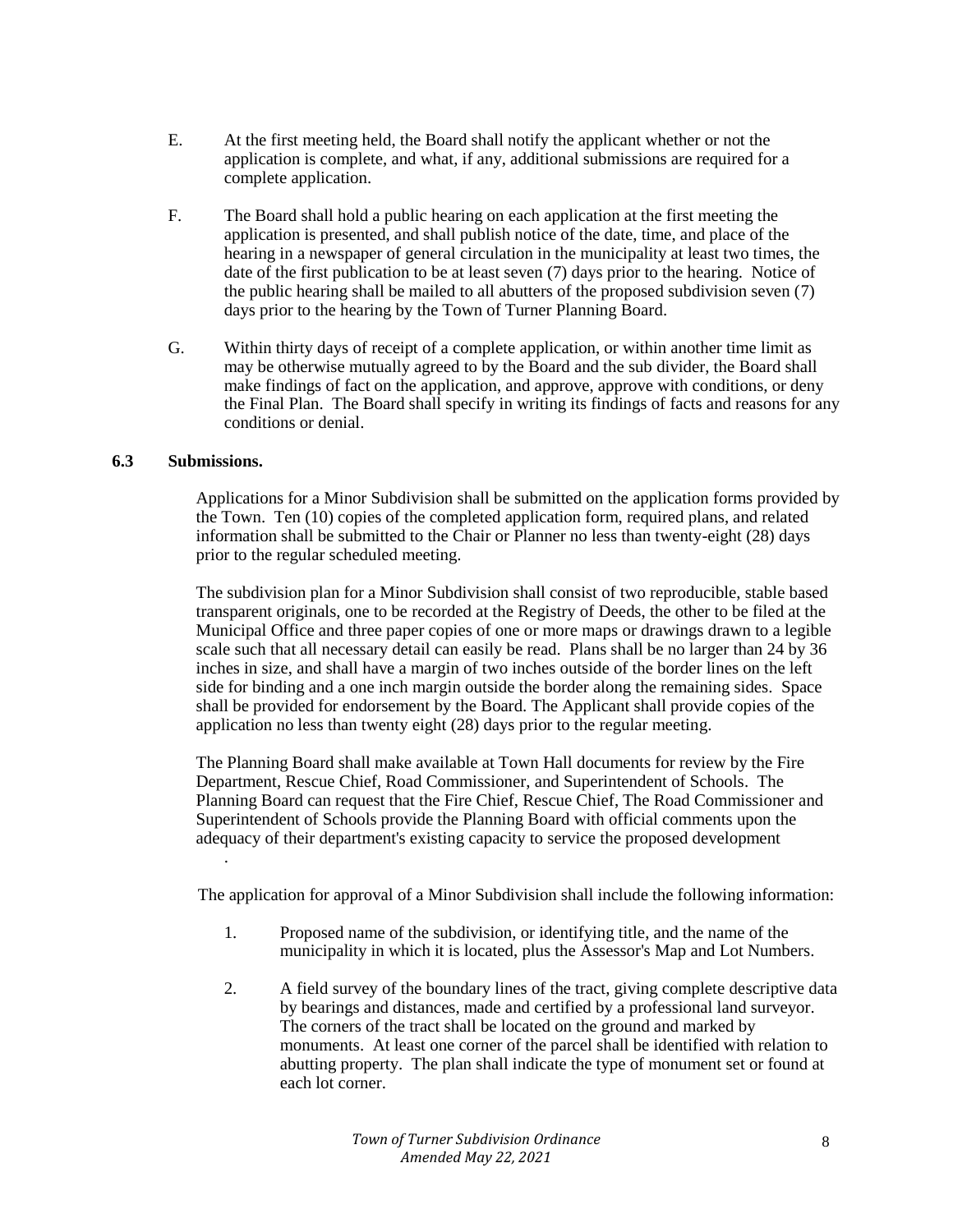- 3. A copy of the deed from which the survey was based. A copy of all deed restrictions, easements, rights-of-way, or other encumbrances currently affecting the property.
- 4. A copy of any deed restrictions intended to cover all or part of the lots in the subdivision.
- 5. Indication of the type of sewage disposal to be used in the subdivision.
	- a. When sewage disposal is to be accomplished by subsurface wastewater disposal systems, test pit analyses, prepared by a Licensed Site Evaluator shall be provided. A map showing the location of all test pits dug on the site shall be submitted.
- 6. Indication of the type of water supply system(s) to be used in the subdivision. Evidence of adequate ground water supply and quality shall be submitted by a well driller or a hydro geologist familiar with the area.
- 7. The date the Plan was prepared, north point, graphic map scale, names and addresses of the record owner, subdivider, and individual or company who prepared the plan, and the names of adjoining property owners. The plan(s) shall be embossed with the seal by the professional engineer, surveyor or planner, or all of the above, as the case may be.
- 8. A copy of the portion of the county Soil Survey covering the subdivision.
- 9. Contour lines at the interval specified by the Planning Board, showing elevations in relation to Mean Sea Level.
- 10. If any portion of the subdivision is in a flood-prone area, the 100-year flood elevation shall be delineated on the plan. The final plan shall include a condition of approval that principal structures will be constructed with their lowest floor, including the basement, at least one foot above 100- year flood elevation.
- 11. A soil erosion and sedimentation control plan.
- 12. A plan to control surface drainage prepared by a Licensed Professional Engineer.
- 13. The location of any fresh water wetlands.
- 14. The location of river, stream or brook within or abutting the proposed subdivision.
- 15. The location and nature of significant wildlife identified by the Maine Department of Inland Fisheries and Wildlife or the Town of Turner.
- 16. Any portion of the subdivision which is located within the watershed of a lake or pond shall be identified.
- 17. A phosphorus impact analysis and control plan when determined as necessary by the Board.
- 18. The location of any zoning boundaries affecting the subdivision.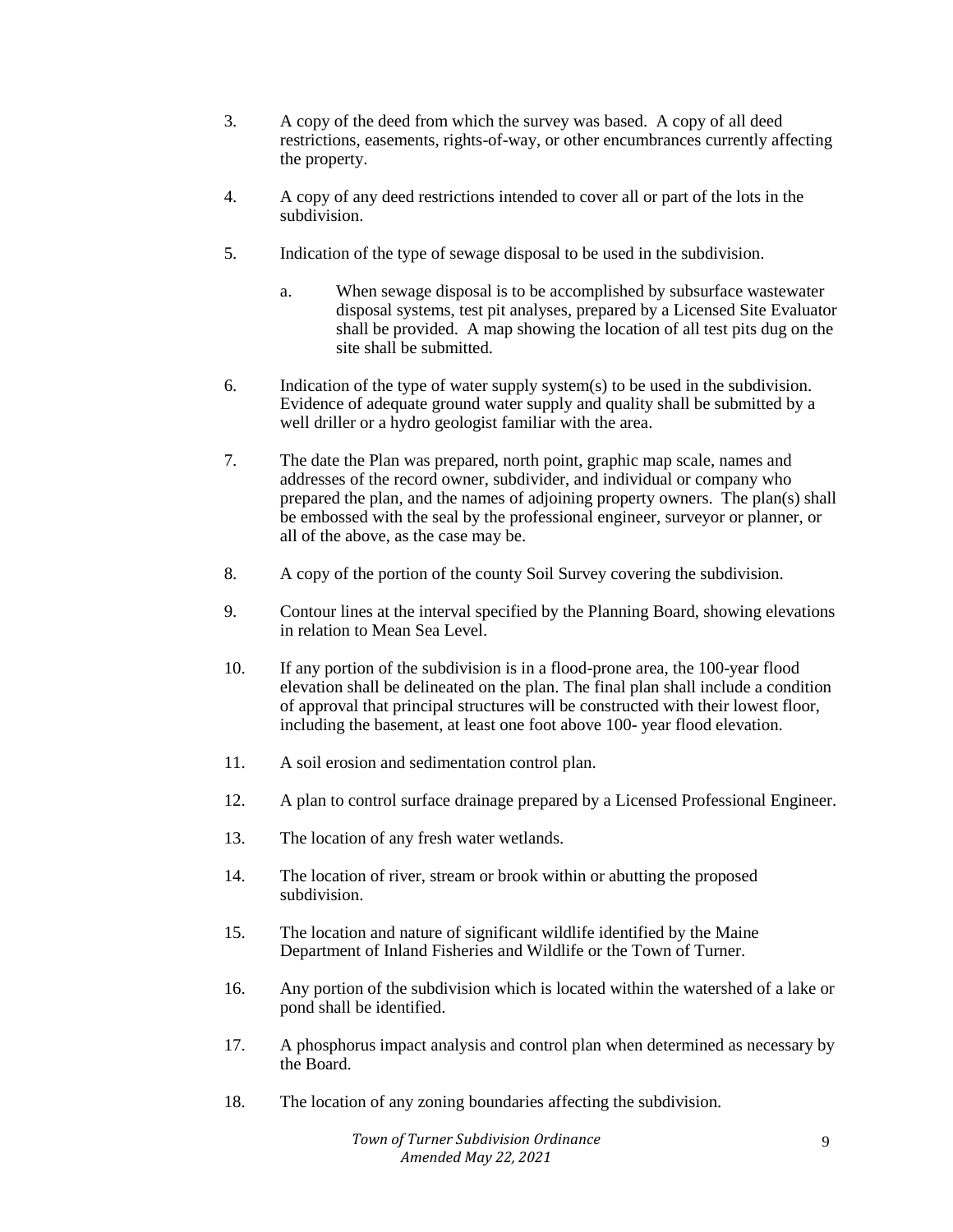- 19. The location known of potential archaeological resources.
- 20. Identification of known rare and endangered species and measures to protect them.
- 21. The location of documented historic buildings and sites on or adjacent to the site and measures to minimize impacts of them.
- 22. The location of scenic sites or views as identified in the Town of Turner Comprehensive Plan.
- 23. The estimated cost of infrastructure improvements and a statement of the applicant's technical and financial capacity to carry out the project as proposed.
- 24. A copy of the approved Driveway or Entrance permit issued by the Maine Department of Transportation if a driveway or entrance will enter onto Route 4, Route 117, Route 219, Center Bridge Road, Upper Street or Weston Road.
- 25. A statement indicating if the applicant will install utilities above or below ground.
- 26. A map or plan of the subdivision identifying farmland.

## **ARTICLE VII. PRELIMINARY PLAN FOR MAJOR SUBDIVISION**

## **7.1 Procedure.**

Procedure. Preliminary Plan review is optional at the Applicant's request. Should the Applicant elect to forego Preliminary Plan review, then the Final Plan review must include all of the requirement submission information of the Preliminary Plan review along with the requirements of the Final Plan review. A Public Hearing will be required.

- A. Within six months after receipt of the sketch plan by the Planning Board, the subdivider shall submit an application for approval of a Preliminary Plan at least twenty-eight (28) days prior to a regular scheduled meeting of the Planning Board. Failure to do so shall require resubmission of the Sketch Plan to the Board. The Preliminary Plan shall approximate the layout shown on the Sketch Plan, plus any recommendations made by the Board. The Board shall provide the subdivider with a dated receipt of a Preliminary Plan application at the Board meeting where the Preliminary Plan application is first presented and heard by the Board. Every application shall be accompanied by the written certificate of the Town's Code Enforcement Officer that the applicant is not in violation of any Town Ordinance regulating land use. No application shall be considered complete, nor shall any application be in order for review or approval, unless accompanied by this written certificate.
- B. All applications for Preliminary Plan approval for a Major Subdivision shall be accompanied by an application fee of \$100.00 per lot, dwelling unit, or unit contained in a shopping center or similar commercial establishment payable by check to the Town of Turner. There shall be an additional payment of \$150.00 for each lot or dwelling unit or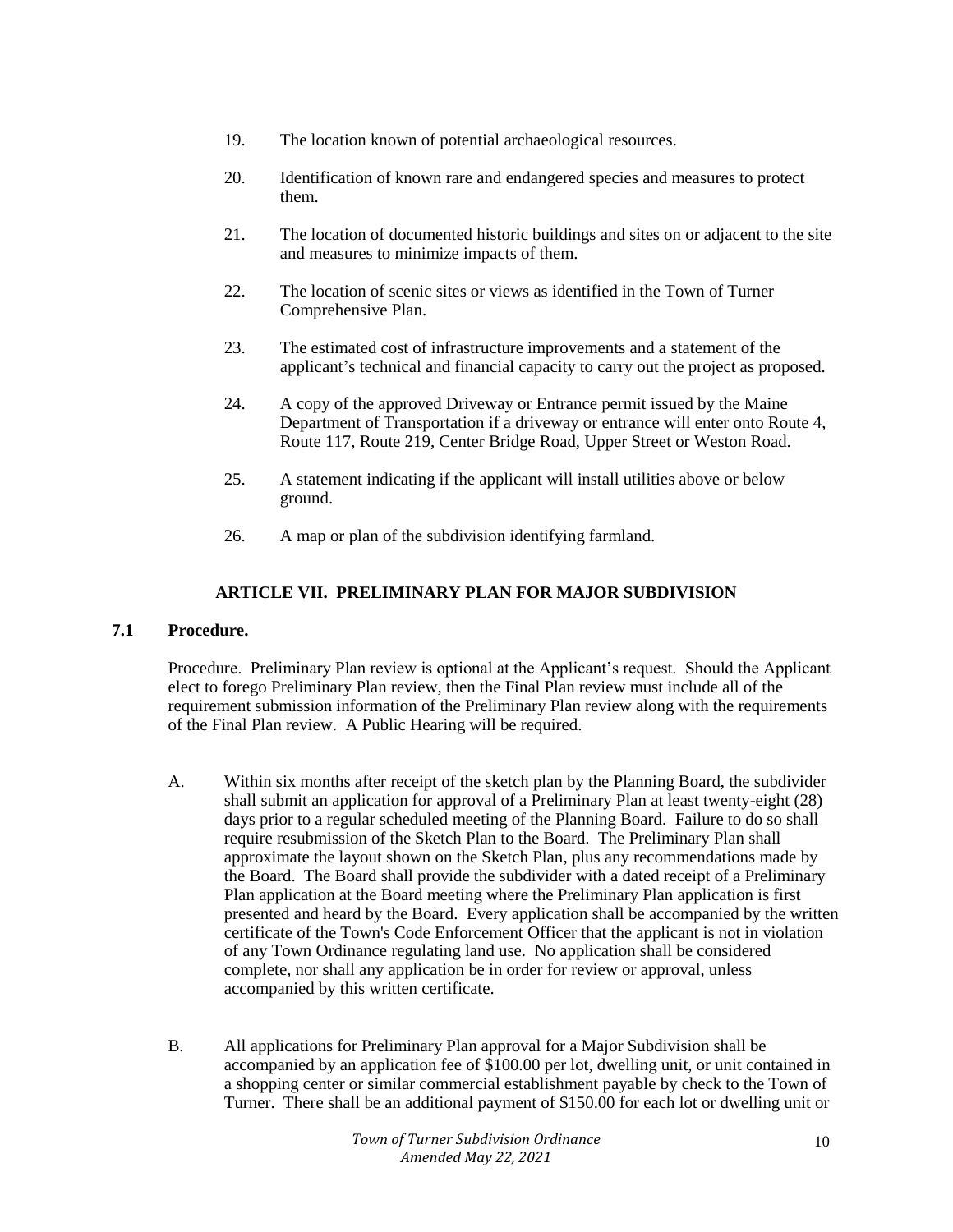for each unit contained in a shopping center, mini mall, business complex or similar commercial establishment. This portion of the application fee shall be known as the Planning Board Review Escrow Account, a dedicated account. The initial payment into the Planning Board Review Escrow Account shall in no case exceed \$3,000.00. The monies shall be made by check payable to the Town of Turner, Maine. These funds or portion thereof may, from time to time, be used by the Planning Board, for purposes to be determined by the Planning Board in order to make payments for reasonable costs, expenses and services incurred by or contracted for by the Town through the Planning Board at its discretion which relates directly to the review of the subdivision application. Such services may include, but need not be limited to, consulting engineering fees, architectural fees, land uses planner fees and attorney fees. All fees must relate to the review of the application pursuant to the review criteria of the balance in the applicant's portion of the Planning Board Review Escrow Account shall be drawn down by 75%, the Board shall require that an addition \$50.00 per lot or dwelling unit or unit contained in a commercial or business complex be deposited by the applicant. The Board shall continue to notify the applicant and require an additional \$50.00 per lot or unit be deposited as necessary whenever the balance of the account is drawn down to 75% of the original deposit. The Town at the request of the Planning Board shall refund all the remaining monies in the account upon the payment of all costs and services related to the Planning Board review. Such payment of remaining monies shall be made no later than 30 days after the approval of the application, denial of application, or approval with condition of application. Such refund shall be accompanied by final accounting of expenditures from the fund. The monies in such fund shall not be used by the Planning Board for any enforcement purposes.

- C. The subdivider, or his duly authorized representative, shall attend the meeting of the Board to discuss the Preliminary Plan.
- D. The Board shall hold a public hearing on the Preliminary Plan application at the first meeting the application is presented and shall publish notice of the date, time and place of the hearing in a newspaper of general circulation in the municipality at least two times, the date of the first publication to be at least seven (7) days prior to the hearing. Notice of the public hearing shall be mailed to all abutters of the proposed subdivision seven (7) days prior to the hearing by the Town of Turner.

When a subdivision is located within 500 feet of a municipal boundary, the Planning Board shall notify the Clerk and the Planning Board of the adjacent municipality involved, at least ten days prior to the Public Hearing.

- E. At the first meeting held, the Board shall notify the applicant whether or not the application is complete, and what, if any, additional submissions are required for a complete application.
- F. Within sixty days of receipt of a complete application, or within another time limit as may be otherwise mutually agreed to by the Board and the subdivider, the Board shall make findings of fact on the application, and approve, approve with conditions, or deny the Preliminary Plan. The Board shall specify in writing its findings of facts and reasons for any conditions or denial.
- G. When granting approval to a Preliminary Plan, the Board shall state the conditions of such approval, if any, with respect to:
	- 1. The specific changes which it will require in the Final Plan;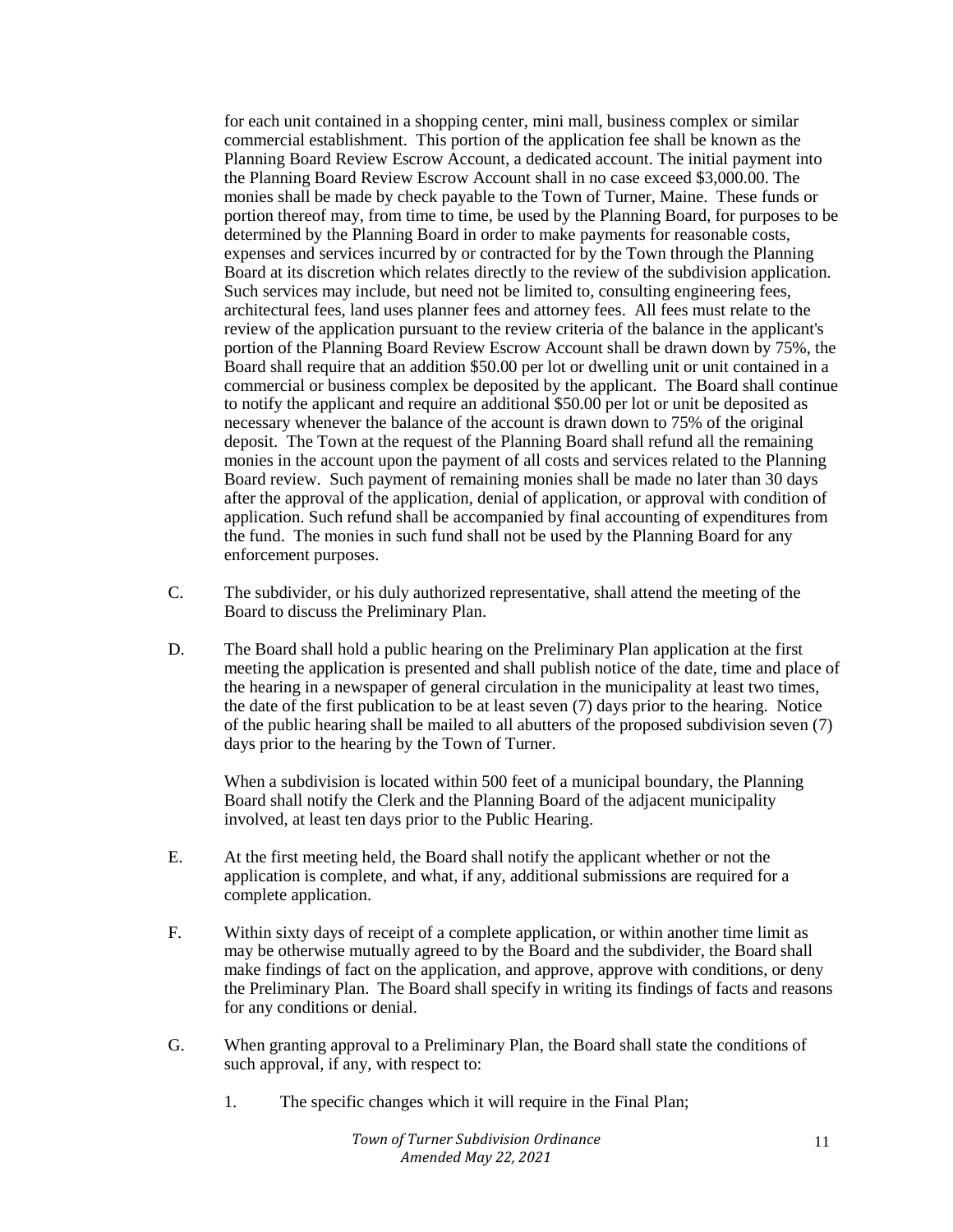- 2. The character and extent of the required improvements for which waivers may have been requested and which in the Board's opinion may be waived without jeopardy to the public health, safety, and general welfare; and
- 3. The amount and type of all performance guarantees which it will require as prerequisite to the approval of the Final Plan.
- H. Approval of a Preliminary Plan shall not constitute approval of the Final Plan or intent to approve the Final Plan, but rather it shall be deemed an expression of approval of the design of the Preliminary Plan as a guide to the preparation of the Final Plan. The Final Plan shall be submitted for approval of the Board upon fulfillment of the requirements of this Ordinance and the conditions of preliminary approval, if any. Prior to the approval of the Final Plan, the Board may require additional changes or conditions the Board deems necessary, as a result of the further study of a subdivision or as a result of additional information received, so that the Final Plan satisfies all of the approval criteria set forth in this Ordinance or in 30-A M.R.S.A. §4404 for subdivision approval.

## **7.2 Preliminary Plan Submissions.**

- A. Applications for preliminary plan approval shall be submitted on the application forms provided by the Town. Ten (10) copies of the completed application form, required plans, and related information shall be submitted to the Planning Board no less than twentyeight (28) days prior to the regular scheduled meeting.
- B. The preliminary plan shall consist of one or more maps or drawings which may be printed or reproduced on paper, with all dimensions shown in feet or decimals of a foot. The Preliminary Plan shall be drawn to a legible scale such that all necessary detail can easily be read. The Applicant shall provide copies of the application no less than twentyeight (28) days prior to the regular meeting. The Planning Board shall make available at Town Hall documents for review by the Fire Department, Rescue Chief, Road Commissioner, and Superintendent of Schools. The Planning Board can request that the Fire Chief, Rescue Chief, The Road Commissioner and Superintendent of Schools provide the Planning Board with official comments upon the adequacy of their department's existing capacity to service the proposed development.

The following information shall either be shown on the Preliminary Plan or accompany the application for preliminary approval:

- 1. **Location Map:** The Preliminary Plan shall be accompanied by a Location Map adequate to show the relationship of the proposed subdivision to the adjacent properties, and to allow the Board to locate the subdivision within the municipality. The Location Map shall show:
	- a. Existing subdivisions in the proximity of the proposed subdivision.
	- b. Locations and names of existing and proposed streets.
	- c. Boundaries and designations of any zoning districts.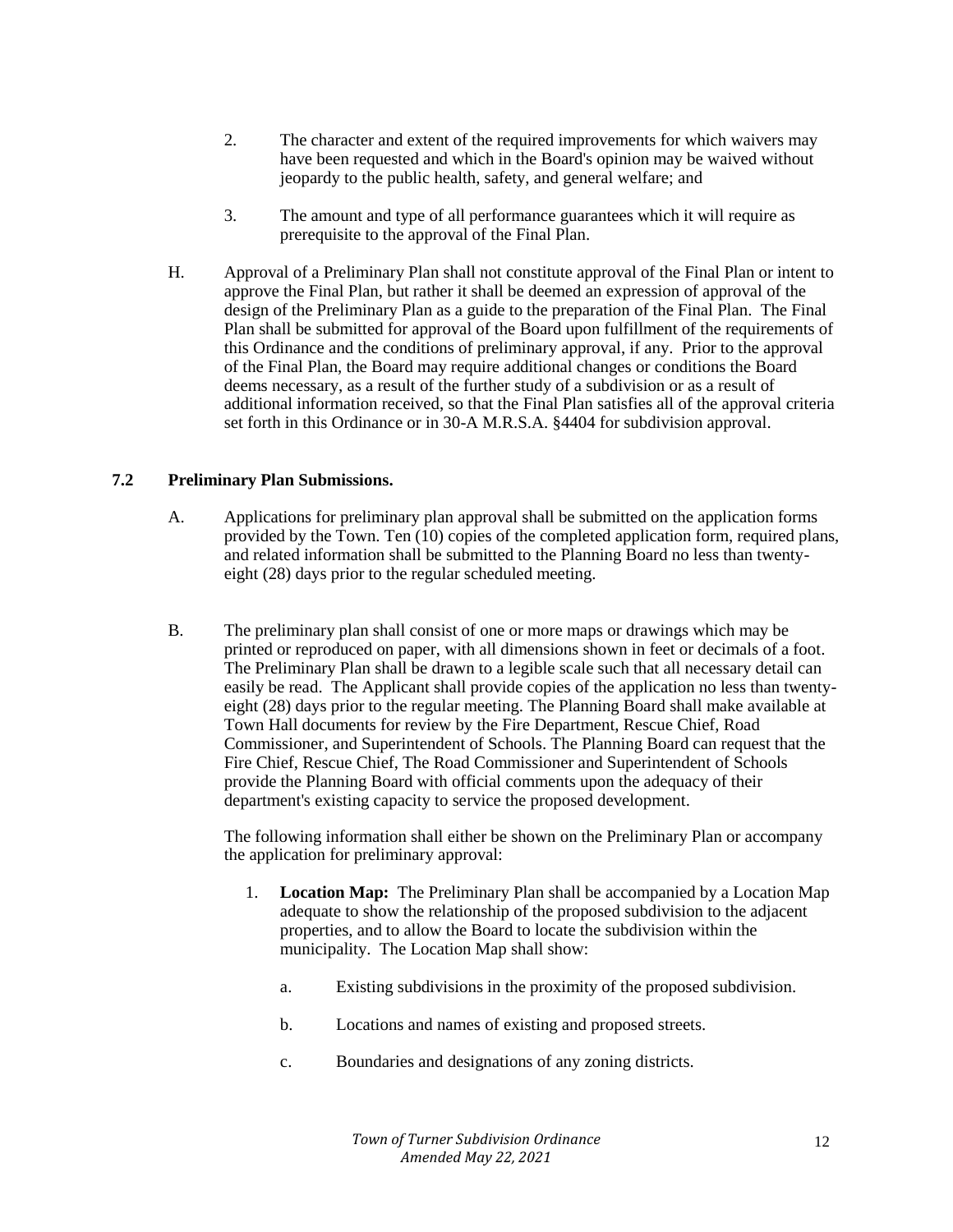- d. An outline of the proposed subdivision and any remaining portion of the owner's property if the Preliminary Plan submitted covers only a portion of the owner's entire contiguous holding.
- 2. Proposed name of the subdivision and the name of the municipality in which it is located, plus the Tax Assessor's Map and Lot Numbers.
- 3. An actual field survey of the boundary lines of the tract, giving complete descriptive data by bearings and distances, made and certified by a professional land surveyor. The corners of the tract shall be located on the ground and marked by monuments. The plan shall indicate the type of monument set or found at each lot corner.
- 4. A copy of the deed from which the survey was based. A copy of all covenants or deed restrictions, easements, rights-of-way, or other encumbrances currently affecting the property.
- 5. A copy of any covenants or deed restrictions intended to cover all or part of the lots in the subdivision.
- 6. Contour lines at the interval specified by the Planning Board, showing elevations in relation to Mean Sea Level.
- 7. The number of acres within the proposed subdivision, location of property lines, existing buildings, watercourses, vegetative cover type, and other essential existing physical features shall be shown on the plan.
- 8. Indication of the type of sewage disposal to be used in the subdivision.
	- a. When sewage disposal is to be accomplished by subsurface sewage disposal systems, test pit analyses, prepared by a Licensed Site Evaluator shall be provided. A map showing the location of all test pits dug on the site shall be submitted.
- 9. Indication of the type of water supply system(s) to be used in the subdivision. Evidence of adequate ground water supply and quality shall be submitted by a well driller or a hydro geologist familiar with the area.
- 10. The date the Plan was prepared, magnetic north point, graphic map scale, names and addresses of the record owner, subdivider, and individual or company who prepared the plan. The plan(s) shall be stamped or sealed by a licensed engineer, surveyor or planner, or all of them, as the case may be.
- 11. The names and addresses of owners of record of adjacent property, including any property directly across an existing public street from the subdivision.
- 12. The location of any zoning boundaries affecting the subdivision.
- 13. The location and size of existing and proposed sewers, water mains, culverts, and drainage ways on or adjacent to the property to be subdivided.
- 14. The location, names and present widths of existing and proposed streets, highways, easements, building lines, parks and other open spaces on or adjacent to the subdivision.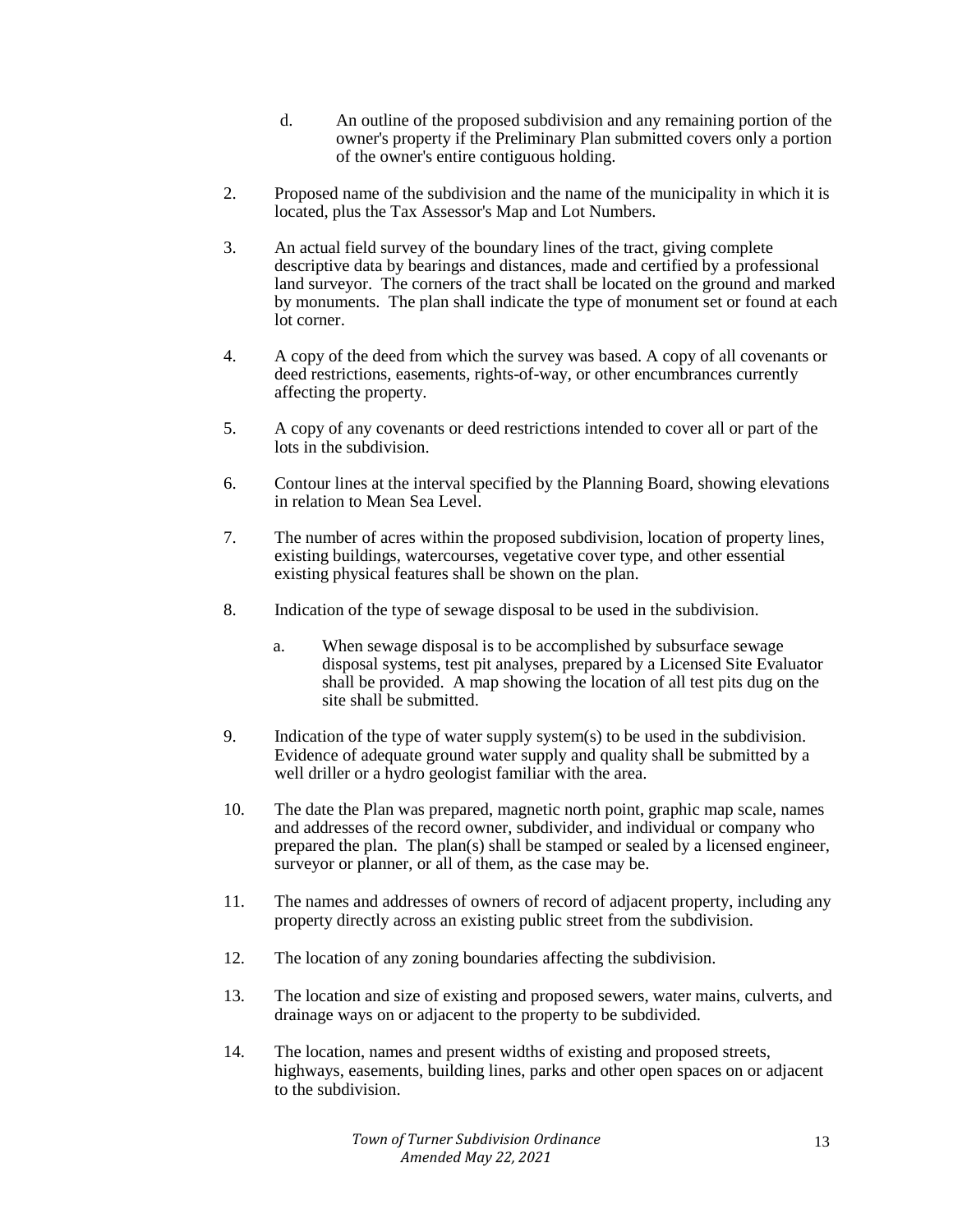- 15. The width and location of any streets or public improvements shown upon the Comprehensive Plan, if any, within the subdivision.
- 16. The proposed lot lines with approximate dimensions and lot areas.
- 17. All parcels of land proposed to be dedicated to public use and the conditions of such dedication.
- 18. The location of any open space to be preserved and an indication of its improvement and management.
- 19. A soil erosion and sedimentation control plan.
- 20. A plan to control surface drainage, prepared by a Licensed Professional Engineer.
- 21. A copy of that portion of the county soil survey covering the subdivision. When the medium intensity soil survey shows soils which are generally unsuitable for the uses proposed, the Board may require the submittal of a report by a Registered Soil Scientist indicating the suitability of soil conditions for those uses.
- 22. If any portion of the subdivision is in a flood-prone area, the boundaries of any flood hazard areas and the 100-year flood elevation shall be delineated on the plan.
- 23. The location of any fresh water wetlands.
- 24. The location of river, stream or brook within or abutting the proposed subdivision.
- 25. The location and nature of significant wildlife habitat identified by the Maine Department of Inland Fisheries and Wildlife or the Town of Turner.
- 26. Any portion of the subdivision which is located within the watershed of a lake or pond shall be identified.
- 27. A phosphorus impact analysis and control plan when determined as necessary by the Board.
- 28. The location known or potential archaeological resources.
- 29. Identification of known rare and endangered species and measures to protect them.
- 30. The location of documented historic buildings and sites on or adjacent to the site and measures to minimize impacts on them.
- 31. The location of scenic sites or views as identified in the Town of Turner Comprehensive Plan.
- 32. The estimated cost of infrastructure improvements and a statement of the applicant's technical and financial capacity to carry out the project as proposed.
- 33. A Traffic Impact Analysis when required by the Board prepared by a Professional Engineer.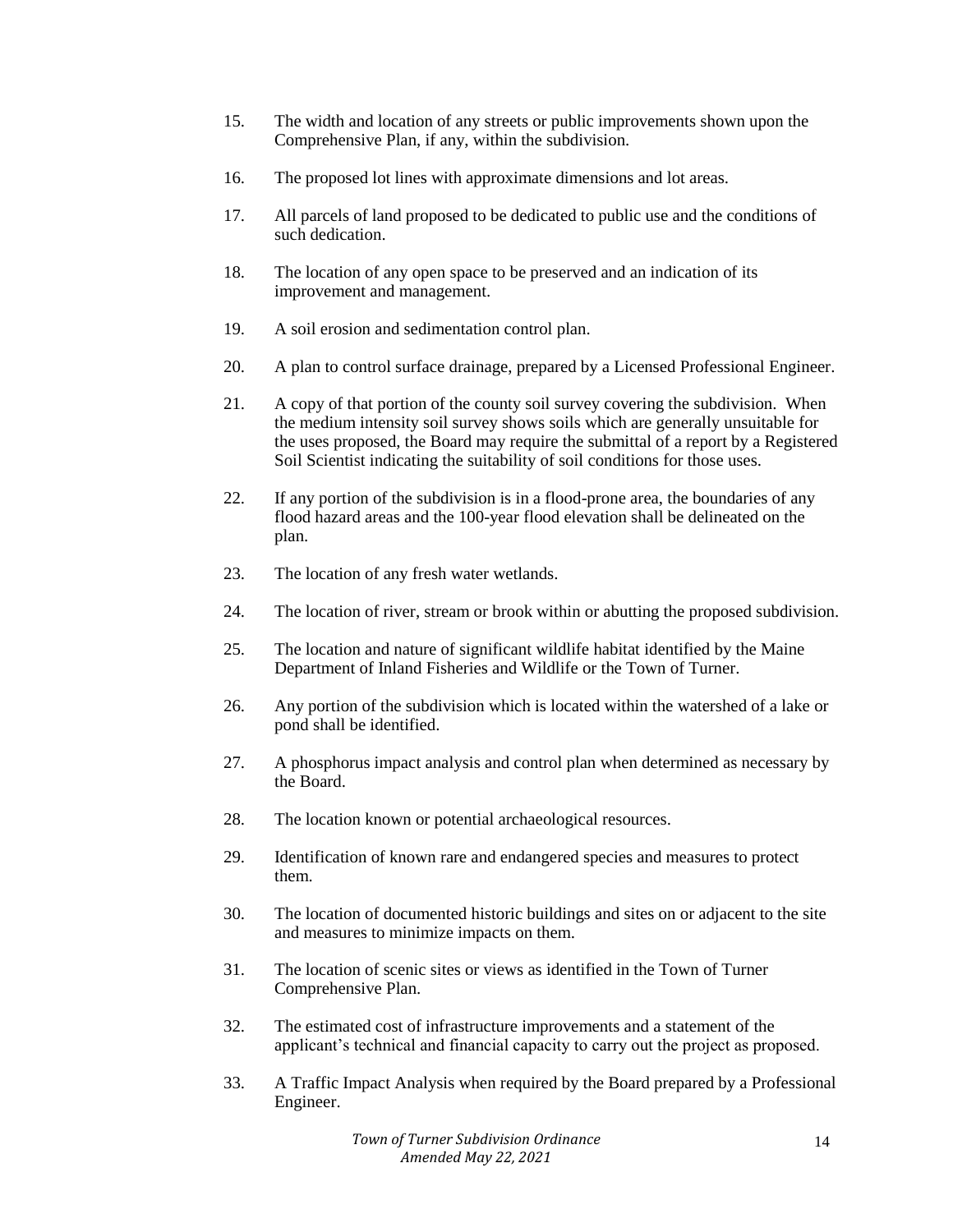- 34. A copy of the approved Driveway or Entrance permit issued by the Maine Department of Transportation if a driveway or entrance will enter onto Route 4, Route 117, Route 219, Center Bridge Road, Upper Street or Weston Road.
- 35. A statement indicating if the applicant will install utilities above or below ground.
- 36. The location of farmland.

## **ARTICLE VIII. FINAL PLAN FOR MAJOR SUBDIVISION**

#### **8.1 Procedure.**

- A. The subdivider shall, within 12 months after the approval of the Preliminary Plan, file with the Board an application for approval of the Final Plan. If the application for the Final Plan is not submitted within 12 months after Preliminary Plan approval, the Board may refuse without prejudice to act on the Final Plan, and require resubmission of the Preliminary Plan. The Final Plan shall approximate the layout shown on the Preliminary Plan, plus any recommendations made by the Board. The Board shall provide the subdivider with a dated receipt of a Final Plan application at the Board meeting where the Final Plan application is first presented and heard by the Board. Every application shall be accompanied by the written certificate of the Town's Code Enforcement Officer that the applicant is not in violation of any Town Ordinance regulating land use. No application shall be considered complete, nor shall any application be in order for review or approval, unless accompanied by this written certificate.
- B. The subdivider, or his duly authorized representative, shall attend the meeting of the Board to discuss the Final Plan.
- C. At the first meeting held on a Final Plan, the Board shall notify the applicant whether or not the application is complete, and what, if any, additional submissions are required for a complete application and determine whether to hold a public hearing on the Final Plan application.
- D. Prior to approval of the Final Plan application, the following approvals shall be obtained in writing, where applicable.
	- 1. Maine Department of Environmental Protection, under the Site Location of Development Act, Natural Resource Protection Act, Stormwater Management Law, or if a Wastewater Discharge License is needed.
	- 2. Maine Department of Human Services, if the subdivider proposes to provide a Community Water System as defined by the State of Maine Rules of the Department of Human Services Relating to Drinking Water (10-144A. C.M.R. 231).
	- 3. Maine Department of Human Services, if a centralized or shared subsurface sewage disposal system(s) is to be utilized.
	- 4. An approved Driveway or Entrance permit issued by the Maine Department of Transportation if a driveway or entrance will enter onto Route 4, Route 117, Route 219, Center Bridge Road, Upper Street or Weston Road.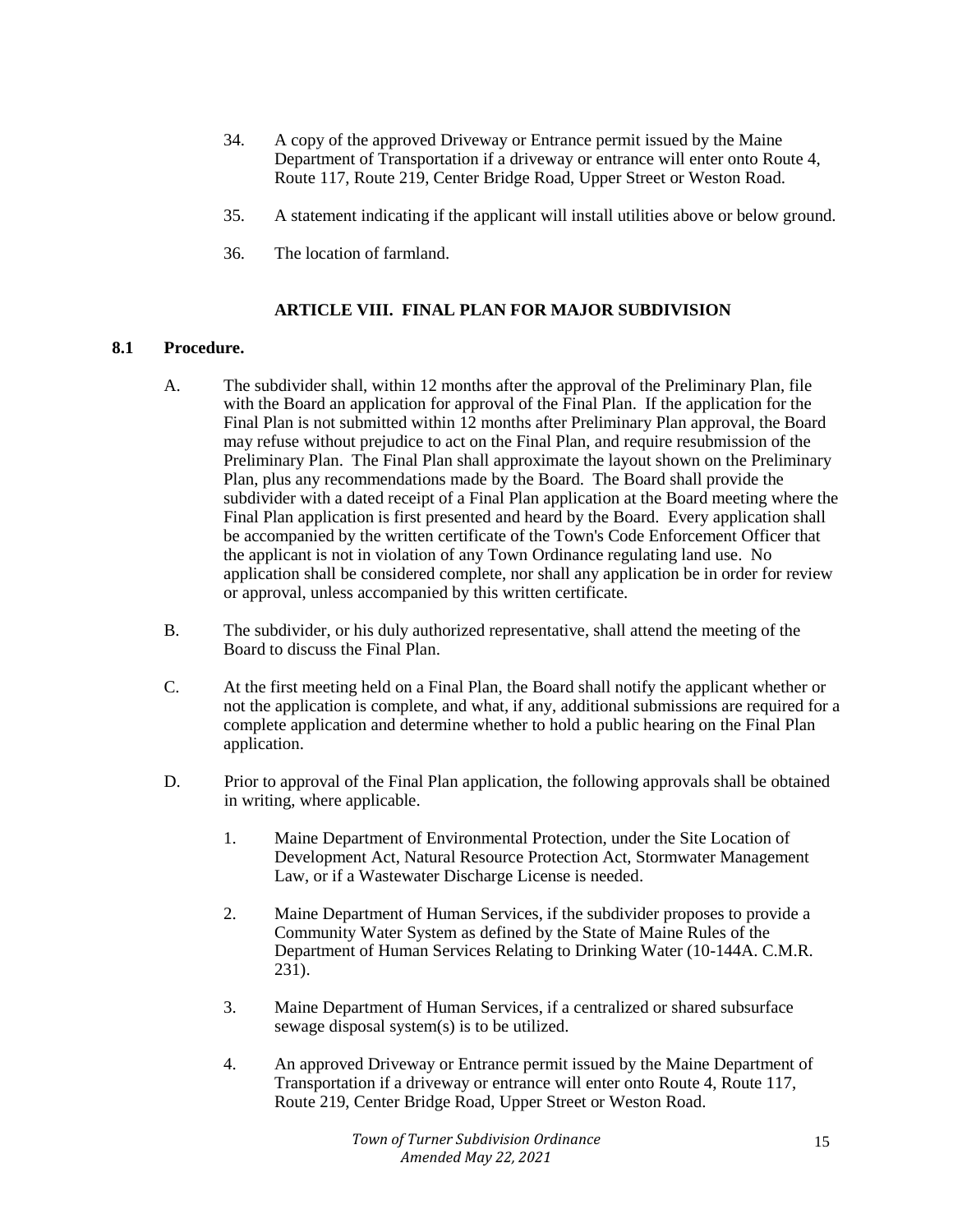E. A public hearing may be held by the Planning Board within thirty days after the issuance of a receipt for the submittal of a complete application. This hearing shall be advertised in a newspaper of local circulation at least two times, the date of the first publication to be at least seven days before the hearing, and the notice of the hearing shall be posted in at least three prominent places at least seven days prior to the hearing. Notice of public hearing shall be mailed to all abutters of the proposed subdivision seven (7) days prior to the hearing.

When a subdivision is located within 500 feet of a municipal boundary, and a public hearing is to be held, the Planning Board shall notify the Clerk and the Planning Board of the adjacent municipality involved, at least ten days prior to the hearing.

- F. Before the Board grants approval of the Final Plan, the subdivider shall meet the performance guarantee requirements contained in Article XII.
- G. If the subdivision is located in more than one municipality, the Board shall have a joint meeting with the Planning Board of the adjacent municipality to discuss the Plan.
- H. The Board, within thirty days from the public hearing or within sixty days of receiving a complete application, if no hearing is held, shall make findings of fact, and conclusions relative to the standards contained in Title 30-A M.R.S.A. §4404 and in this Ordinance. If the Board finds that all standards of the Statute and this Ordinance have been met, they shall approve the Final Plan. If the Board finds that any of the standards of the Statute and this Ordinance have not been met, the Board shall either deny the application or approve the application with conditions to ensure all of the standards will be met by the subdivision. The reasons for any conditions shall be slated in the records of the Board.

## **8.2 Submissions.**

The Final Plan shall consist of one or more maps or drawings drawn to a legible scale such that all necessary detail can easily be read. Plans shall be no larger than 24 by 36 inches in size, and shall have a margin of two inches outside of the border line on the left side for binding and a one inch margin outside the border along the remaining sides. Space shall be reserved thereon for endorsement by the Board. One reproducible, stable based transparent originals, embossed with the seal of the professional who prepared the plan, to be filed at the Municipal Offices, and three paper copies of the plan shall be submitted. The applicant shall have a subdivision plan filed and recorded at the Registry of Deeds. The Applicant shall provide copies of the final plan no less than twenty-eight (28) days prior the regular meeting. The Planning Board shall make available at Town Hall documents for review by the Fire Department, Rescue Chief, Road Commissioner, and Superintendent of Schools. The Planning Board can request that the Fire Chief, Rescue Chief, The Road Commissioner and Superintendent of Schools provide the Planning Board with official comments upon the adequacy of their department's existing capacity to service the proposed development.

The application for approval of the Final Plan shall include the following information.

- A. Proposed name of the subdivision and the name of the municipality in which it is located, plus the Assessor's Map and Lot Numbers.
- B. An actual field survey of the boundary lines of the tract, giving complete descriptive data by bearings and distances, made and certified by a professional land surveyor. The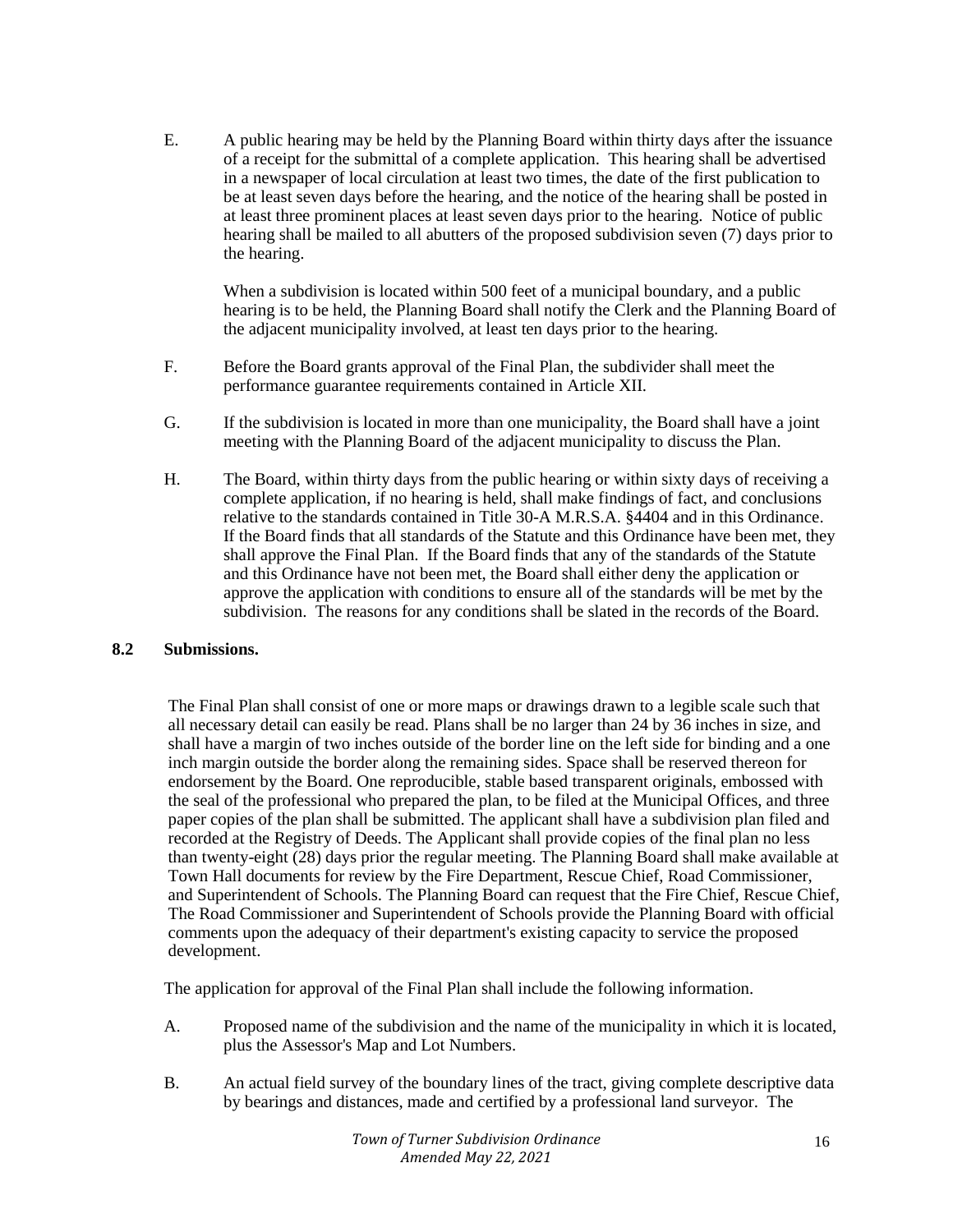corners of the tract shall be located on the ground and marked by monuments. The plan shall indicate the type of monument set or found at each lot corner.

- C. The number of acres within the proposed subdivision, location of property lines, existing buildings, watercourses, and other essential existing physical features.
- D. Indication of the type of sewage disposal to be used in the subdivision.
- E. Indication of the type of water supply system(s) to be used in the subdivision.
- F. The date the Plan was prepared, magnetic and true north point, graphic map scale, names and addresses of the record owner, subdivider, and individual or company who prepared the plan.
- G. The location of any zoning boundaries effecting the subdivision.
- H. The location and size of existing and proposed sewers, water mains, culverts, and drainage ways on or adjacent to the property to be subdivided.
- I. The location, names and present widths of existing and proposed streets, highways, easements, building lines, parks and other open spaces on or adjacent to the sub division. The plan shall contain sufficient data to allow the location, bearing and length of every street line, lot line, and boundary line to be readily determined and be reproduced upon the ground. These lines shall be tied to reference points previously established. The length of all straight lines, the deflection angles radii, length of curves and central angles of curves, tangent distances and tangent bearings for each street shall be included. The final plan showing a proposed road shall indicate by lines or dots in the center of the proposed road intervals of every fifty (50) feet beginning at the intersection with the existing street.
- J. If not provided during Preliminary Plan review, the width and location of any streets or public improvements shown upon the Comprehensive Plan, if any, within the subdivision.
- K. All parcels of land proposed to be dedicated to public use and the conditions of such dedication. Written offers of cession to the municipality of all public open spaces shown on the plan, and copies of agreements or other documents showing the manner in which open spaces to be retained by the developer or lot owners are to be maintained shall be submitted. If open space or other land is to be offered to the municipality, written evidence that the Municipal Officers are satisfied with the legal sufficiency of the written offer of cession shall be included.
- L. If any portion of the subdivision is in a flood-prone area, the 100-year flood elevation shall be delineated on the plan. The final plan shall include a condition of approval that principal structures will be constructed with their lowest floor, including the basement, at least one foot above 100- year flood elevation.
- M. The location of wetlands.

## **8.3 Final Approval and Filing**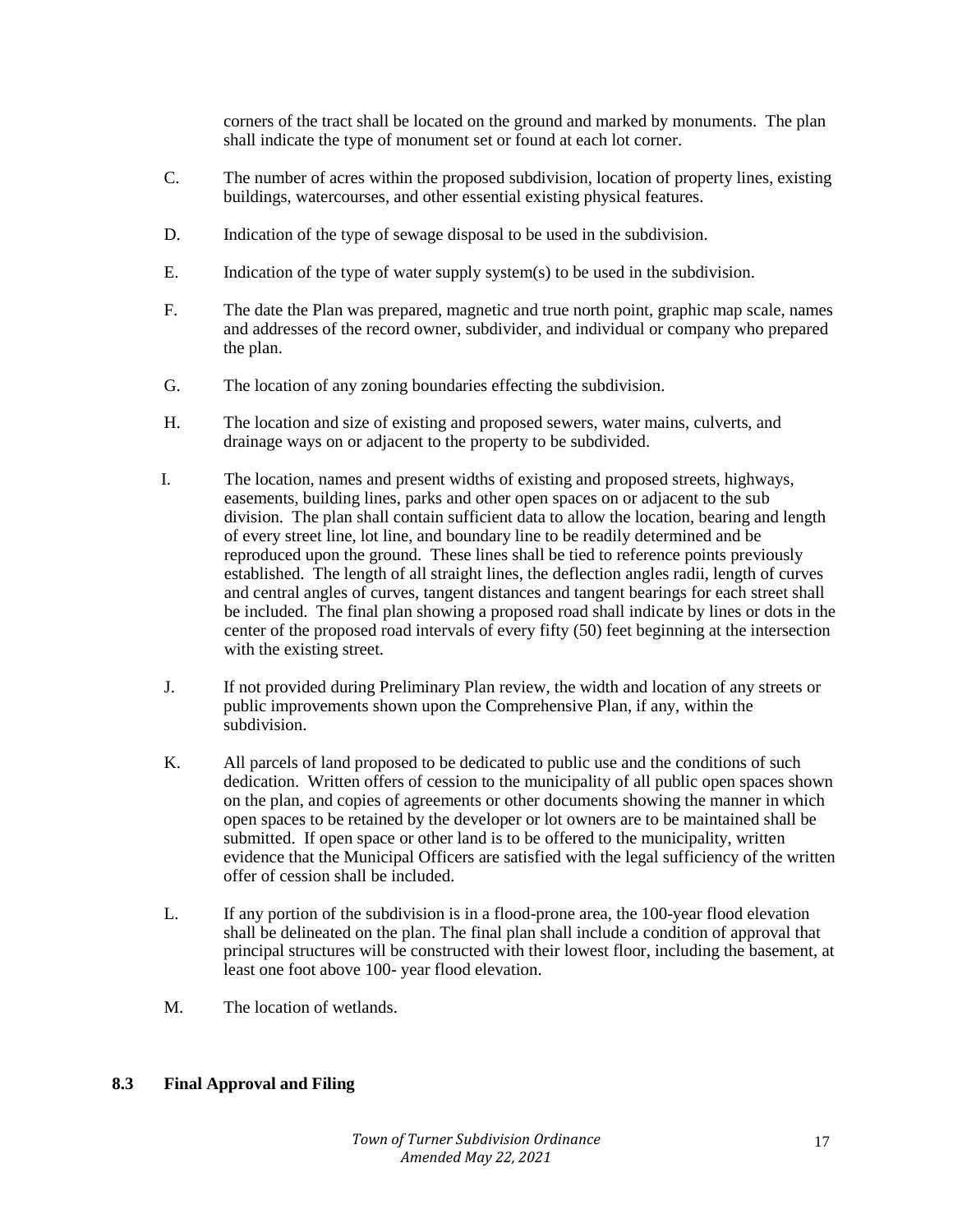- A. No plan shall be approved by the Planning Board as long as the subdivider has outstanding violations on any approved subdivision plan within the Town of Turner.
- B. Upon findings of fact and determination that all standards in Title 30-A, M.R.S.A. §4404, and this Ordinance have been met, and upon voting to approve the subdivision, the Board shall sign the Final Plan. The Board shall specify in writing its findings of facts and reasons for any conditions or denial. One copy of the signed plan shall be retained by the Board as part of its permanent records. One copy of the signed plan shall be forwarded to the Tax Assessor. One copy of the signed plan shall be forwarded to the Code Enforcement Officer. Any subdivision not recorded in the Registry of Deeds by the subdivider within ninety days of the date upon which the plan is approved and signed by the Board shall become null and void.
- C. At the time the Board grants Final Plan approval, it may permit the Plan to be divided into two or more sections subject to any conditions the Board deems necessary in order to insure the orderly development of the Plan.
- D. The approval by the Board of a subdivision plan shall not be deemed to constitute or be evidence of any acceptance by the municipality of any street, easement, or other open space shown on such plan. When a park, playground, or other recreation area shall have been shown on the plan to be dedicated to the municipality, approval of the Plan shall not constitute an acceptance by the municipality of such areas. The Board shall require the Plan to contain appropriate notes to this effect. The Board may also require the filing of a written agreement between the applicant and the Municipal Officers covering future deed and title, dedication, and provision for the cost of grading, development, equipment, and maintenance of any such dedicated area.
- E. Failure to commence substantial construction of the required infrastructure improvements for the subdivision within two years of the date of approval and signing of the final Plan shall render the Plan null and void. A statement of this effect must appear on any final plan. Upon good cause shown, the Board may extend the approval for additional two year periods. The extension request must be made to the Board at least thirty days prior to the time of expiration. Upon determining that a subdivision's approval has expired under this paragraph, the Board shall have a notice placed in the Registry of Deeds to that effect.

# **ARTICLE IX. ENFORCEMENT**

# **9.1 Inspection of Required Improvements**

- A. At least five days prior to commencing each major phase of construction of required infrastructure improvements, the sub divider or builder shall:
	- 1. Notify the Code Enforcement Officer in writing of the time when he proposes to commence construction of such improvements, so that the Municipal Officers can cause inspection to be made to assure that all municipal specifications and requirements shall be met during the construction of required infrastructure improvements, and to assure the satisfactory completion of improvements and utilities required by the Board.
	- 2. Deposit with the municipal officers a check for the amount of 2% of the estimated costs of construction and infrastructure improvements to pay for the costs of inspection. If upon satisfactory completion of construction and cleanup there are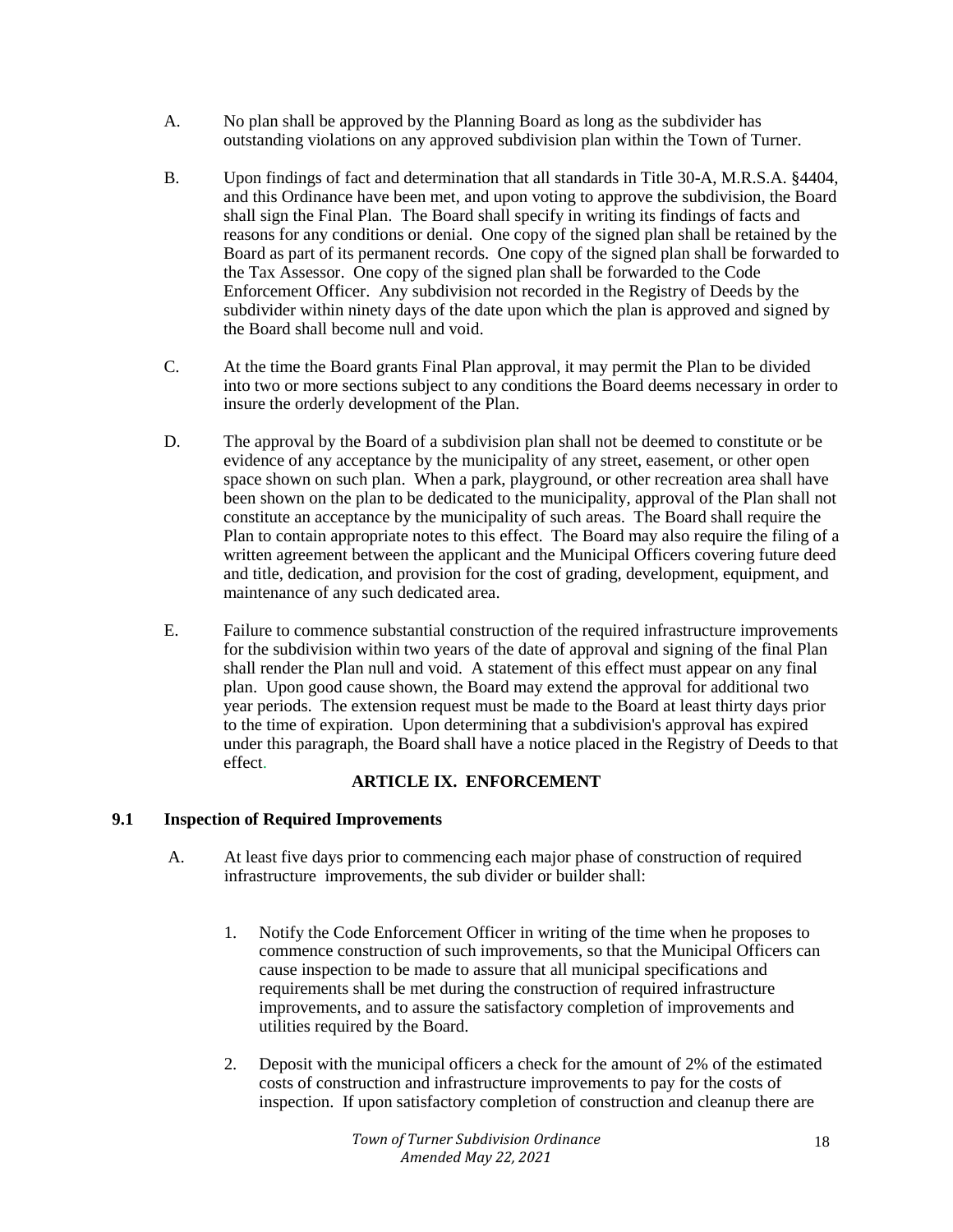funds remaining, the surplus funds shall be refunded to the applicant within 30 days. If the inspection account shall be drawn down by 90%, the applicant shall deposit an additional 1% of the estimated costs of construction and infrastructure improvements.

- B. If the inspecting official finds, upon inspection of the infrastructure improvements that any of the required improvements have not been constructed in accordance with the plans and specifications filed by the subdivider, he shall so report in writing to the Municipal Officers, Planning Board, and the subdivider or builder. The Municipal Officers shall take any steps necessary to preserve the municipality's rights.
- C. If at any time before or during the construction of the required infrastructure improvements, it appears to be necessary or desirable to modify the required improvements, the inspecting official is authorized to approve minor modifications due to unforeseen circumstances such as encountering hidden outcrops of bedrock, natural springs, etc. The inspecting official shall issue any approval under this section in writing and shall transmit a copy of the approval to the Board. Revised plans shall be filed with the Town. For major modifications, such as relocation of rights-of-way, property boundaries, changes of grade by more than 1%, etc., the applicant shall submit to the Planning Board an amended application for review and approval in accordance with Section 6.2.
- D. At the close of each summer construction season, the Town shall, at the expense of the subdivider, have the site inspected by a qualified individual. By December 1 of each year during which construction was done on the site, the inspector shall submit a report to the Board based on that inspection, addressing whether storm water and erosion control measures (both temporary and permanent) are in place, are properly installed, and appear adequate to do the job they were designed for. The report shall also include a discussion and recommendations on any problems which were encountered.
- E. Prior to the sale of any lot, the sub divider shall provide the Board with a letter from a Professional Land Surveyor, stating that all monumentation shown on the plan has been installed.
- F. Upon completion of street construction and prior to a vote by the Municipal Officers to submit a proposed town way to a town meeting, a written certification signed by a licensed professional engineer registered in the State of Maine shall be required by the Municipal Officers at the expense of the applicant, certifying that the proposed town way meets or exceeds the design and construction requirements of the Town of Turner, Maine, Street Construction Ordinance. "As built" plans shall be submitted to the Municipal Officers.
- G. The subdivider or builder shall be required to maintain all infrastructure improvements and provide for snow removal on streets and sidewalks and maintenance until acceptance of the improvements by the municipality.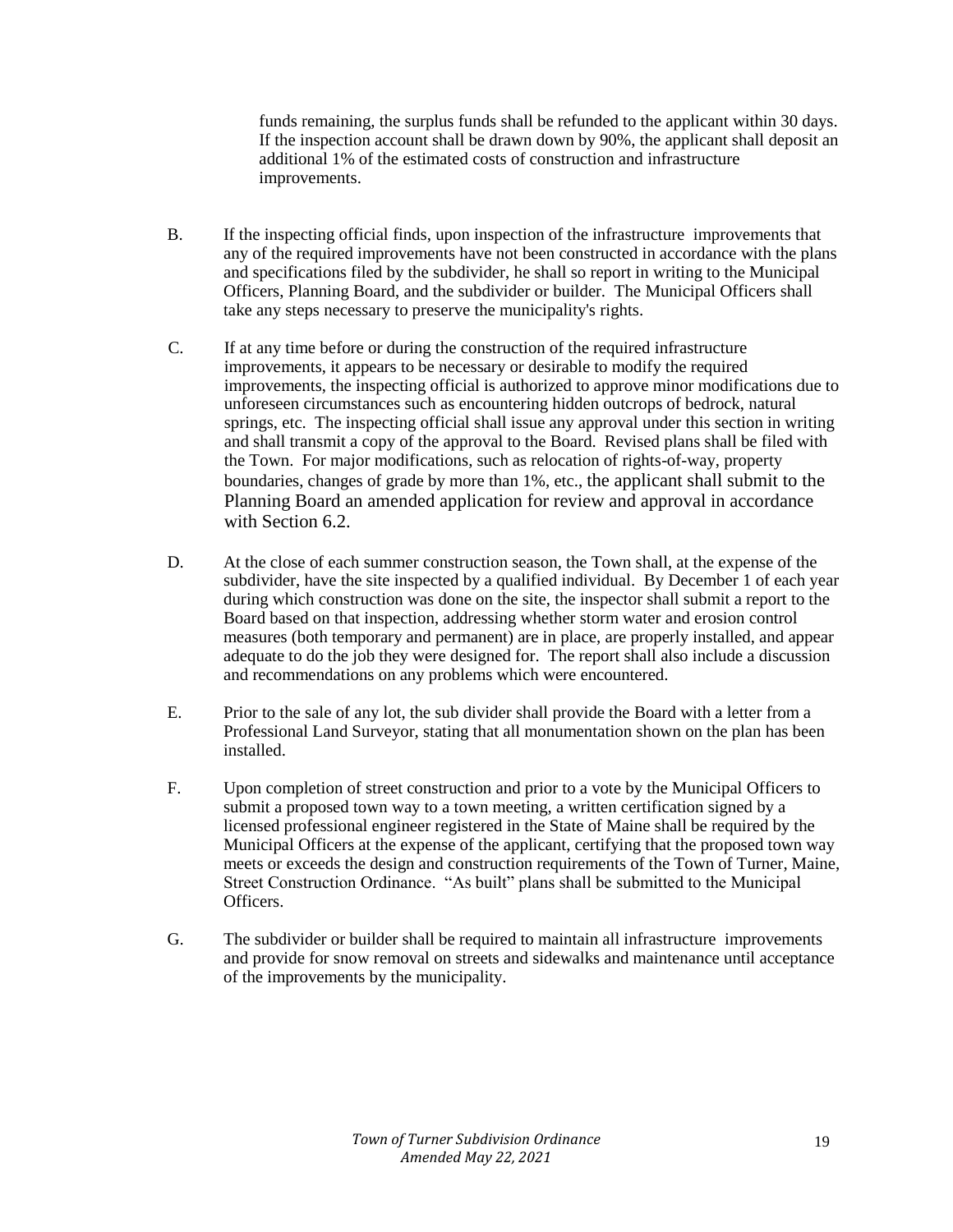## **9.2 Violations and Enforcement**

- A. No plan of a division of land within the municipality which would constitute a subdivision shall be recorded in the Registry of Deeds until a Final Plan has been approved by the Board in accordance with Title 30-A, M.R.S.A. §4404 and this Ordinance.
- B. No person, firm, corporation or other legal entity may convey, offer or agree to convey any land in a subdivision which has not been approved by the Board and recorded in the Registry of Deeds.
- C. No person, firm, corporation or other legal entity may convey, any land in an approved subdivision which is not shown on the Final Plan as a separate lot.
- D. Any person, firm, corporation or other legal entity who conveys, offers or agrees to convey any land in a subdivision which has not been approved as required by this Ordinance shall be penalized in accordance with Title 30-A M.R.S.A., Section 4452. Each day the violation exists shall be considered a separate violation. The Municipality may institute proceedings to enjoin the violation of this section, and may collect attorneys' fees and court costs if it is the prevailing party.
- E. No public utility or any utility company of any kind shall serve any lot in a subdivision for which a Final Plan has not been approved by the Board.
- F. No person shall establish or develop a subdivision without first having a final plan thereof approved by the Planning Board. "Develop" shall include grading or construction of roads, grading of land or lots, or construction of any buildings.
- G. Once a preliminary plan for a subdivision approval has been received by the Planning Board no lot or lots shall be sold or developed until the final plan has been approved an recorded in the Registry of Deeds.
- H. Consent Agreements: The municipal officers, or their authorized agent, are hereby authorized to enter into administrative consent agreements for the purpose of eliminating violations of this Ordinance and collecting fines without court action.
- I. Legal Actions: When the above action does not result in the complete correction or abatement of the violation or nuisance condition, the Municipal Officers, upon notice from the Code Enforcement Officer, are hereby directed to institute any and all actions and proceedings, either legal or equitable, including seeking injunctions of violations and the imposition of fines, that may be appropriate or necessary to enforce the provisions of this Ordinance in the name of the municipality.
- J. Fines: Any person, including but not limited to a landowner, a landowner's agent or a contractor, who orders or conducts any activity in violation of this Ordinance shall be penalized in accordance with Title 30-A M.R.S.A., Section 4452. Each day the violation exists shall be considered a separate violation.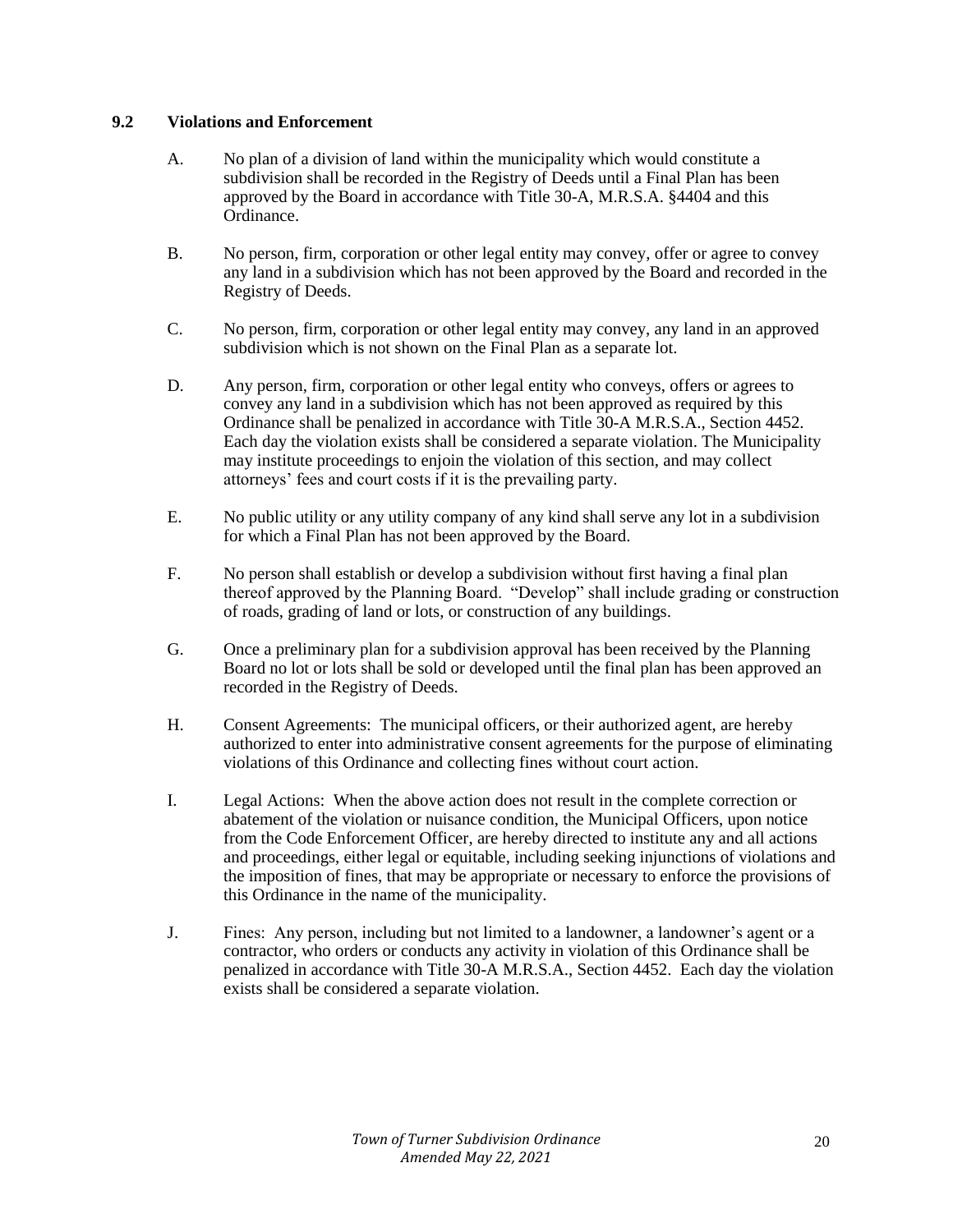# **ARTICLE X. GENERAL STANDARDS**

In reviewing applications for a subdivision, the Board shall consider the following general standards and make findings that each, in addition to standards contained in Title 30-A, M.R.S.A., Section 4404, have been met prior to the approval of a Final Plan. In all instances, the burden of proof shall be upon the applicant.

**10.1 Conformance with Comprehensive Plan.** All proposed subdivisions shall be in conformity with the Comprehensive Plan of the municipality and with the provisions of all pertinent state and local codes and ordinances.

## **10.2 Open Space Provisions**

- A. The Board may require that a proposed subdivision design include a landscape plan that will show the preservation of existing trees, the replacement of trees and vegetation, graded contours, streams and the preservation of scenic, historic or environmentally desirable areas.
- B. The Board may require that the subdivider reserve an area equal to ten percent of his total land as an open space and/or recreational area for use by property owners in the subdivision. The developer may instead make a payment in lieu of dedication into a municipal land acquisition fund. A payment in lieu of dedication shall be calculated at the market value of land at the time of the subdivision, as determined by the municipal tax assessor, and deposited into a municipal land acquisition or improvement fund.
	- 1. If such an area is reserved, the Final Plan shall provide how title to the reserved land shall be held and how costs of development, maintenance and taxes shall be met.
	- 2. Included in the instrument of conveyance to each property owner of the subdivision shall be a statement of:
		- a) The manner of providing for the cost of development and maintenance and for property taxes of the reserved land.
		- b) If appropriate, the individual property owner's pro rata share of development costs, maintenance cost and property taxes of the reserved land.
		- c) Land designed for public use shall not be subdivided for any other purpose. This prohibition does not apply to land areas designed for later development if the Subdivision Plan includes provision for development in discrete stages.
		- d) Any area designated for common use shall be so arranged that each property owner has access to it.
- C. Land reserved for open space purposes shall be a character, configuration and location suitable for the particular use intended. A site intended to be used for active recreation purposes, such as a playground or a play field, should be relatively level and dry. The Planning Board shall review open space plans to determine if the subdivider has made a maximum effort to preserve scenic vistas and make available land for trails and lookouts, etc.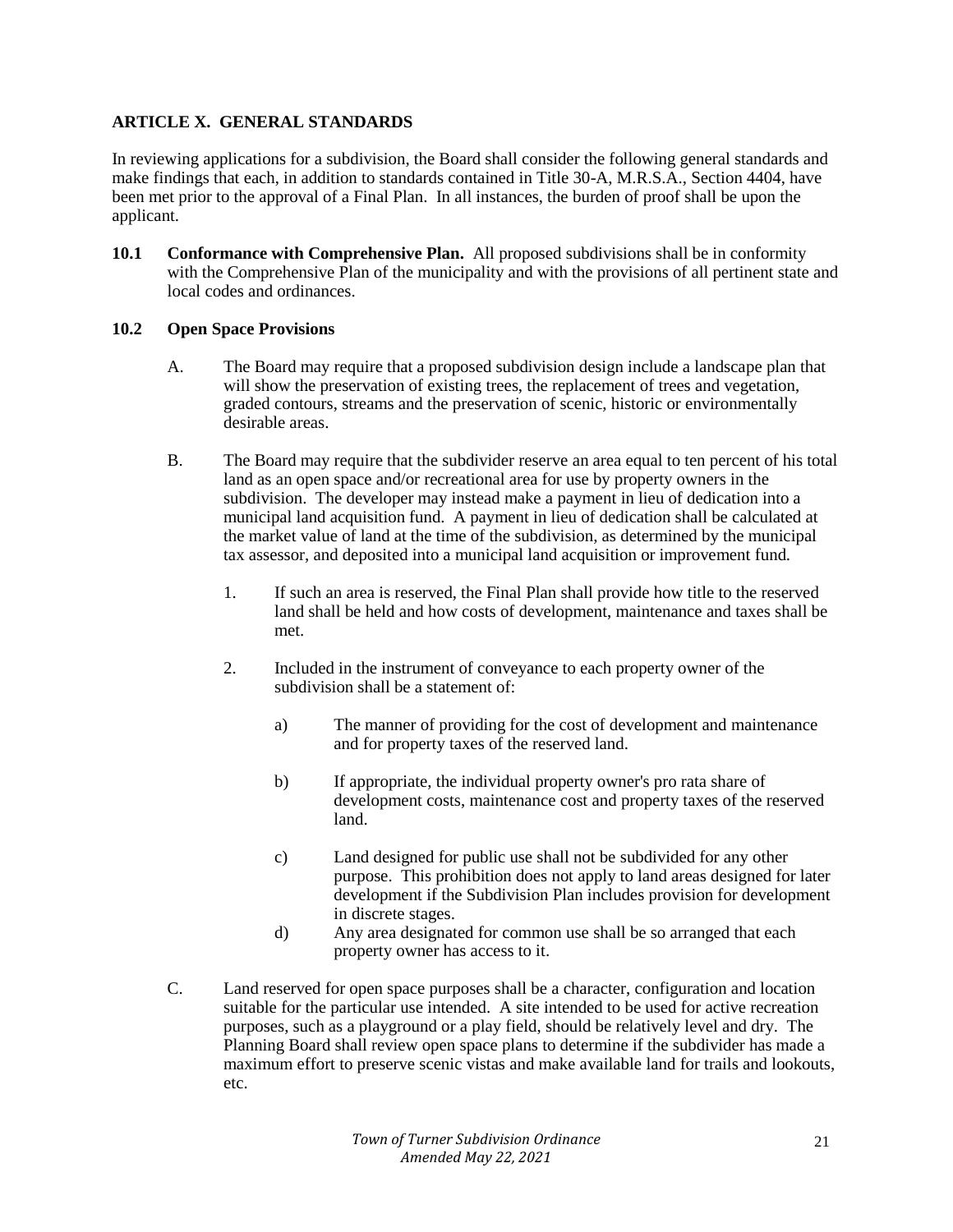- D. Reserved land acceptable to the Board and subdivider may be dedicated to the municipality as a condition of approval.
- E. The proposed subdivision shall provide safe pedestrian access within the subdivision and interconnection with existing facilities on abutting properties including connection and/or preservation of existing snowmobile trails to accomplish the goals of the Comprehensive Plan.
- **10.3 Land Not Suitable for Development.** The following lands shall not be included in the calculations of building density for the purpose of meeting the requirements of Mobile Home Parks and Multi-family Developments of three or more units.
	- A. Land which is located within the 100-year frequency floodplain as identified by the Federal Emergency Management Agency, Flood Insurance Administration, unless the subdivider shows proof through the submittal of materials prepared by a Professional Land Surveyor which show that the property in question lies above the 100-year flood level. The elevation of filled or made land shall not be considered.
	- B. Land which is part of a right-of-way, or easement, including utility easements.
	- C. Land that has been created by filling or draining a pond or wetland.
- **10.4 Blocks**. Where street lengths exceed 1,000 feet between intersections with other streets, the Board may require a utility/pedestrian easement, at least 20 feet in width, to provide for underground utility crossings and/or a pedestrian pathway of at least five feet in width. Maintenance obligations of the easement shall be included in the written description of the easement.

# **10.5 Lots**

- A. All lots shall meet the minimum requirements of the Town of Turner's Zoning Ordinance. The lot configuration should be designed to maximize the use of solar energy on building sites with suitable orientation. Lack of restrictive covenants may necessitate larger lots.
- B. Lot configuration and area shall be designed to provide for adequate off-street parking and service facilities based upon the type of development contemplated. Wherever possible, parking areas shall be laid out to coincide with building locations to maximize solar energy gain.
- C. Lots with multiple frontages shall be avoided wherever possible. When lots do have frontage on two or more roads, the plan, and deed restrictions shall indicate vehicular access shall be located only on the less traveled way.
- D. Wherever possible, side lot line shall be perpendicular to the street.
- E. The subdivision of tracts into parcels with more than twice the required minimum lot size shall be laid out in such a manner as either to provide for or preclude future resubdivision.
- F. In the Rural I and II Districts, as defined in the Town of Turner Zoning Ordinance, each lot shall contain a minimum of 20,000 square feet of land area that is not located in the 100-year floodplain, does not contain slopes greater than 20 percent and considered a fresh water wetland.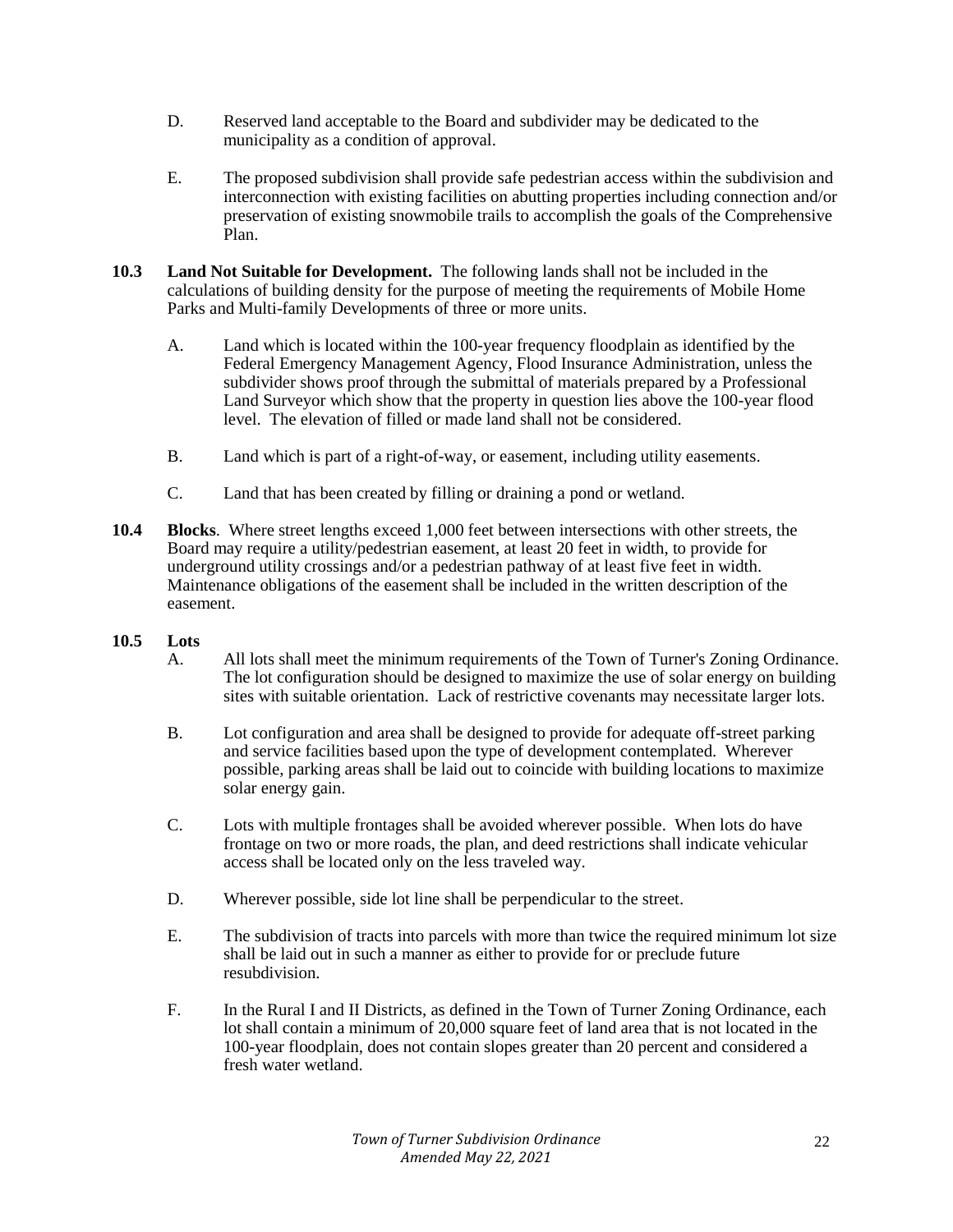## **10.6 Utilities**

- A. The Planning Board may require utilities serving the subdivision to be installed underground.
- B. Underground utilities shall be installed prior to the installation of the final gravel base of the road. All underground utilities shall be properly marked to avoid damage by future excavations.
- C. Street lighting, if required by the Planning Board, shall meet specifications established by the Planning Board.
- **10.7 Required Improvements.** The following improvements are required for all subdivisions unless waived by the Board in accordance with provisions of this Ordinance.

#### **A. Monuments**

- 1. Permanent granite or cement monuments not less than four (4) inches square in width or iron reinforcement rods at least 5/8 inches across the top and at least four (4) feet in the ground shall be installed as follows:
	- 1. Monuments shall be set at all street intersections and points of curvature, but no further than 750 feet apart along street lines without curves or intersections.
	- 2. Monuments shall be set at all corners and angle points of the subdivision boundaries and all lot boundary and angle points.

## **B. Water Supply**

- 1. If a central water supply system is provided by the subdivider, the location and protection of the source, and the design, construction and operation of the system shall conform to the standards of the State of Maine Rules of the Department of Human Services Relating to Drinking Water (10-144 A.C.M.R. 231).
- 2. Based on the recommendations of the Fire Department the Board may require the subdivider to install systems to provide water for fire fighting purposes or to pay for such systems.

## **C. Sewage Disposal**

1. The developer shall submit evidence of soil suitability for subsurface sewage disposal prepared by a Maine Licensed Site Evaluator in full compliance with the requirements of the State of Maine Subsurface Wastewater Disposal Rules.

## **D. Surface Drainage**

1. Where a subdivision is traversed by a stream, river, or surface water drainage way, or where the Board has determined that surface water runoff to be created by the subdivision should be controlled, there shall be provided easements or drainage rights-of-way with swales, culverts, catch basins or other means of channeling surface water within the subdivision and over other properties. This storm water management system shall be designed by a Licensed Professional Engineer.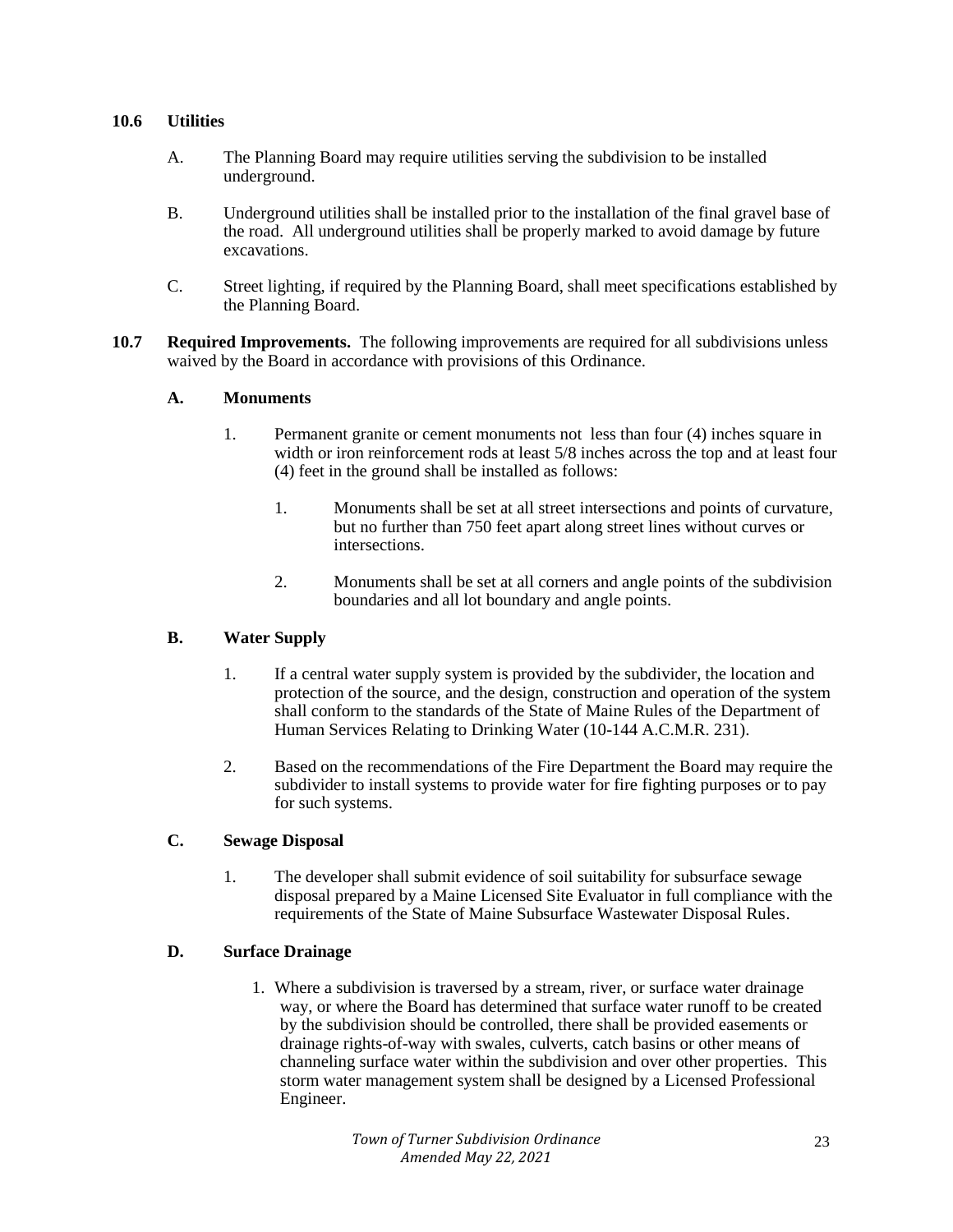- 2. Drainage easements for existing watercourses or proposed drainage ways shall be provided and indicated on the plan at least thirty feet wide, conforming substantially with the lines of existing natural drainage.
- 3. A storm water drainage plan, showing ditching, culverts, storm drains, easements, and other proposed improvements, meeting the standards of Article XI. 2-3 shall be submitted.

## **E. Conservation, Erosion and Sediment Control.**

 Erosion of soil and sedimentation of water-courses and water bodies shall be minimized. The following measures shall be included, where applicable, as part of any Subdivision review and approval.

- a. Stripping of vegetation, regrading or other development shall be done in such a way as to minimize erosion.
- b. Development shall keep cut-fill operations to a minimum and ensure conformity with topography so as to create the least erosion potential and so as to adequately handle surface water runoff.
- c. The disturbed area and the duration of exposure of the disturbed area shall be kept to a practical minimum.
- d. Disturbed soils shall be stabilized as quickly as practical.
- e. Temporary vegetation or mulching shall be used to protect exposed critical areas during development.
- f. The permanent (final) vegetation and mechanical erosion control measure shall be installed as soon as practical on the site.
- g. Until the disturbed area is stabilized, sediment in the runoff water shall be trapped by the use of debris basins, sediment basins, silt traps or other acceptable methods.
- h. Whenever sedimentation is caused by stripping vegetation, regrading or other development, it shall be the responsibility of the developer causing such sedimentation to remove it from all adjoining surfaces, drainage systems and watercourses and to repair any damage at his or her expense as quickly as possible.
- i. Maintenance of drainage facilities or watercourses originating and completely on private property is the responsibility of the owner to the point of open discharge at the property line or at a communal watercourse within the property.
- j. The standards set forth in the Maine Erosion and Sediment Control Handbook for Construction, Best Management Practices (March 1991 and as amended) shall be employed.
- k. The most current standards set forth in the Stormwater Management Law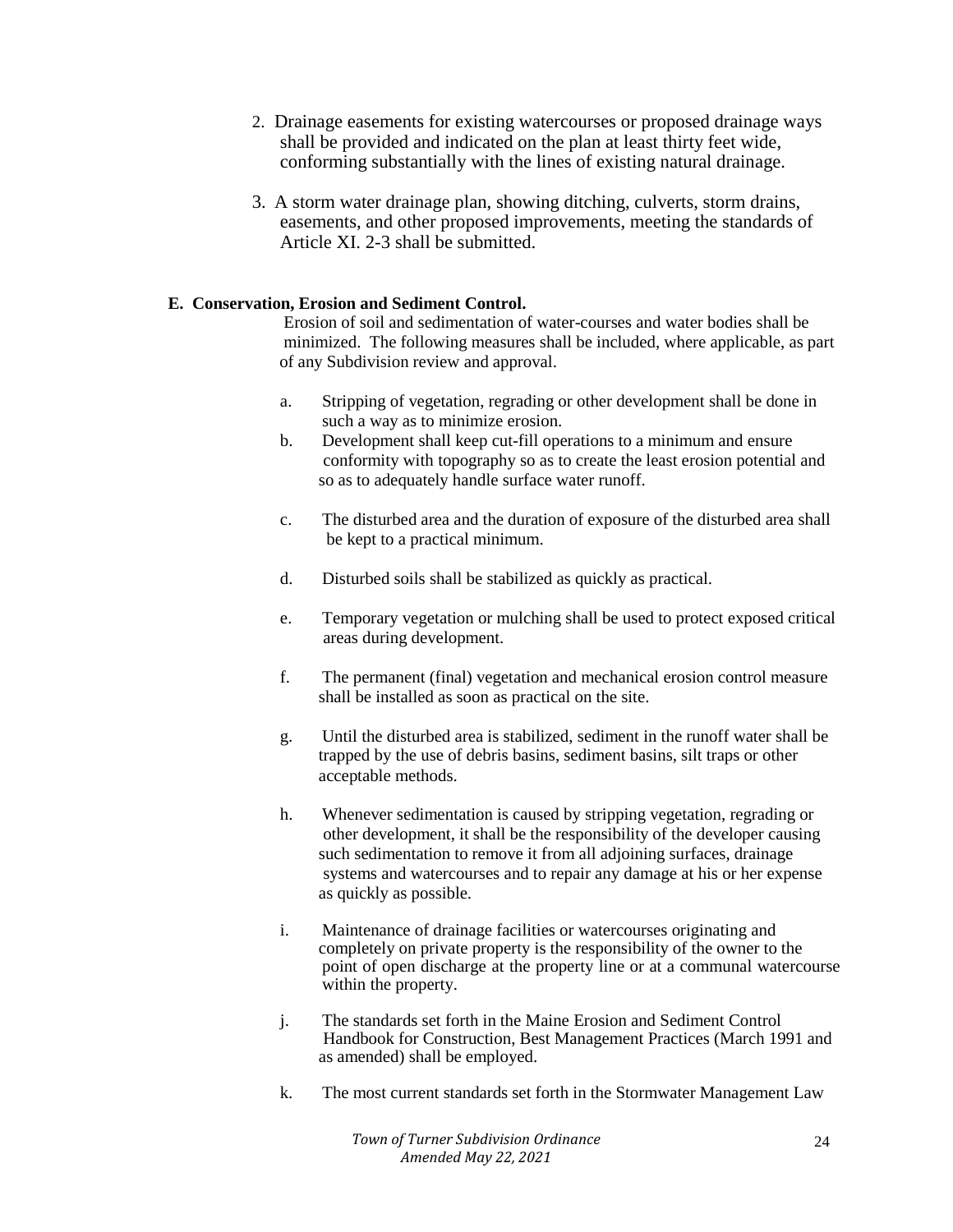administered by the Maine Department of Environmental Protection shall be employed.

## **10.8 Land Features**

- A. Topsoil shall be considered part of the subdivision and shall not be removed from the site except for surplus topsoil from roads, parking areas, and building excavations.
- B. Except for normal thinning, landscaping, and cutting trees to provide access to direct sunlight,existing vegetation shall be left intact to prevent soil erosion. The Board shall require a developer to take measures to correct and prevent soil erosion in the proposed subdivision.
- C. The Board shall require a developer to take measures as contained in the Maine Erosion and Sediment Control Best Management Practices to correct and prevent soil erosion in the proposed subdivision.

## **10.9 Phosphorous Export**

Projects proposed within the direct watershed of a lake or pond listed below shall be designed to limit phosphorous runoff to the levels defined below. The Board shall keep an accurate record of permits issued by watershed using an appropriate record keeping system, and shall review actual development rates and recommend adjustments to the table at five year intervals, subject to a reasonable appropriation by the Town to conduct such a reassessment, or the availability of adequate State or regional grant programs or technical assistance programs. Adjustments shall be made by amendment of this Ordinance and the Town's Comprehensive Plan.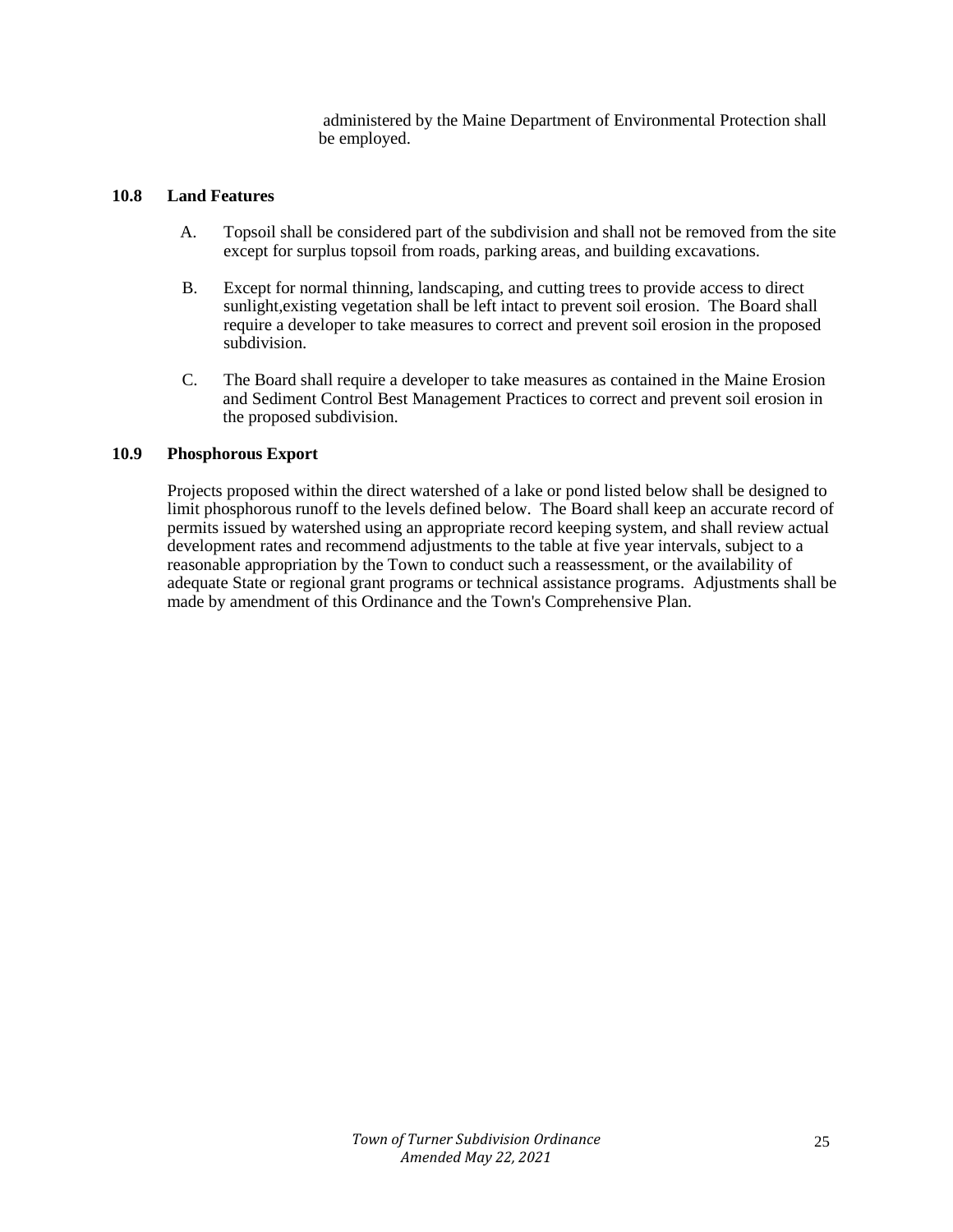|                        | <b>LPL</b> | Phosphorus<br>Loads | Per Acre Phosphorus<br>Load (pounds) |
|------------------------|------------|---------------------|--------------------------------------|
| <b>Bear Pond</b>       | High       | 2.31                | 0.035                                |
| <b>Blacksnake Pond</b> | High       | 0.13                | 0.024                                |
| <b>Crystal Pond</b>    | High       | 3.04                | 0.035                                |
| Lake Auburn            | High       | 3.74                | 0.082                                |
| <b>Lard Pond</b>       | High       | 0.85                | 0.034                                |
| Lily Pond              | High       | 2.16                | 0.039                                |
| Little Wilson Pond     | High       | 7.27                | 0.031                                |
| Mud Pond (1)           | Medium     | 8.11                | 0.025                                |
| Mud Pond (2)           | High       | 0.39                | 0.037                                |
| Mud Pond (3)           | High       | 0.39                | 0.042                                |
| <b>Pleasant Pond</b>   | High       | 8.48                | 0.045                                |
| Round Pond             | High       | 0.35                | 0.038                                |
| Sandy Bottom Pond      | High       | 0.74                | 0.037                                |
| The Basin              | High       | 0.13                | 0.020                                |

## **10.10 Lake Protection Level**

(1) North of Little Wilson Pond

(2) Mud Pond in Buckfield

(3) North of Sandy Bottom Pond

- a. Phosphorous export from a proposed development shall be calculated according to the procedures defined in "Phosphorous Control in Lake Watersheds: A Technical Guide for Evaluating New Development" (Maine DEP et.al., September 1989 with revision in 1992 and as may be amended). Upon request, copies of all worksheets and calculations shall be made available to the Planning Board.
- b. Phosphorous control measures shall meet the design criteria contained in "Phosphorus Control in Lake Watersheds: A Technical Guide for Reviewing Development" (Maine DEP et al., September 1989 with revisions in 1992 or as may be amended). The Planning Board shall require the reasonable use of vegetative buffers, limits on clearing, and minimizing road lengths, and shall encourage the use of other non-structural measures prior to allowing the use of high-maintenance structural measures such as infiltration systems and wet ponds.

# **10.11 Construction in Flood Hazard Areas**

When any part of a subdivision is located in a special flood hazard area as identified by the Federal Emergency Management Agency, the plan shall indicate that all principle structures on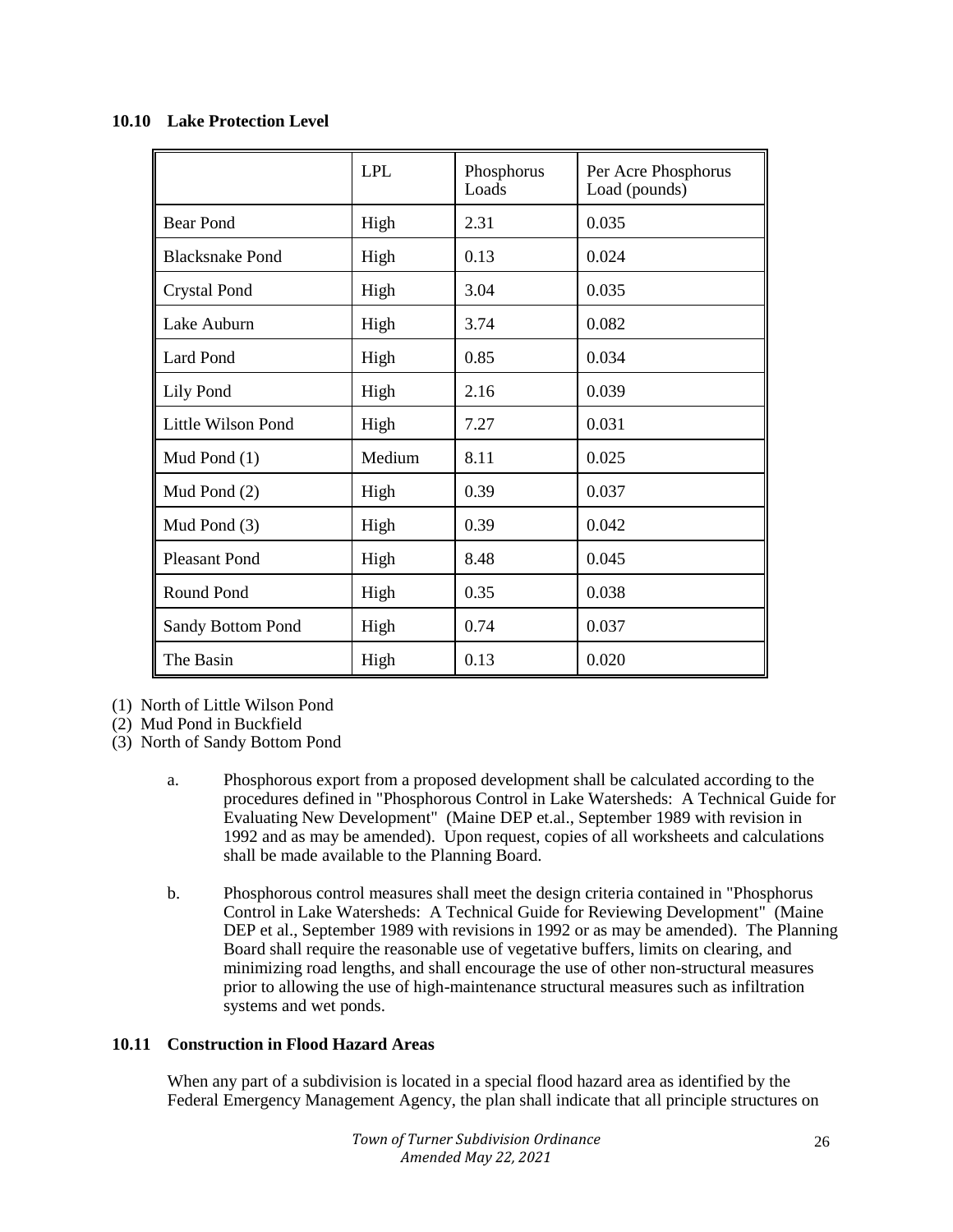lots in the subdivision shall be constructed with their lowest floor, including the basement, at least one foot above the 100-year flood elevation. Such a restriction shall be included in the deed to any lot which is included or partially included in the flood hazard area.

## **10.12 Mobile Home Parks**

Proposed new mobile home parks and expansions to existing mobile home parks which would constitute a subdivision as defined shall comply with the provisions of this Ordinance, the Town of Turner's Zoning Ordinance, the Town of Turner's Street Construction Ordinance and the following:

- A. The mobile home park will be designed so that each mobile home is placed on a defined lot clearly marked having access from a roadway within the mobile home park. The roadways and lots will be laid out to provide safe and convenient access to every mobile home lot. The lot layout will be designed so that the vehicular access to each lot is from the internal road system of the mobile home park and not from existing public streets.
- B. Each lot within in a mobile home park shall be of such dimensions to provide for two (2) off-street parking spaces. Each park space shall contain minimum of 200 square feet. The Planning Board may require additional parking areas within the mobile home park.
- C. Lots within mobile home parks shall not be reduced below those required in the Town of Turner's Zoning Ordinance.
- D. Streets and walkways designed for the general use of the manufactured home community residents shall be lighted during the hours of darkness. Lighting shall be provided and maintained to produce a minimum of 0.1 footcandle (1.1 lux) at street level throughout the system.
- E. A 50-foot buffer strip shall be provided along all property boundaries. No structures, streets or utilities may be placed in the buffer strip except that they may cross a buffer strip to provide services to the park.
- F. No lot in a mobile home park may be sold or conveyed without prior approval of the Planning Board. Any such lot sold or conveyed shall meet the lot size requirement for a single-family dwelling as contained in the Town of Turner's Zoning Ordinance.

## **10.13 Municipal Services**

When the Board finds, based upon the recommendation of Department heads, that municipal services do not have sufficient capacity to service the proposed subdivision, the Board may require phasing of the subdivision to allow for the development of expanded municipal services, deny the application or require the applicant to assist in upgrading municipal services.

## **10.14 Open Space Development**

Open space subdivisions shall comply with the provisions set forth in the Town of Turner's Zoning Ordinance.

## **10.15 Traffic Conditions**

When conflicts exist between this Section and a Driveway Permit or Entrance Permit onto Route 4, Route 117, Route 219, Center Bridge Road, Upper Street or Weston Road, issued by the Maine Department of Transportation, the most stringent or restrictive shall apply.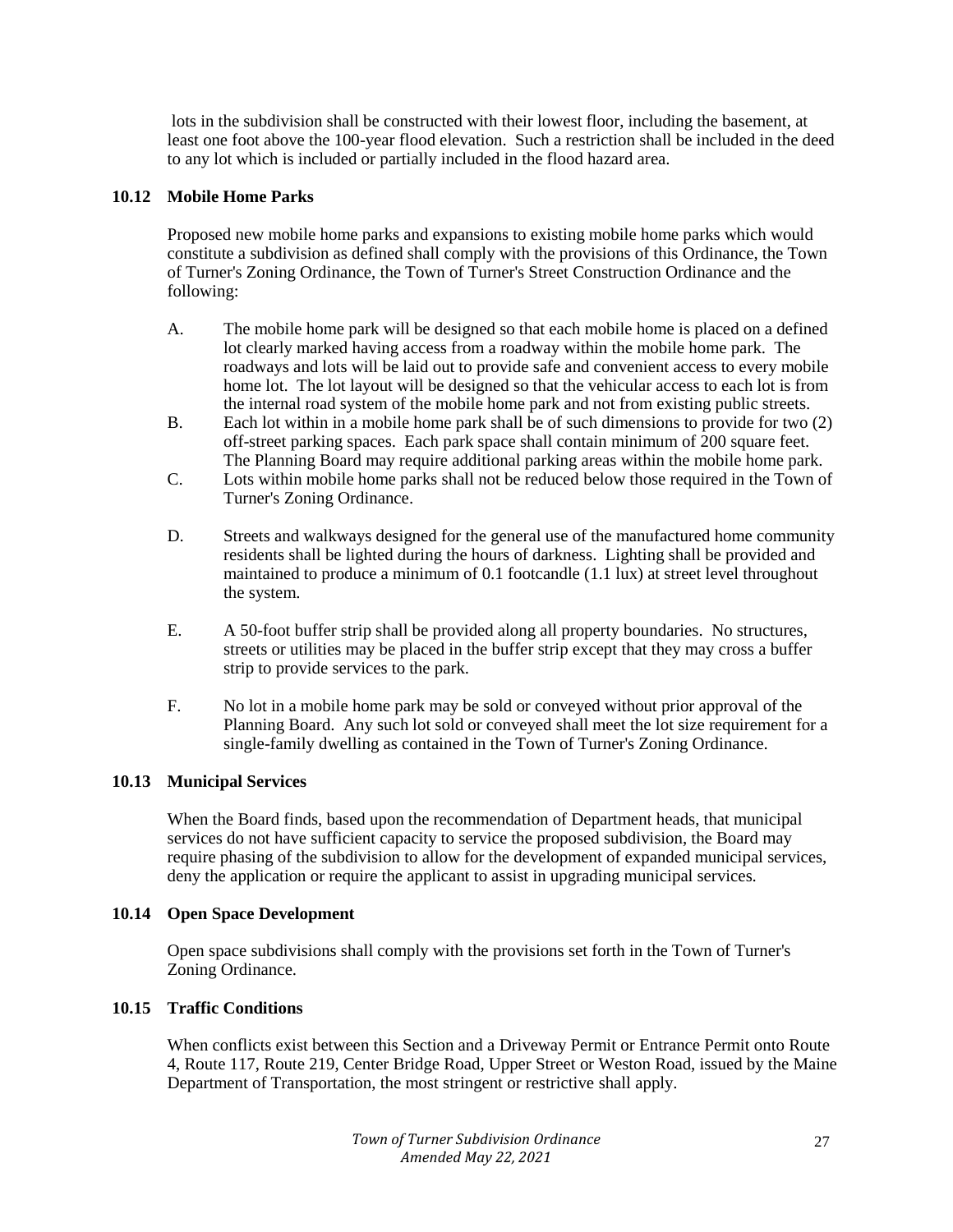- A. Where a subdivision will be accessed from Route 4 a common access or shared driveways should be developed.
- B. A subdivision to be located in a Commercial II, Rural I or Rural II Zoning District as defined in the Town of Turner Zoning Ordinance that will have lot access from an existing street that has a peak hour volume of 200 vehicle trips or greater as determined from available traffic counts from the Maine Department of Transportation shall be limited to one (1) access point for the first lot and one (1) additional access point for each 500 feet of frontage beyond the first lot on such street. Where the subdivision will have more than one (1) access point, spacing shall comply with Sections 10.15.E, F, and G.

A subdivision to be located in a Commercial I Zoning District as defined in the Town of Turner Zoning Ordinance that will have lot access from an existing street that has a peak hour volume of 200 vehicle trips or greater as determined from available traffic counts from the Maine Department of Transportation shall be limited to one (1) access point for the first lot and one (1) additional access point for each 400 feet of frontage beyond the first lot on such street. Where the subdivision will have more than one access point, spacing shall comply with Sections 10.15.E, F, and G.

- C. Where a lot has frontage on two or more streets, the access to the lot shall be provided to the lot across the frontage and to the street where there is lesser potential for traffic congestion and for hazards to traffic and pedestrians unless other factors make it not practical.
- D. The Planning Board may require, based upon site distances and volume of traffic, the use of shared or common driveways in the Rural I and Rural II Districts as defined in the Town of Turner Zoning Ordinance, where such lots will be accessed by off-site public streets.
- E. Minimum corner clearance shall be measured from the point of tangency for the corner to the point tangency for the access by type of driveway and meet the following.

|                                                         | <b>Minimum Corner Clearance (feet)</b>   |                                            |  |
|---------------------------------------------------------|------------------------------------------|--------------------------------------------|--|
| <b>Driveway</b>                                         | <b>Intersection</b><br><b>Signalized</b> | <b>Intersection</b><br><b>Unsignalized</b> |  |
| Low Volume $<$ 50 trips/day                             | 150                                      | 50                                         |  |
| Medium Volume $>50-100$ trips/day<br>$<$ 200 trips/hour | 150                                      | 50                                         |  |
| High Volume $>200$ trips/hour                           | 500                                      | 250                                        |  |

F. Minimum distances between driveways serving the same parcel, measured from point of tangency to point of tangency by type of driveway, shall be as follows: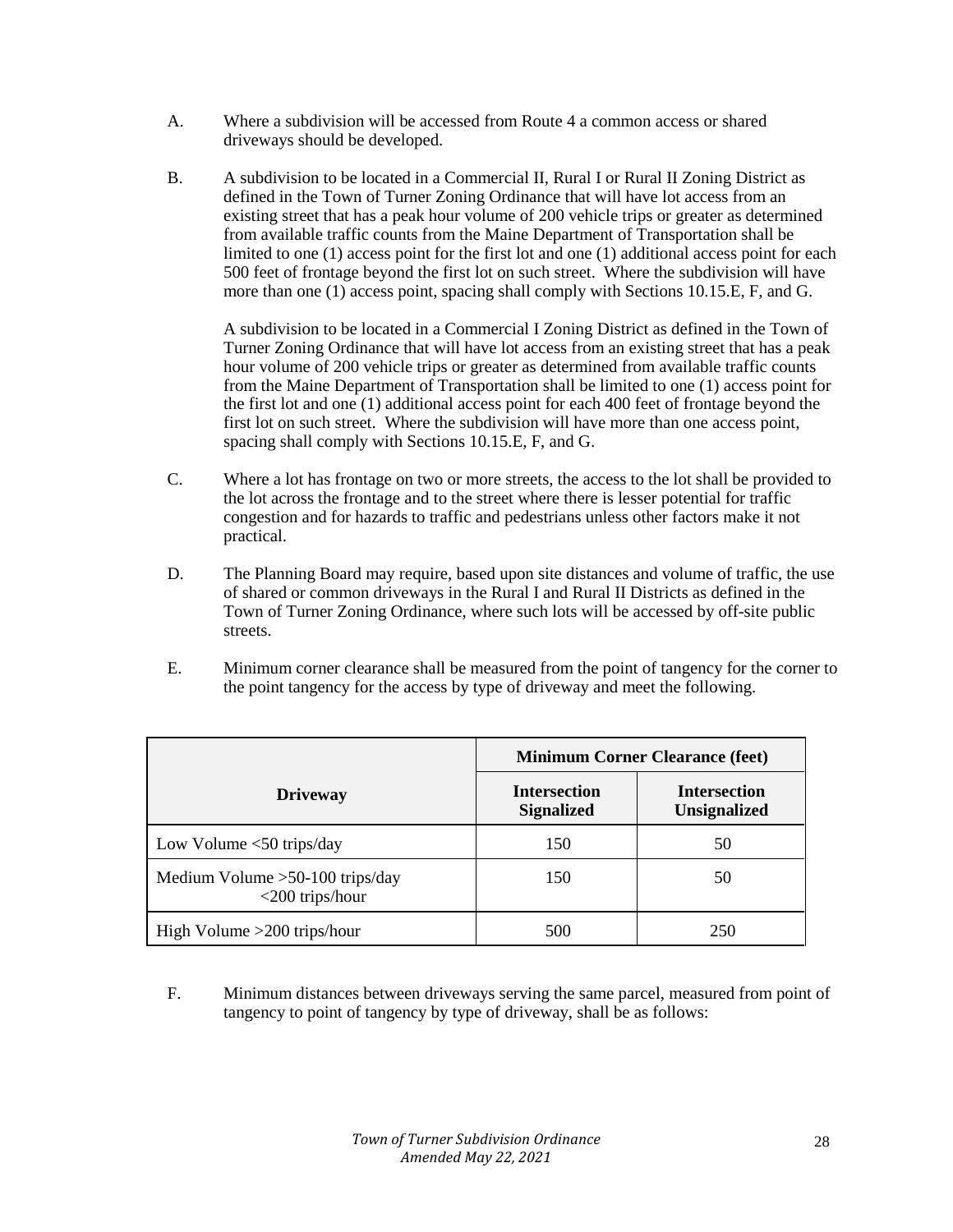|                                                           | <b>Minimum Spacing to Adjacent</b><br><b>Driveway by Driveway Type</b> |                       |                     |  |
|-----------------------------------------------------------|------------------------------------------------------------------------|-----------------------|---------------------|--|
| <b>Driveway Type</b>                                      |                                                                        | High w/o RT<br>(feet) | High w/RT<br>(feet) |  |
| Medium Volume                                             | 75                                                                     |                       |                     |  |
| High Volume W/O RT (without<br>right-turn channelization) | 75                                                                     | 150                   |                     |  |
| High Volume W/RT (with right-<br>turn channelization)     | 75                                                                     | 250                   | 500                 |  |

G. The minimum distance between driveways and property line, as measured from point of tangency, shall be:

| <b>Driveway Type</b>                                                              | <b>Minimum Spacing to</b><br><b>Property Line (ft.)</b> |
|-----------------------------------------------------------------------------------|---------------------------------------------------------|
| Low Volume<br>Medium Volume<br>High Volume (without right-turn<br>channelization) | 10<br>20<br>75                                          |
| High Volume (with right-turn channelization)                                      | 75                                                      |

For lots with shared access, the driveway may be located along the property line. The minimum spacing to property line may be varied if (1) the safest point of access to the site is closer to the property line and (2) there are at least 20 feet of separation between low volume driveways serving adjacent parcels, 40 feet of separation between medium volume driveways, and 150 feet of separation between high volume driveways.

H. When the proposed development is to be located on the opposite side of an existing development, the driveway shall be directly opposite of the existing driveway or separated from the opposite driveway by a minimum of seventy-five (75) feet whenever possible.

## **10.16 Ground Water Quality**

- A. 1. When a hydrogeologic assessment is submitted, by request of the Board, the assessment shall contain at least the following information:
	- a. A map showing the basic soils types.
	- b. The depth to the water table at representative points throughout the subdivision.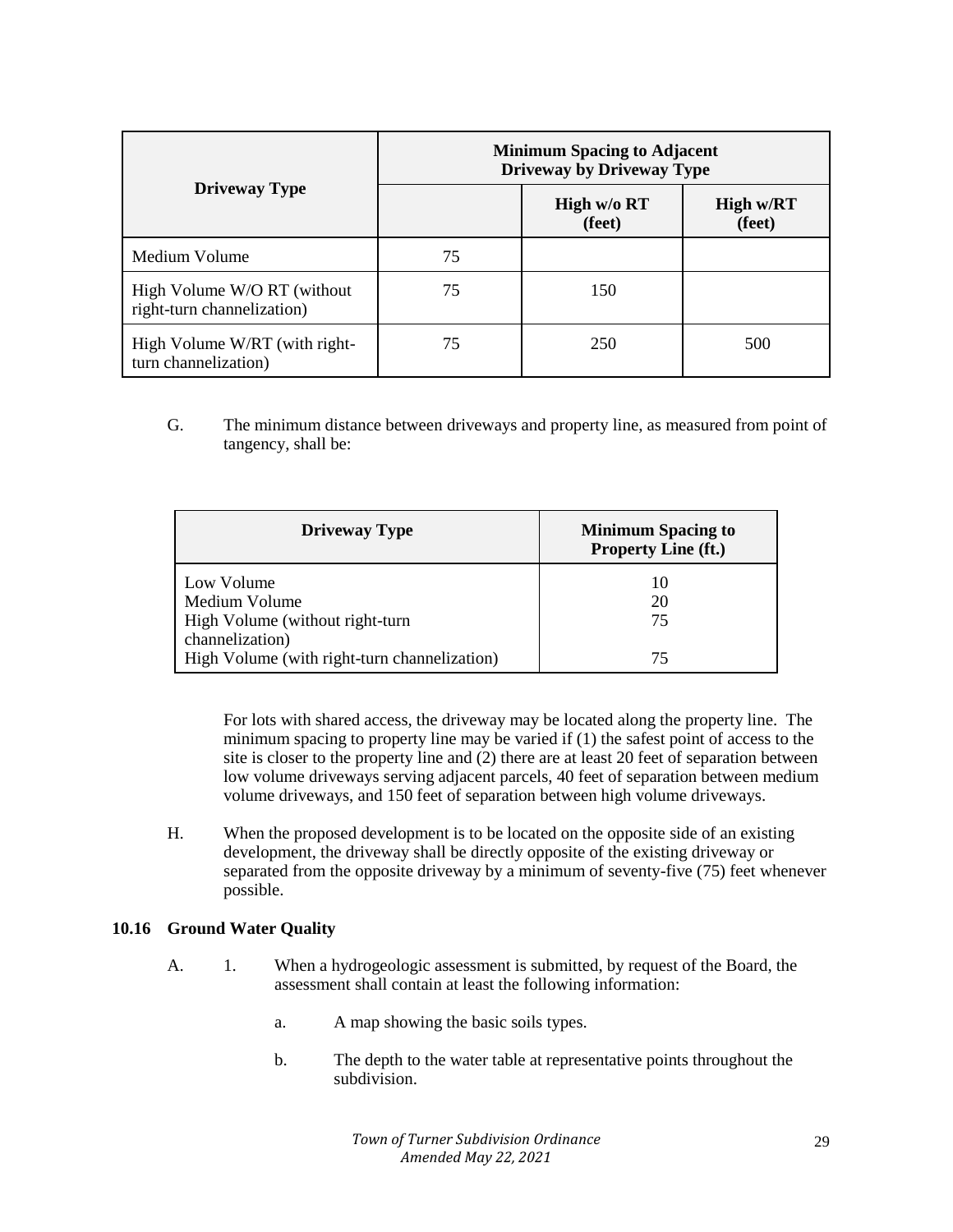- c. Drainage conditions throughout the subdivision.
- d. Data on the existing ground water quality, either from test wells in the subdivision or from existing wells on neighboring properties.
- e. An analysis and evaluation of the effect of the subdivision on ground water resources. In the case of residential developments, the evaluation shall, at a minimum, include a projection of post development nitratenitrogen concentrations at any wells within the subdivision, at the subdivision boundaries and at a distance of 1000 feet from potential contamination sources, whichever is a shorter distance.
- f. A map showing the location of any subsurface wastewater disposal systems and drinking water wells within the subdivision and within 100 feet of the subdivision boundaries.
- 2. The subdivision will not result in the existing ground water quality becoming inferior to the physical, biological, chemical, and radiological levels for raw and untreated drinking water supply sources specified in the Maine State Drinking Water Regulations, pursuant to 22 M.R.S.A., Section 601.
- 3. If ground water contains contaminants in excess of the primary standards, and the subdivision is to be served by on-site ground water supplies, the applicant shall demonstrate how water quality will be improved or treated.
- 4. If ground water contains contaminants in excess of the secondary standards, the subdivision shall not cause the concentration of the parameters in question to exceed 150% of the ambient concentration.
- 5. Subsurface waste water disposal systems and drinking water wells shall be constructed as shown on the map submitted with the assessment. If construction standards for drinking water wells or other measures to reduce ground water contamination and protect drinking water supplies are recommended in the assessment, those standards shall be included as a note on the Final Plan, and as restrictions in the deeds to the affected lots.

## **10.17 Protection of Significant Wildlife Habitat**

Applicants proposing to subdivide land in or within 75 feet to wildlife resources identified in the Town of Turner Comprehensive Plan or by the Maine Department of Inland Fisheries and Wildlife shall consult with a recognized wildlife or fisheries consultant or the Maine Department of Inland Fisheries and Wildlife and provide their written comments to the Board. The Board may consult with the Maine Department of Inland Fisheries and Wildlife and may impose any recommendations by the Maine Department or consultant as conditions of approval.

## **10.18 Scenic Locations**

The Planning board shall consider the existence of a scenic site or view location as identified in the Town of Turner Comprehensive Plan and the impact of the proposed subdivision on such a site or view. The Board may require the placement or visual qualities of structures on lots in such locations as to minimize the negative impacts of the subdivision on such sites and views.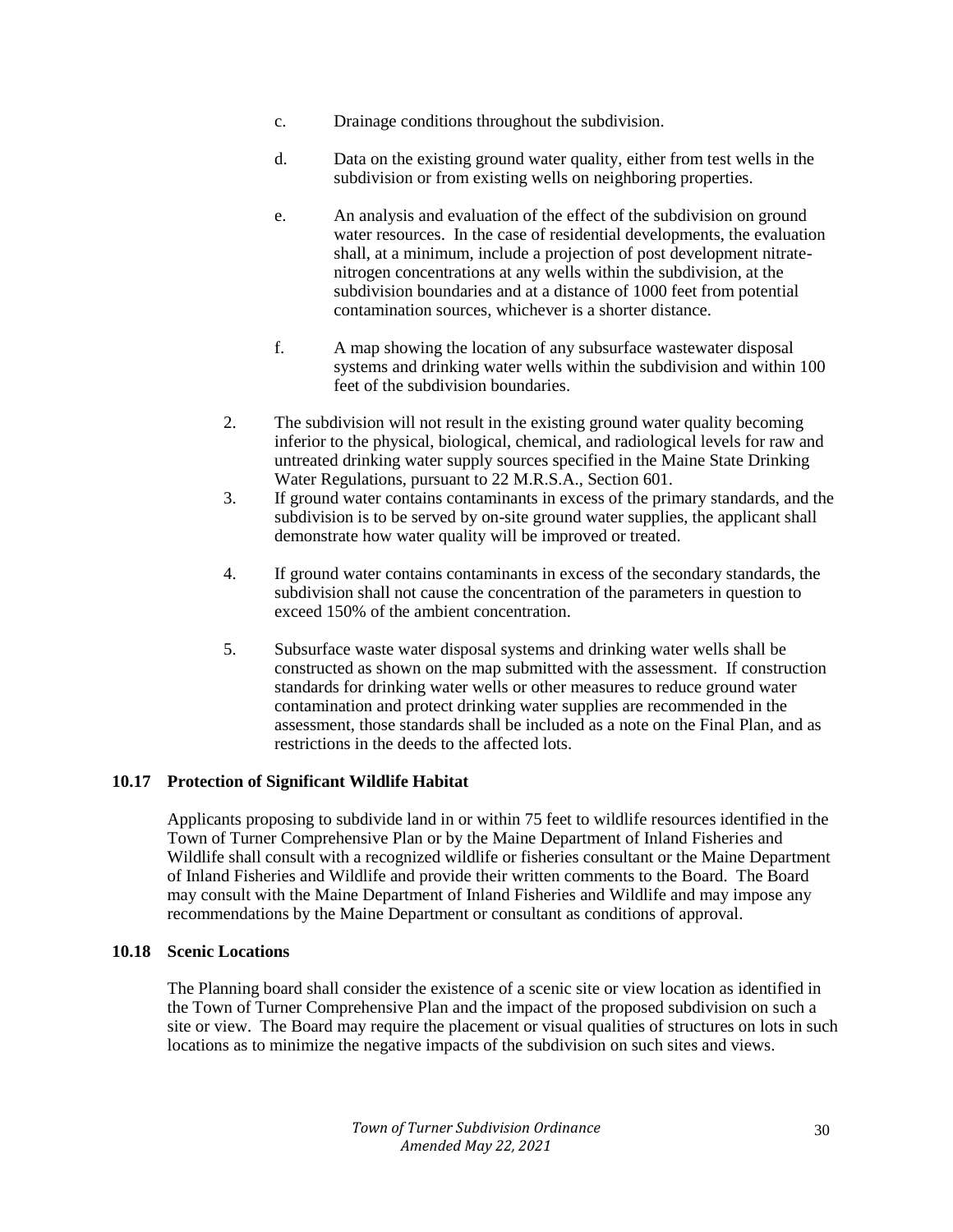## **10.19 Archaeological Sites**

Any proposed subdivision activity involving structural development or soil disturbance on or adjacent to sites listed on, or eligible to be listed on the National Register of Historic Places, as determined by the permitting authority shall be submitted by the applicant to the Maine Historic Preservation Commission for review and comment, at least 20 days prior to action being taken by the permitting authority. The permitting authority shall consider comments received from the Commission prior to rendering a decision on the application.

## **10.20 Solid Waste**

All Solid Waste shall be disposed of at a Department of Environmental Protection Licensed Facility.

## **10.21 Financial and Technical Capacity**

A. Financial Capacity.

The applicant shall demonstrate the availability of financial resources sufficient to implement the proposed plan. In determining the applicant's financial capacity, the Board shall consider cost estimates for implementation of the plan, letters from prospective sources of financing, the proposed time frame for construction, and performance guarantees required of the applicant.

- B. Technical Ability.
	- 1. The applicant shall demonstrate the qualifications of the contractors and consultants who will supervise, construct and inspect the improvements associated with the proposed subdivision.
	- 2. In determining the applicant's technical ability the Board shall consider the applicant's previous experience, the experience and training of the applicant's consultants and contractors, and the number and nature of any violations of previous approvals granted to the applicant.

#### **ARTICLE XI. STREET AND STORM DRAINAGE DESIGN AND CONSTRUCTION STANDARDS**

## **11.1 General Requirements**

- A. All streets proposed as an element of a subdivision shall comply with the Town of Turner's Street Construction Ordinance.
- B. All street designs as required by the Town of Turner's Street Construction Ordinance shall be submitted as an element of the Subdivision Application as required by this Ordinance.
- C. Street names shall be proposed by the applicant and approved by the Board. Streets that are continuations of existing streets shall be given the same name of the existing street. Names of new streets shall not duplicate nor bear the phonetic resemblance of the names

*Town of Turner Subdivision Ordinance Amended May 22, 2021*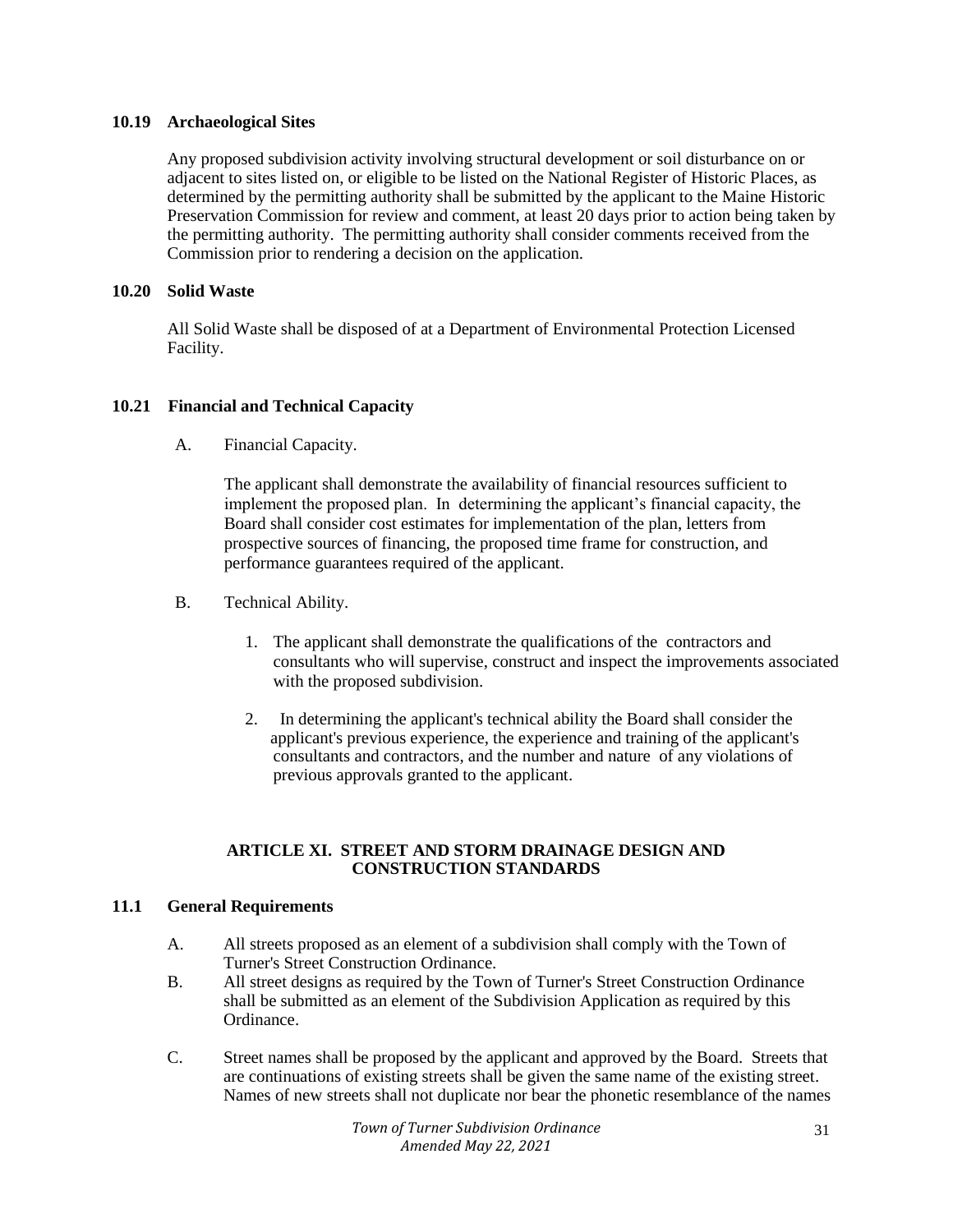of existing streets with the Town. No street name shall be given the common name of a person.

## **11.2 Storm Water Management Design Standards**

- A. All stormwater improvements within the subdivision shall be designed to be in compliance with the most current standards of the Stormwater Management Law as administered by the Maine Department of Environmental Protection.
- B. All subdivisions that fall below the minimum thresholds of the Stormwater Management Law shall comply with the Conservation, Erosion and Sediment Control Standards of Article X, Section 10.7. E.
- C. Wherever the storm drainage system is not within the right-of-way of a public street, perpetual easements shall be provided to the Town allowing maintenance and improvement of the system.
- D. Where soils require a subsurface drainage system, the drains shall be installed and maintained separately from the storm water drainage system.

## **11.3 Storm Drainage Construction Standards**

## A. **Materials**

- 1. **Reinforced Concrete Pipe.** Reinforced Concrete Pipe shall meet the requirements of ASTM Designation C-76 (AASHTOM 170). Pipe classes shall be required to meet the soil and traffic loads with a safety factor of 1.2 on the .01 inch crack strength with a Class B bedding. Joints shall be of the rubber gasket type meeting ASTM Designation C 443-70, or of an approved performed plastic jointing material such as "Ramnek". Perforated Concrete Pipe shall conform to the requirements of AASHTOM 175 for the appropriate diameters.
- 2. **Asbestos Cement Pipe.** Asbestos Cement Pipe shall meet the requirements of ASTM Designation C-428 (AASHTOM 189). Pipe classes shall be required to meet the soil and traffic loads with a safety factor of 1.5 on the crushing strength. Joints shall be of the rubber gasket type meeting ASTM Designation D-1869-63, or of an approved performed plastic sleeve type.
- 3. **Corrugated Metal Pipe.** Corrugated Metal Pipe shall be bituminous coated meeting the requirements of AASHTO Designation M 190 Type C for iron or steep pipe or AASHTO Designation M 196 for aluminum alloy pipe for sectional dimensions and type of bituminous coating. Pipe gauge shall be as required to meet the soil and traffic loads with a deflection of not more than 5%.
- 4. **ABS Pipe.** ABS (Acrylonitrile-butadiene-styrene) composite pipe and fittings shall conform to the requirements of AASHTOM 264 and AASHTOM 265. Perforated pipe shall conform to the requirements of AASHTOM 36, Type III.
- 5. **Corrugated Plastic Pipe.** Corrugated Plastic Pipe shall conform to the requirements of AASHTO M-252.
- 6. **Manholes.** Manholes shall be of precast concrete truncated cone section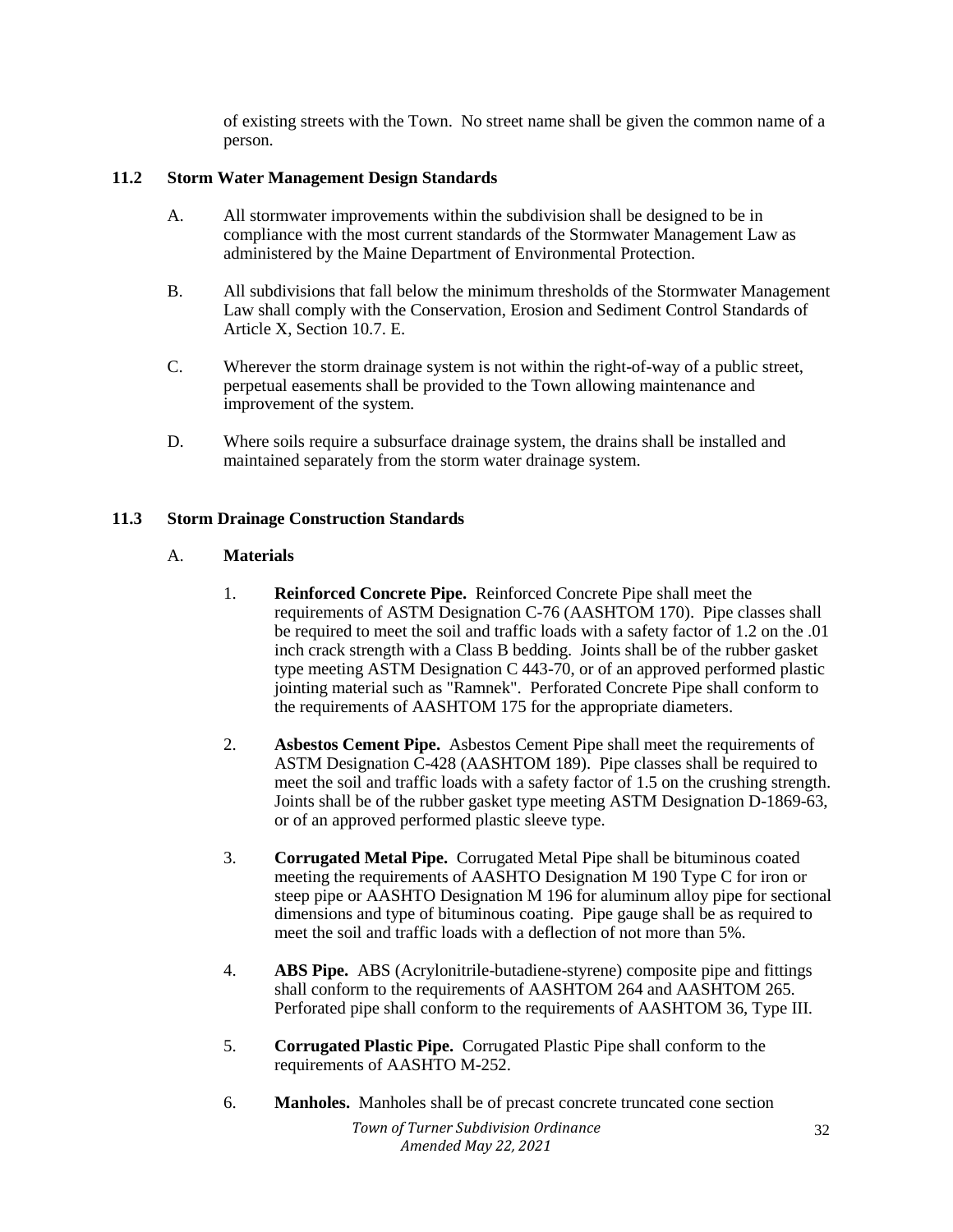construction meeting the requirements of ASTM Designation C 478 or precast concrete manhole block construction meeting the requirements of ASTM Designation C 139, radial type. Bases may be cast in place 3,000 psi 28 day strength concrete or may be of precast concrete, placed on a compacted foundation of uniform density. Metal frames and traps shall be set in a full mortar bed and with tops shall conform to the requirements of AASHTOM 103 for carbon steep castings, AASHTOM 105, Class 30 for gray iron castings or AASHTOM 183 (ASTMA 283, Grade B or better) for structural steel.

- 7. **Catch Basins.** Catch Basins shall be of precast concrete truncated cone section construction meeting the requirements of ASTM Designation C 478 or precast concrete manhole block construction meeting the requirements of ASTM Designation C 139, radial type. Casting shall be square cast iron sized for the particular inlet condition with the gratings perpendicular to the curb line. Bases may be cast in place 3,000 psi 28 day strength concrete or may be of precast concrete, placed on a compacted foundation of uniform density. Metal frames and traps shall be set in a full mortar bed and with tops shall conform to the requirements of AASHTOM 103 for carbon steel castings, AASHTOM 105, Class 30 for gray iron castings or AASHTOM 183 (ASTMA 283, Grade B or better) for structural steel.
- B. Drain inlet alignment shall be straight in both horizontal and vertical alignment unless specific approval of a curvilinear drain is obtained in writing from the Board, after consultation with the Municipal Engineer.
- C. Manholes shall be provided at all changes in vertical or horizontal alignment and at all junctions. On straight runs, manholes shall be placed at a maximum of 400 foot intervals.
- D. Upon completion each catch basin or manhole shall be cleaned of all accumulation of silt, debris, or foreign matter and shall be kept clean until final acceptance.

# **11.4 Certification of Construction**

Upon completion of street construction and prior to a vote by the Municipal Officers to submit a proposed public way to the legislative body, a written certification signed by a licensed professional engineer registered in the State of Maine shall be submitted to the Municipal Officers at the expense of the applicant, certifying that the proposed way meets or exceeds the design and construction requirements of these regulations. "As built" plans shall be submitted to the Municipal Officers.

# **ARTICLE XII. PERFORMANCE GUARANTEES**

- **12.1 Types of Guarantees.** With submittal of the application for Final Plan approval, the subdivider shall indicate one of the following performance guarantees that will be provided for an amount adequate to cover the total construction costs of all required infrastructure improvements, taking into account the time-span of the construction schedule and the inflation rate for construction costs.
	- A. Either a certified check payable to the Town or a savings account or certificate of deposit naming the Town as owner, for the establishment of an escrow account.
	- B. A performance bond payable to the Town issued by a surety company, approved by the Municipal Officers.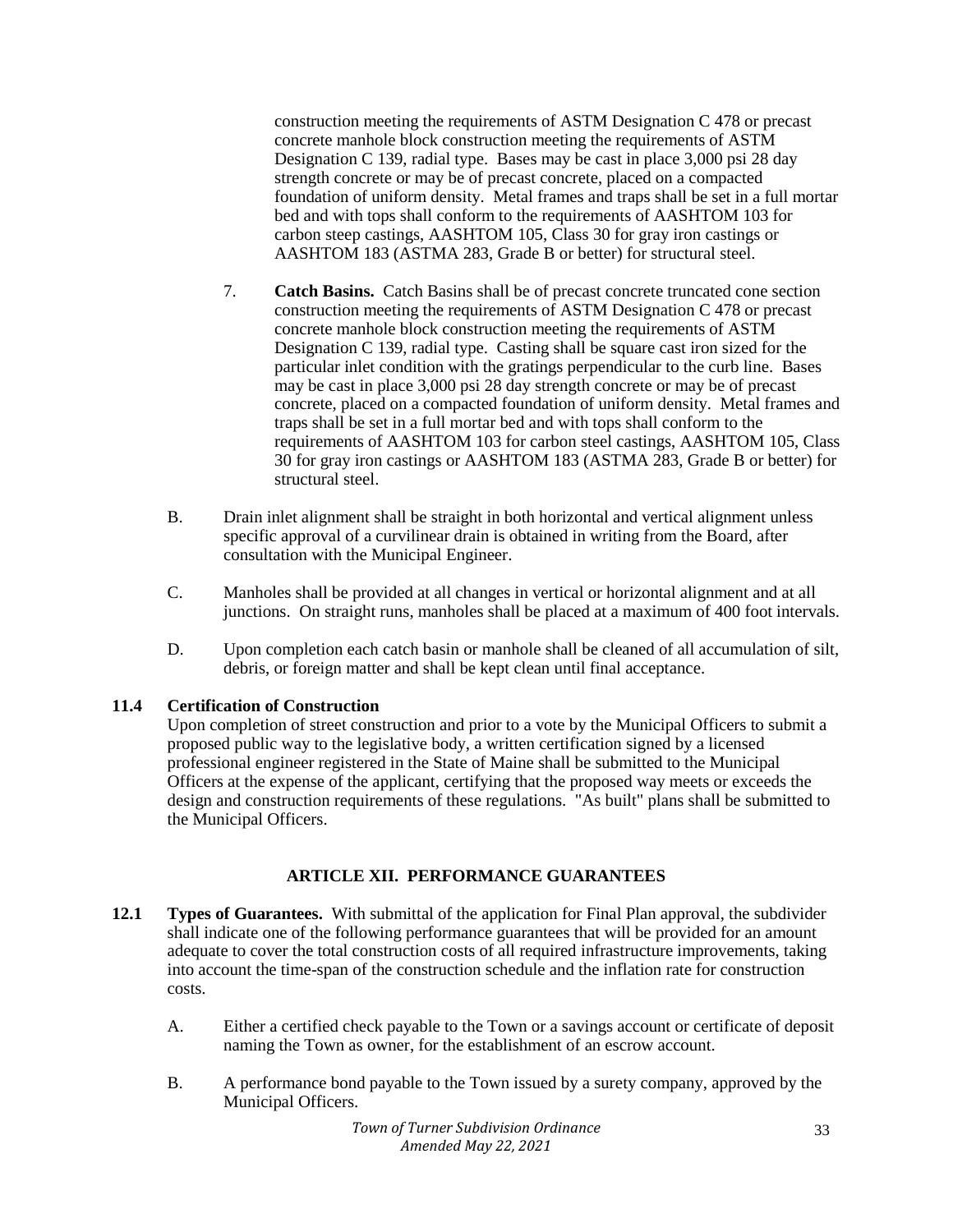- C. An irrevocable letter of credit from a financial institution establishing funding for the construction of the subdivision, from which the Town may draw if construction is inadequate, approved by the Municipal Officers.
- D. An offer of conditional agreement limiting the number of units built or lots sold until all required infrastructure improvements have been constructed.

The conditions and amount of performance guarantee shall be determined by the Board with the advice of the Town Engineer, Road Commissioner and Municipal Officers.

- **12.2 Contents of Guarantee.** The performance guarantee shall contain a construction schedule, cost estimates for each major phase of construction taking into account inflation, provisions for inspections of each phase of construction, provisions for the release of part or all of the performance guarantee to the developer, and a date after which the developer will be in default, and the Town shall have access to the funds to finish construction.
- **12.3 Escrow Account.** A cash contribution to the establishment of an escrow account shall be made by either a certified check made out to the municipality, the direct deposit into a savings account, or the purchase of a certificate of deposit. For any account opened by the subdivider, the municipality shall be named as owner or co-owner, and the consent of the municipality shall be required for a withdrawal. Any interest earned on the escrow account shall be returned to the subdivider except for any portion of the interest earned which was needed, in addition to the principle of the escrow account, to pay for completion of the required improvements.
- **12.4 Performance Bond.** A performance bond shall detail the conditions of the bond, the method for release of the bond or portions of the bond to the subdivider, and the procedures for collection by the municipality. The bond documents shall specifically reference the subdivision for which approval is sought.
- **12.5 Letter of Credit**. An irrevocable letter of credit from a bank or other lending institution shall indicate that funds have been set aside for the construction of the subdivision and may not be used for any other project or loan.
- **12.6 Conditional Agreement.** The Board, at its discretion may permit for the sub divider to enter into a binding agreement with the municipality in lieu of the other financial performance guarantees. Such an agreement shall provide for approval of the Final Plan on the condition that no units be built or lots sold until either:
	- A. It is certified by the Board, or its agent, that all of the required improvements have been installed in accordance with these regulations and the regulations of the appropriate utilities; or
	- B. A performance guarantee, acceptable to the municipality, is submitted in an amount necessary to cover the completion of the required improvements at an amount adjusted for inflation and prorated for the portions of the required improvements already installed.

Notice of the agreement and any conditions shall be on the Final Plan which is recorded by the subdivider at the Registry of Deeds. Release from the agreement shall follow the procedures for release of the performance guarantees contained in Section 12.8. Proof of recording shall be provided by the subdivider to the Board.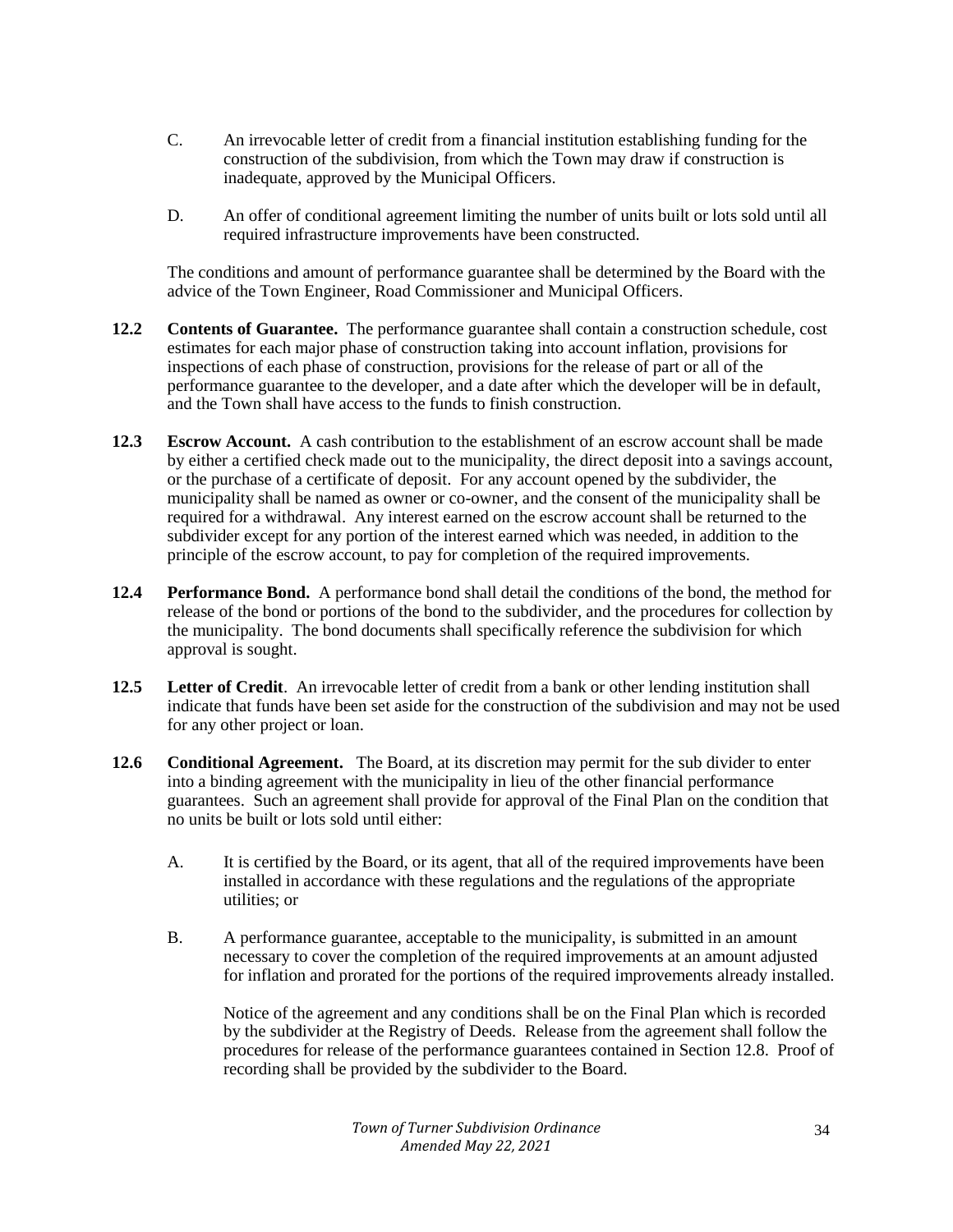- **12.7 Phasing of Development.** The Board may approve plans to develop a major subdivision in separate and distinct phases. This may be accomplished by limiting final approval to those lots abutting that section of the proposed subdivision street which is covered by a performance guarantee. When development is phased, road construction shall commence from an existing public way. Final approval of lots in subsequent phases shall be given only upon satisfactory completion of all requirements pertaining to previous phases.
- **12.8 Release of Guarantee.** Prior to the release of any part of the performance guarantee, the Board shall determine to its satisfaction, that the proposed improvements meet or exceed the design and construction requirements for that portion of the infrastructure improvements for which the release is requested.
- **12.9 Default**. If, upon inspection, it is found that any of the required infrastructure improvements have not been constructed in accordance with the plans and specifications filed as part of the application, the Code Enforcement Officer shall so report in writing to the Municipal Officers, the Board, and the sub divider or builder. The Municipal Officers shall take any steps necessary to preserve the Town's rights. .
- **12.10 Privately-Owned Roads.** Where the subdivision streets are to remain privately-owned roads, the following words shall appear on the recorded plan.

"All roads in this subdivision shall remain private roads to be maintained by the developer or the lot owners and shall not be accepted or maintained by the Town."

- **12.11 Improvements Guaranteed.** Performance guarantees shall be tendered for all infrastructure improvements required by Section 10.7 11.1 and 11.2 of this ordinance, as well as any other improvements required by the Board.
- **12.12** At least five days prior to commencing each major phase of construction of required infrastructure improvements, the sub divider or builder shall provide the Town with the type and amount of the performance guarantee approved in Section 12.1 above.

.

# **ARTICLE XIII. WAIVERS**

- **13.1** Any requests for waivers from submission requirements and/or review standards shall be in writing. Waiver requests shall indicate the requirements requested to be waived and shall indicate what special circumstances exist that the required improvements or standards are not necessary to provide for the public health, safety, or welfare, or are inappropriate because of inadequate or lacking connecting facilities adjacent to or in proximity of the proposed development.
- **13.2** Where the Board finds, based on written justification by the applicant, and makes written findings of fact that due to extraordinary and unnecessary hardships that may result from strict compliance of this Ordinance, or where there are special circumstances of a particular application, certain required improvements or review standards are not necessary to provide for public health, safety or welfare, or are inappropriate because of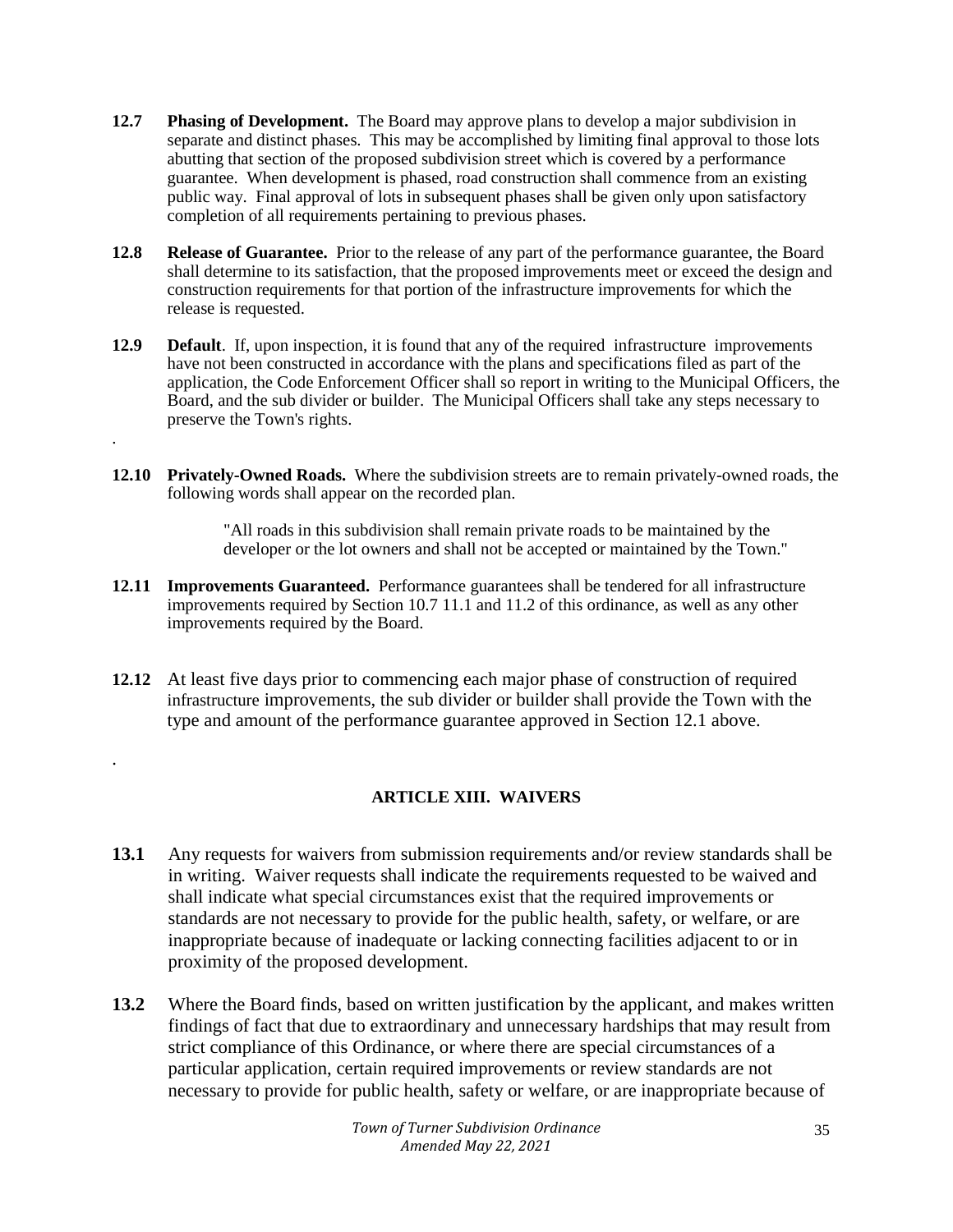inadequate or lacking connecting facilities adjacent to or in proximity of the proposed development, it may waive this requirement, subject to appropriate conditions provided that the performance standards of this ordinance have been or will be met. Waivers may not be granted if the waiver will have the effect of nullifying the intent and purpose of the Comprehensive Plan, this Ordinance, or any other ordinance or law, or if this ordinance expressly does not allow a waiver from the requirement a waiver is sought. In granting waivers, the Planning Board shall require such conditions as will assure the purpose of this ordinance is met.

**13.3** When the Board grants a waiver to any of the improvements required by this ordinance, the Final Plan to be recorded at the Registry of Deeds, shall indicate the waivers granted and the date which they were granted.

## **ARTICLE XIV. AMENDMENTS**

- **14.1 Initiation of Amendments.** An amendment to this Ordinance may be initiated by:
	- A. The Planning Board, provided a majority of the Board has so voted;
	- B. Request of the municipal officers; or
	- C. Written petition of a number of voters equal to at least 10% of the number of votes cast in the municipality at the last gubernatorial election.
- **14.2** The Planning Board shall conduct a public hearing on the proposed amendment. Notification of the hearing shall be posted in the Town Office at least thirteen (13) days before the hearing and published in a newspaper of general circulation in the municipality at least two (2) times with the date of the first publication at least twelve (12) days before the hearing and the date of the 2nd publication at least seven (7) days before the hearing. The Planning Board shall make a report and its recommendation on the proposed amendment within ten (10) days after the public hearing has been closed.
- **14.3 Adoption of Amendment.** An amendment to this Ordinance may be adopted by a majority vote of the Town Meeting.

## **ARTICLE XV. APPEALS**

**15.1** An aggrieved party may appeal any decision of the Board under this Ordinance within 30 days from the date of that decision to Androscoggin County Superior Court.

## **ARTICLE XVI. SUBDIVISION AMENDMENTS**

# **16.1 Fees.**

- A. The fee for any amendment when the number of lots remains the same, and there is no substantial change to roads or drainage systems, shall be \$25 plus planner fees.
- B. The fee for any amendment, when three or less new lots are created, shall be a \$25

*Town of Turner Subdivision Ordinance Amended May 22, 2021*